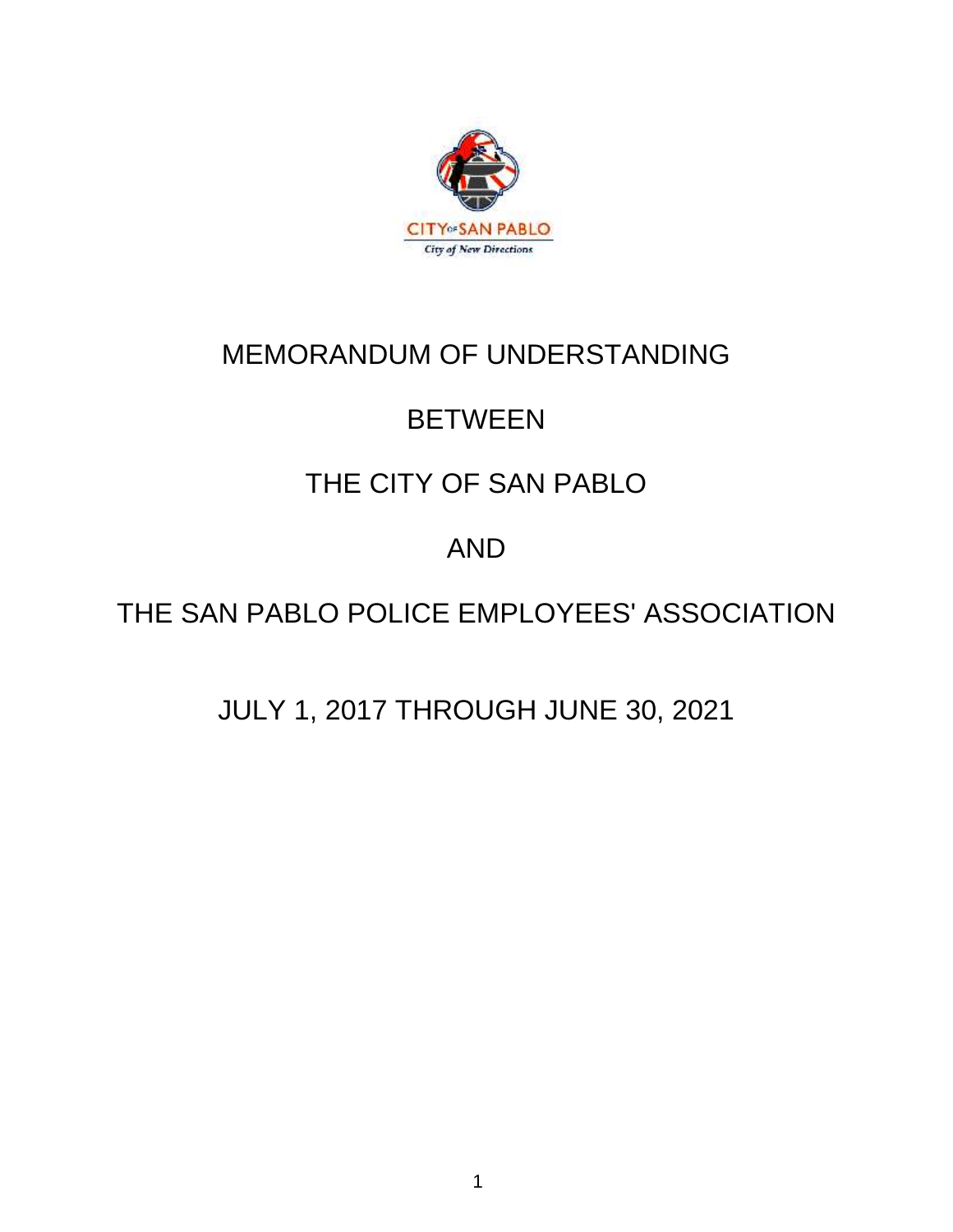# TABLE OF CONTENTS

| SECTION 1.        |                                                                  |  |
|-------------------|------------------------------------------------------------------|--|
| SECTION 2.        |                                                                  |  |
| SECTION 3.        |                                                                  |  |
| SECTION 4.        |                                                                  |  |
| SECTION 5.        | EDUCATION INCENTIVE PROGRAM FOR SWORN AND NON-SWORN EMPLOYEES 17 |  |
| <b>SECTION 6.</b> |                                                                  |  |
| SECTION 7.        |                                                                  |  |
| SECTION 8.        |                                                                  |  |
| SECTION 9.        |                                                                  |  |
|                   |                                                                  |  |
|                   |                                                                  |  |
|                   |                                                                  |  |
|                   |                                                                  |  |
|                   |                                                                  |  |
|                   |                                                                  |  |
|                   |                                                                  |  |
|                   |                                                                  |  |
|                   |                                                                  |  |
|                   |                                                                  |  |
|                   |                                                                  |  |
|                   |                                                                  |  |
|                   |                                                                  |  |
|                   |                                                                  |  |
|                   |                                                                  |  |
|                   |                                                                  |  |
|                   |                                                                  |  |
|                   |                                                                  |  |
|                   |                                                                  |  |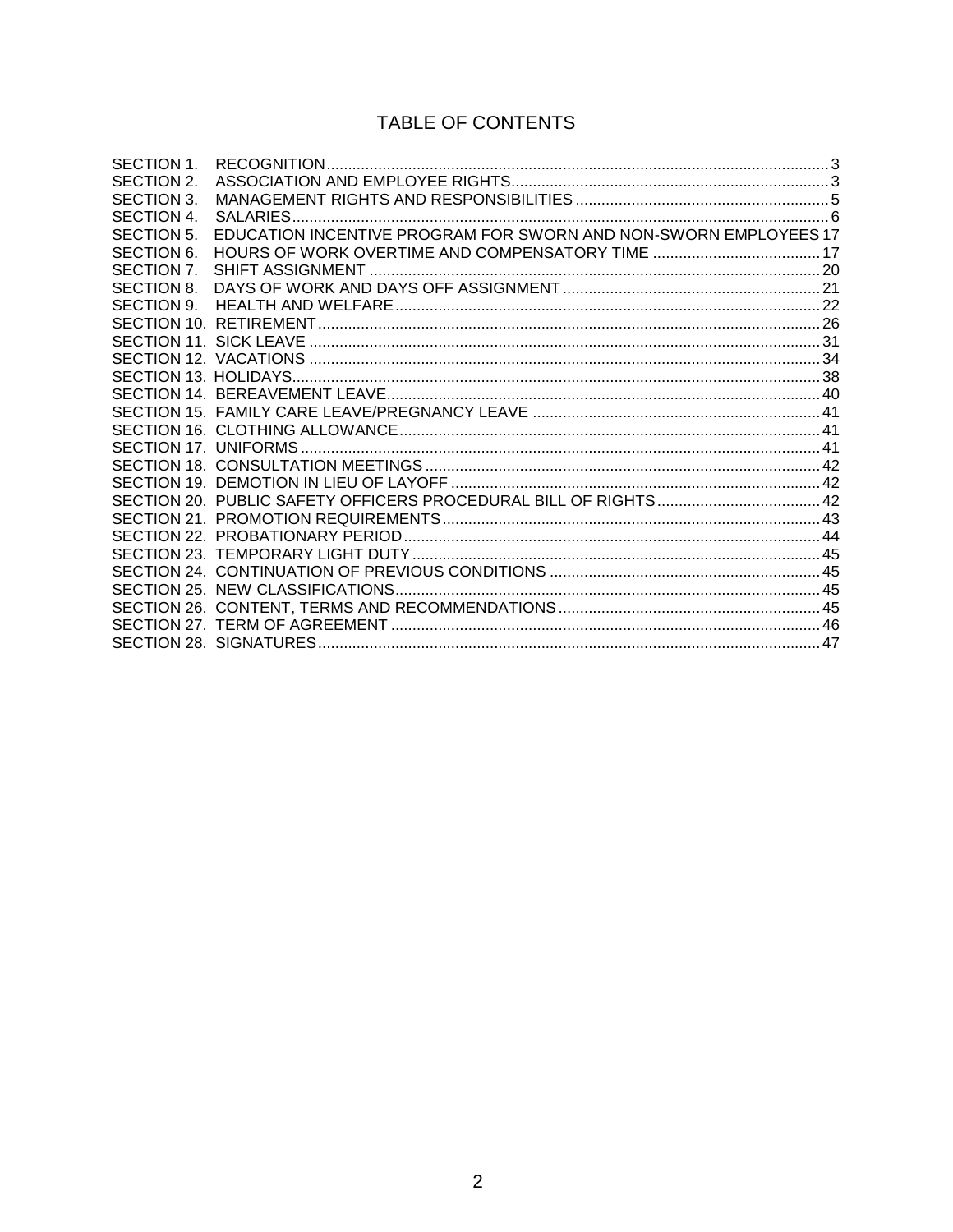This Memorandum is entered into pursuant to the provisions of Section 3500, et seq., of the Government Code of the State of California.

The City of San Pablo (hereinafter referred to as "City") and the San Pablo Police Employees' Association (hereinafter referred to as "Association"), (collectively referred to as the "parties"), have met and conferred in good faith regarding wages, hours and other terms and conditions of employment for the employees in the representation unit; have freely exchanged information, opinions and proposals; and have reached agreement on all matters relating the employment conditions and employer-employee relations of such employees.

This Memorandum of Understanding shall be presented to the San Pablo City Council as the joint recommendation of the undersigned parties for salary and employee benefit adjustments for the period commencing July 1, 2017 and ending June 30, 2021.

### <span id="page-2-0"></span>SECTION 1. RECOGNITION

The Association is the recognized employee association representing regular, full-time employees in the following classifications:

Sworn Police Sergeant Police Officer

Non-Sworn Jailer Police Officer Trainee Police Services Assistant Police Services Technician Police Executive Assistant Police Administrative Clerk

# <span id="page-2-1"></span>SECTION 2. ASSOCIATION AND EMPLOYEE RIGHTS

#### **2.1 No Discrimination**

Employees represented by the Association shall be free to participate or not to participate in Association activities without interference, intimidation or discrimination, in accordance with State Law and City Policies, Rules and Regulations.

There shall be no discrimination by the City or Association because of race, creed, color, national origin, sex, or Association activities, against any employee or applicant for employment and, to the extent prohibited by applicable State and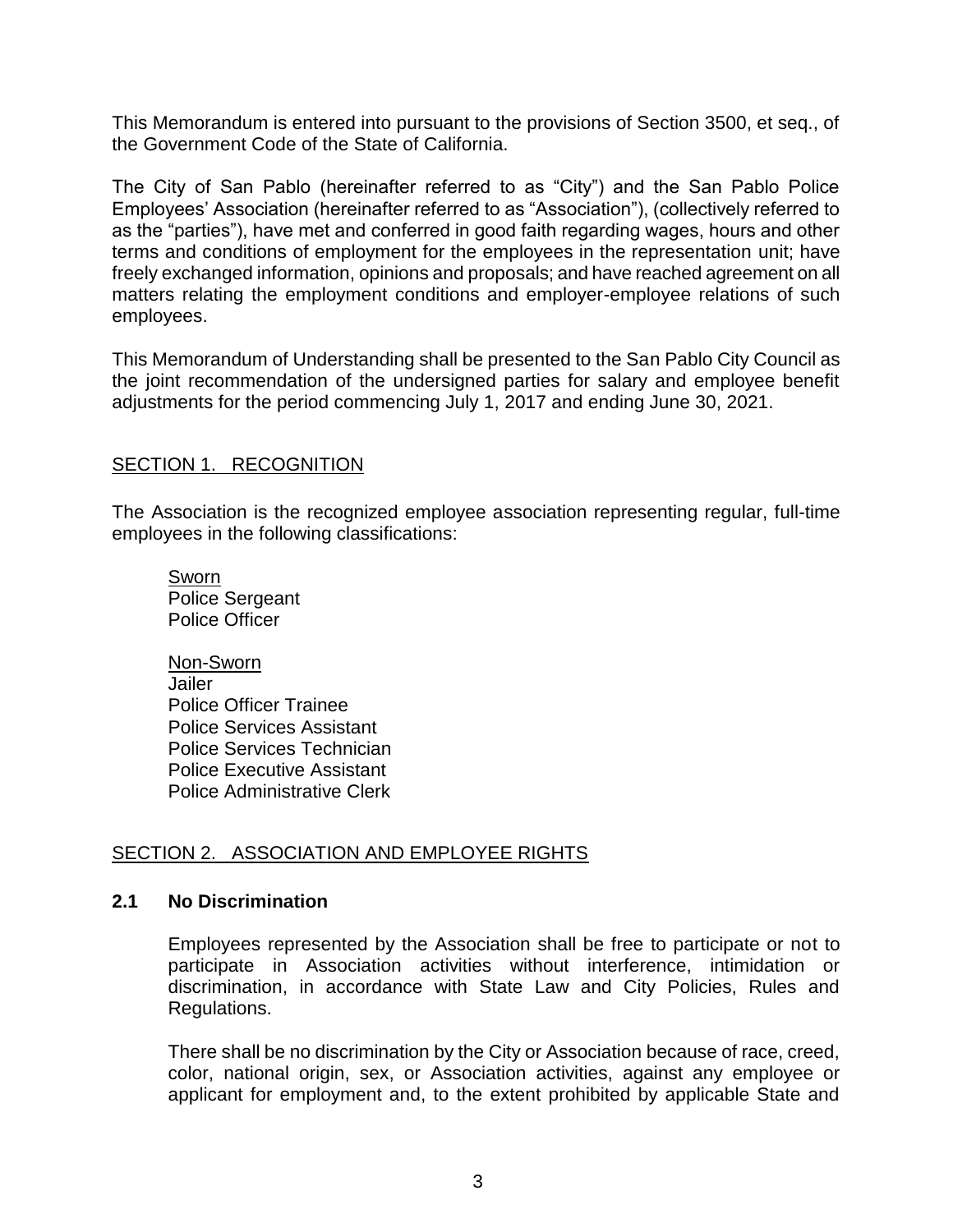Federal Law, there shall be no discrimination because of age. There shall be no discrimination against any disabled person solely because of such disability.

Complaints based on this Section 2.1 (No Discrimination) with the exception of discrimination based on Association activities shall be handled through the City's harassment/discrimination/retaliation complaint procedure and shall not be subject to the City's grievance procedure.

#### **2.2 The Association and Employee Rights Include:**

- A. The right to represent its members before the City Council or Advisory Boards or Commissions, with regard to wages, hours and working conditions or other matters within the scope of representation.
- B. The right to be given reasonable written notice of any creation of, or change to, an Ordinance, Rule, Resolution or Regulation within the scope of representation.
- C. The City shall provide annually each July  $1<sup>st</sup>$  through the term of this agreement a bank of two hundred (200) paid leave hours to be used by designated representatives of the Association when engaged in activities the parties mutually agree are in the shared interest of more harmonious labor relations. The above is exclusive of paid release time required under the Meyers Milias Brown Act.
- D. The right to have payroll deductions made for payment of organization dues and for approved programs.
- E. The right to the use of designated space on bulletin boards by the Association in each building or facility where employees represented by the Association are assigned.
- F. The use of City facilities for Association activities providing that appropriate advance arrangements are made. The granting of such use may be conditioned on appropriate charges to offset the cost of such use.
- G. Reasonable access to employee work locations for officers of the Association and the officially designated representatives, for the purpose of processing grievances or contacting members of the Association concerning business within the scope of representation. Access shall be restricted so as not to interfere with the normal operations of the Department or with established safety or security requirements.
- H. Unless expressly labeled as such, nothing contained in this Agreement is a Waiver by the Association of its right to meet and confer on any proposed changes by the City of any matter(s) relating to employee conditions and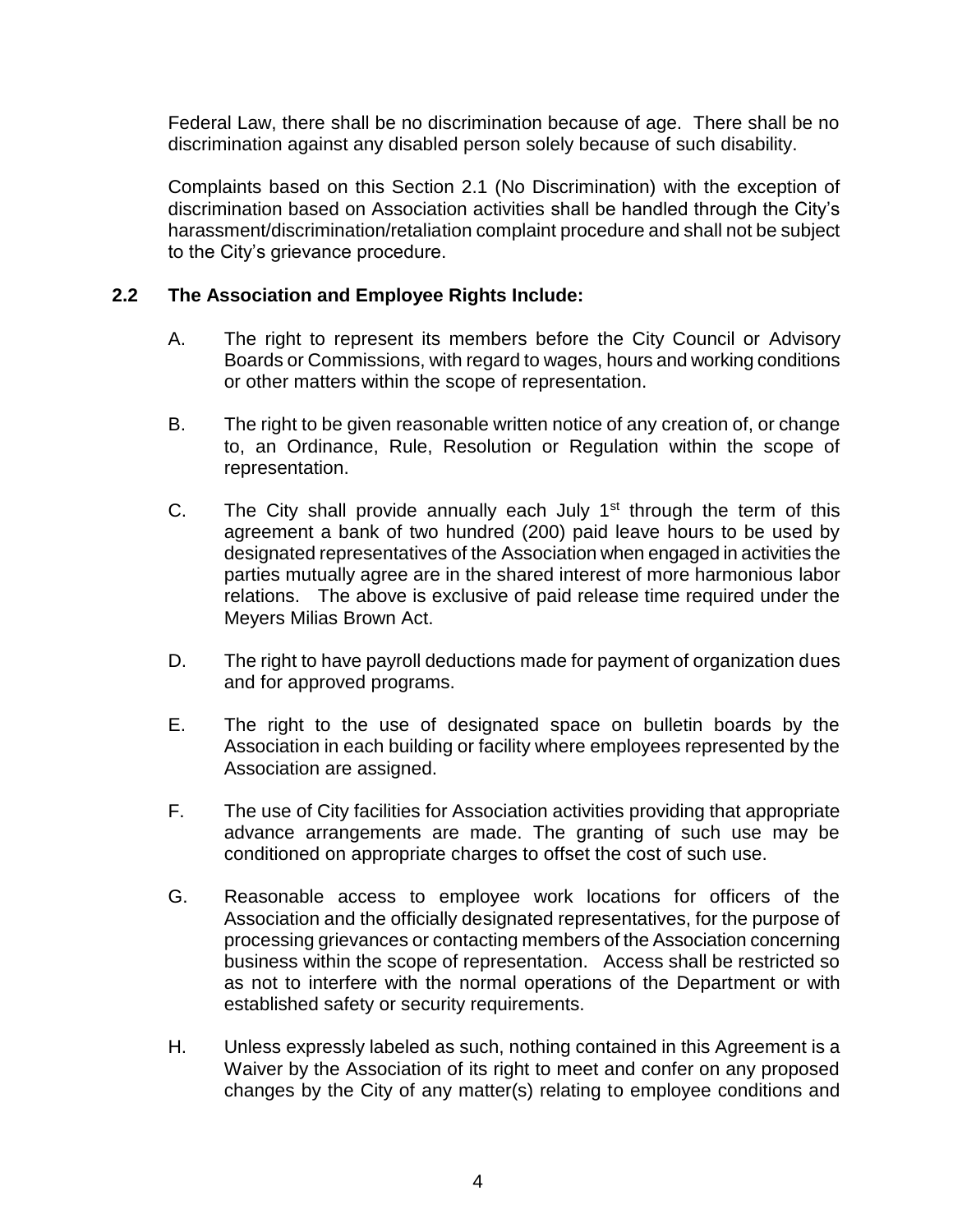employer-employee relations not included in this Agreement, including but not limited to: wages, hours and other terms and conditions of employment, during the term of this Agreement.

# <span id="page-4-0"></span>**SECTION 3. MANAGEMENT RIGHTS AND RESPONSIBILITIES**

**3.1** Except as otherwise specifically provided in this Agreement, or amendments or revisions thereto, and subject to the right of an affected employee, personally or through his/her authorized representative, to dispute the actual application and impact of the City's actions, and of a recognized employee organization to claim that the exercise thereof violates the express provisions of an existing Memorandum of Understanding between the City and said organization, the City has and retains the rights and functions of management, including but not limited to: the right to determine the methods, means and personnel by which its operations are to be conducted; to determine the mission of each of its constituent departments, boards and commissions; to set standards of service to be offered to the public considering employee safety and workload; to classify positions; to add or delete positions or classes; to establish standards for employment, promotion and transfer of employees; to establish and enforce dress and grooming standards; to direct its employees; to take disciplinary action for cause; to schedule employees; and to relieve its employees from duty because of lack of work or other legitimate reasons.

#### **3.2 Americans with Disabilities Act**

Because the ADA requires accommodations for individuals protected under the Act, and because these accommodations must be determined on an individual and on a reasonable, case-by-case basis, the parties agree that the provisions of this Agreement may be disregarded in order for the City to avoid discrimination relative to hiring, promotion, granting permanency, transfer, layoff, reassignment, termination, rehire, rates of pay, job and duty classification, seniority, leaves, fringe benefits, training opportunities, hours of work or other terms and privileges of employment, and the Association expressly waives any right to meet and confer in such situations.

The Association recognizes that the City has the legal obligation to meet with the individual employee to be accommodated before any adjustment is made in working conditions. Subject to the employee's written consent, the Association will be notified of these proposed accommodations prior to implementation by the City.

Any accommodation provided to an individual protected by the ADA shall not establish a past practice, nor shall it be cited or used as evidence of a past practice in the grievance/arbitration procedure.

Prior to disregarding any provision of this Agreement in order to undertake required accommodations for an individual protected by the Act, the City will provide the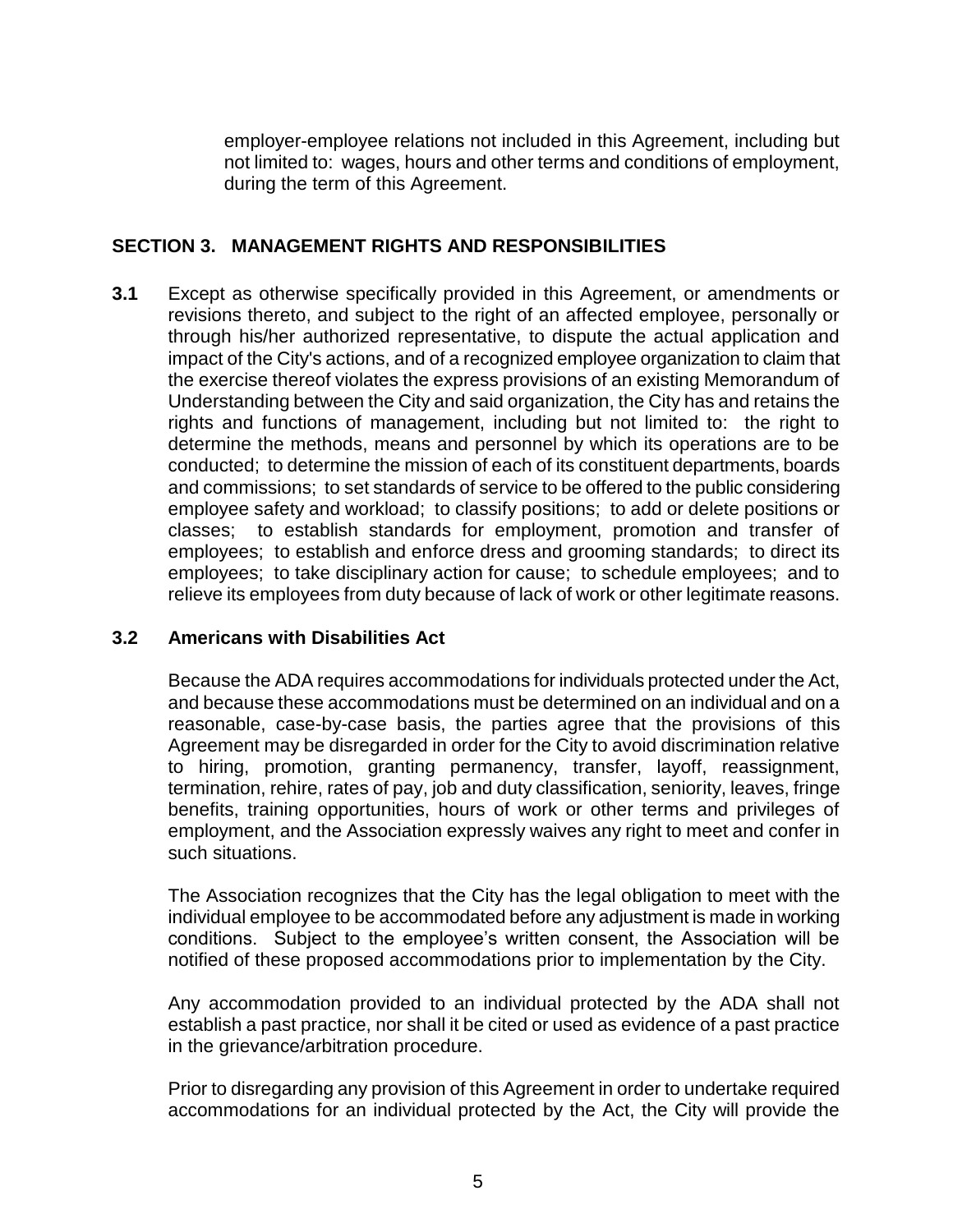Association with written notice of its intent to disregard the provision, and will allow the Association the opportunity to discuss options to disregarding the Agreement.

#### <span id="page-5-0"></span>SECTION 4. SALARIES

#### **4.1 Paydays**

The City shall pay all employees on the fifth  $(5<sup>th</sup>)$  and twentieth  $(20<sup>th</sup>)$  of each month. Should the regular payday occur on a Saturday or Sunday, payment shall be made on the preceding Friday. Should a holiday occur on the regularly scheduled payday, checks shall be issued on the day preceding the holiday.

#### **4.2 Salaries**

All classifications listed in Section 1, herein, shall receive salary increases as follows:

Contingent upon Association ratification and City Council approval of the Tentative Agreement for a successor MOU by July 3, 2017, effective July 1, 2017, there will be a three percent (3%) Cost of Living Adjustment for all classifications represented by the bargaining unit,

Effective July 1, 2018, there will be a three percent (3%) Cost of Living Adjustment for all classifications represented by the bargaining unit,

Effective July 1, 2019, there will be a three percent (3%) Cost of Living Adjustment for all classifications represented by the bargaining unit,

Effective July 1, 2020, there will be a three percent (3%) Cost of Living Adjustment for all classifications represented by the bargaining unit.

In recognition of recruitment and retention challenges faced by the City as evidenced by the current vacancy rate, Police Officers and Sergeants shall receive additional salary increases, as follows:

Contingent upon Association ratification and City Council approval of the Tentative Agreement for a successor MOU by July 3, 2017, effective July 1, 2017, there will be a one-half percent (0.5%) salary increase,

Effective July 1, 2018, there will be a one-half percent (0.5%) salary increase,

Effective July 1, 2019, there will be a one-half percent (0.5%) salary increase,

Effective July 1, 2020, there will be a one-half percent (0.5%) salary increase.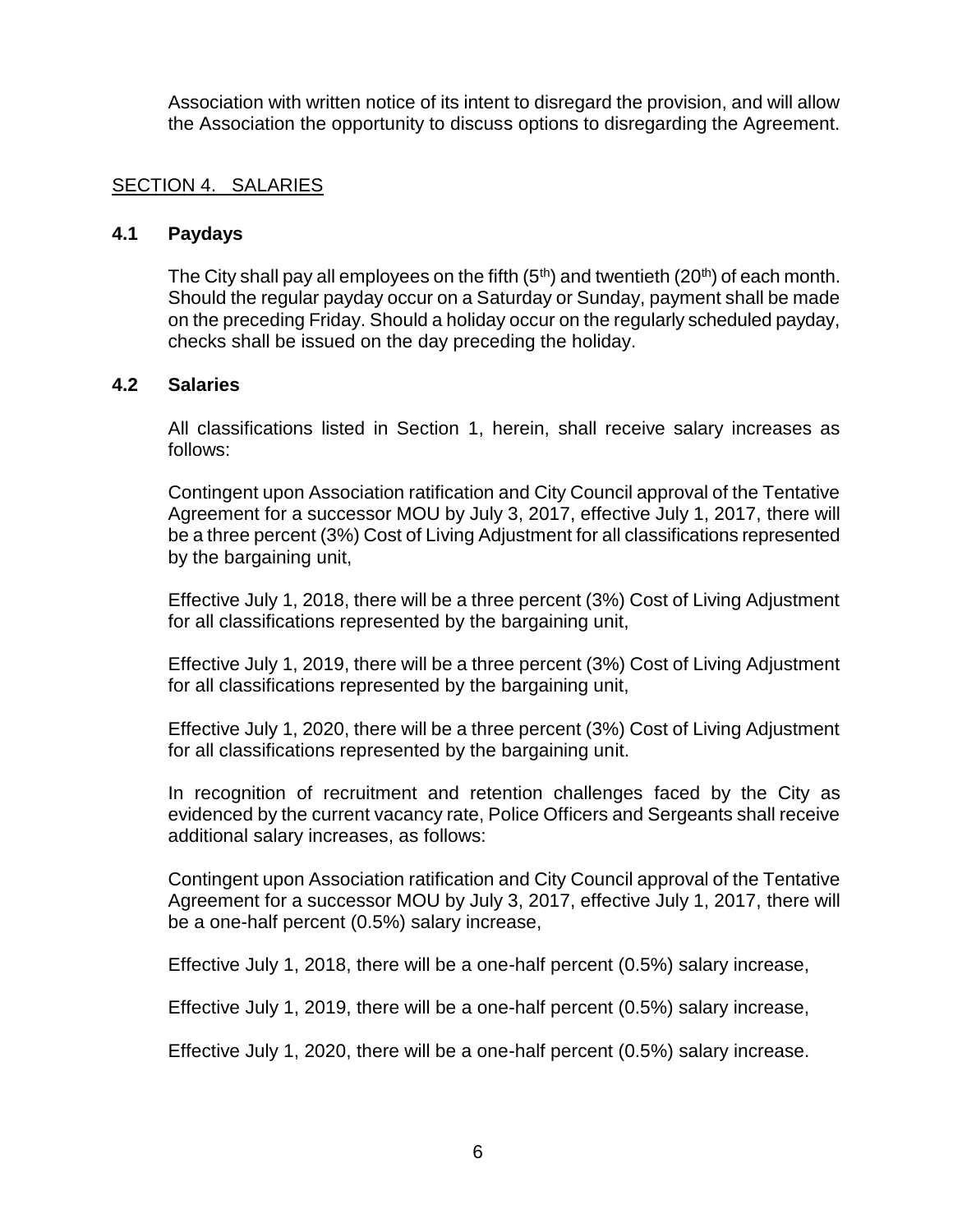### **4.3 Special Assignment Pay**

For Special Pays described in Sections 4.3 – 4.7, see chart in Exhibit B.

Any employee assigned by the Chief of Police to the below listed positions may be removed from such assignment and/or assigned to another assignment without the right of appeal - unless such assignment is for disciplinary reason or for unsatisfactory work performance.

No employee shall receive a cumulative total of any of the following special assignment and incentive pay exceeding twenty-five percent (25%) of salary:

DUI/Traffic Officer Canine Officer/Sergeant School Resource Officer/Sergeant Training Manager/Sergeant Gang Officer (P.O.P.)/ Sergeant Police Liaison Officer/ Sergeant, training Department Certified Training Staff Shift Differential Detective Pay FTO Officer/Sergeant Other Specialized Positions Incentive Pay/Longevity (all 4 levels – 10, 15, 20 and 25 years) Master Officer/Sergeant Education Pay Relief Pay POST pay.

No individual Special Assignment Pay shall exceed five percent (5%), except for shift differential, detective pay, and training premium pay for Field Training Officer, Training Sergeant, and Department Certified Training Staff.

The following Special Assignment Pay designations must be approved by the City Manager. The City shall report the following Special Assignment Pay designations to CalPERS in accordance with California Public Employees' Retirement Law.

An employee receives a Special Assignment Pay as follows:

#### **4.3.1 During the period of such assignment: (included in 5% cap per assignment and 25% overall cap)**

- A. D.U.I./Traffic Officer/
- B. Canine Officer/Sergeant
- C. School Resource Officer/Sergeant
- D. Training Manager Premium/Sergeant
- E. Gang Detail Officer/Sergeant (P.O.P.)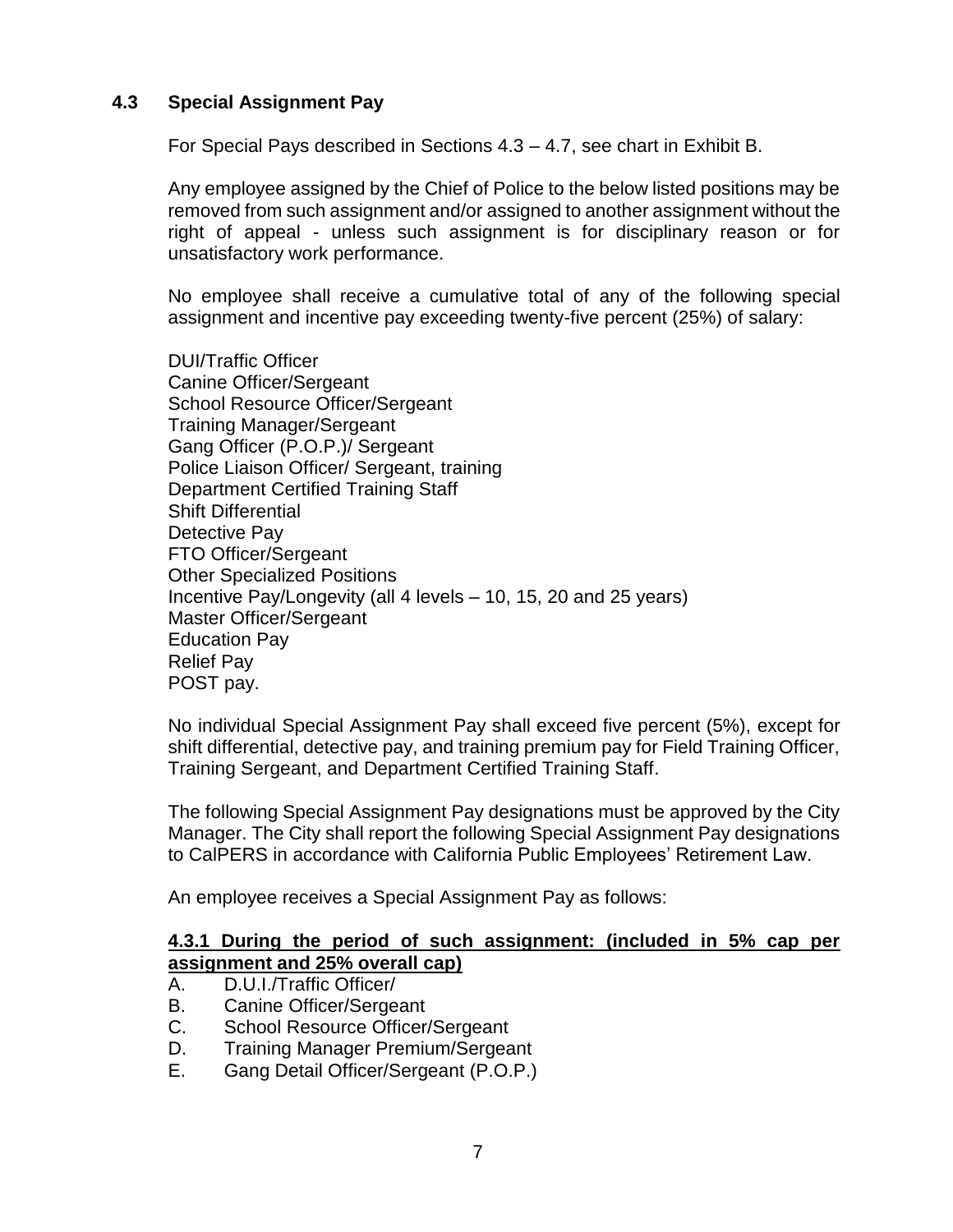F. Special Entry Apprehension Team

# **4.3.2 Only when performing such assignment or while acting in that capacity: (included in 5% cap per assignment and 25% overall cap)**

A. Training premium pay for non-sworn employees who have participated in a formal, certified training program as approved by the Chief.

# **4.3.3 The following are excluded from the 5% cap and the 14% total cap established in Section 4.7; and included in 25% overall cap:**

- A. Shift Differential: All full-time Police Department employees shall receive a differential of four percent (4%) of base salary while assigned to swing shift; a differential of six percent (6%) of base salary while assigned to Graveyard Shift; and a differential of five percent (5%) of base salary while assigned to Relief Shift. Relief shift shall be defined as the Saturday, Sunday, Monday, Tuesday day watch squad and vacation relief squad.
- B. Detective Section Premium: Officers and/or Sergeants assigned as Detectives shall receive an additional seven percent (7%) of salary, at the employee's basic hourly rate.
- C. Training premium pay for Field Training Officer, Sergeant, Department Certified Training Staff or any training when assigned to the Training Unitfive percent (5%)

# **4.4 Regular Assignment Pay for Other Specialized Positions (included in 5% cap per assignment and 25% overall cap)**

Upon recommendation by the Chief of Police and with concurrence from the City Manager, employees receive five percent (5%) of their base pay during any other assignments requiring specialized training or expertise beyond that of regularly assigned duties (e.g., Hostage Negotiator, etc.). An employee will only receive the pay when performing said assignment. Pay received under this section is included in the five percent (5%) cap provided in Section 4.3.

The assignment pay under this Section does not meet the definition of special compensation under Section 571 (a) (4) of the California Public Employees' Retirement Law.

# **4.5 Canine Pay (included in 5% cap per assignment and 25% overall cap)**

Employees covered herein who are assigned a Canine Officer detail are entitled to compensation for the off-duty hours spent caring, grooming, feeding and training their canine. To receive such compensation, officers assigned as Canine Officers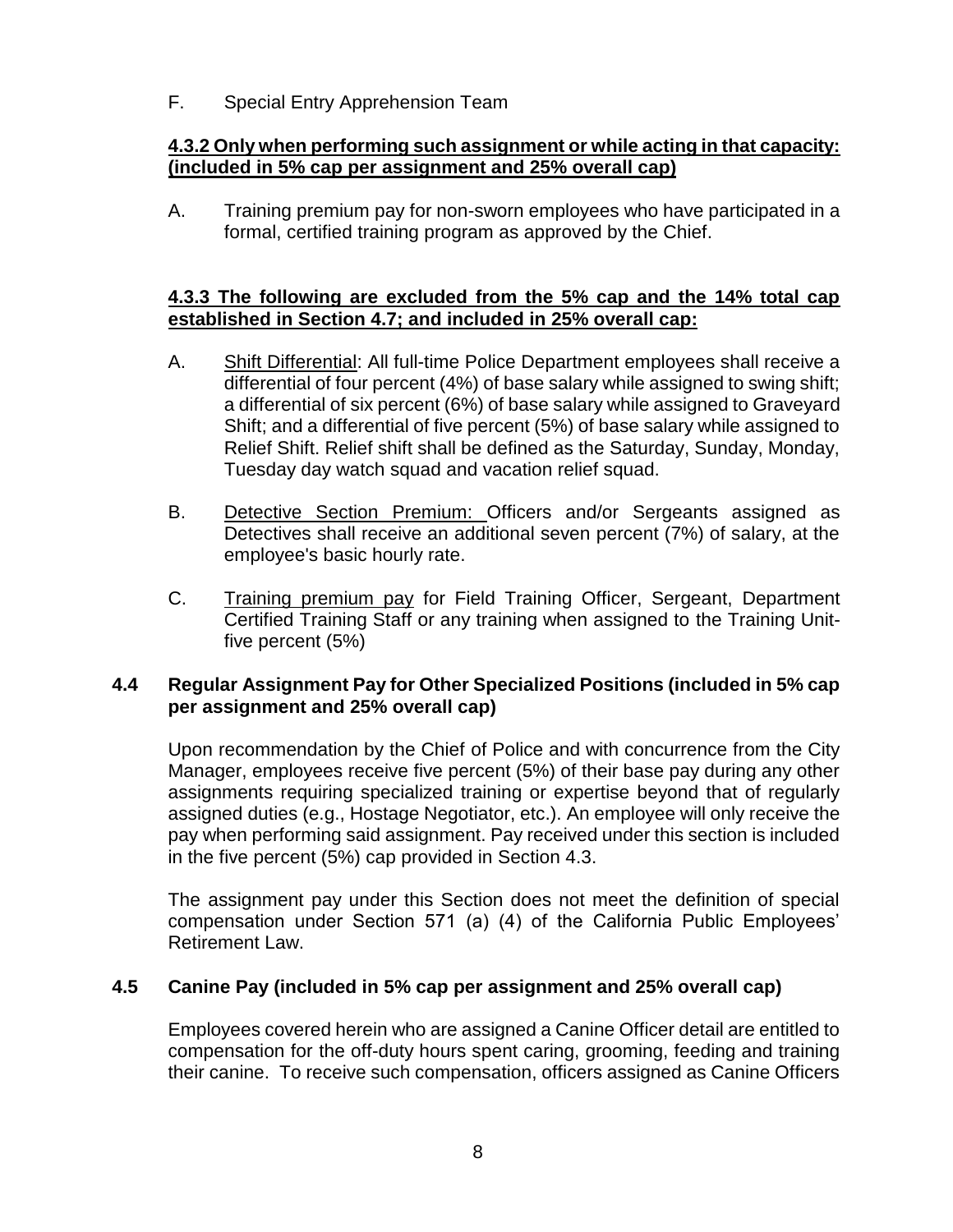must have responsibility for caring, grooming, feeding and training of a canine. The parties acknowledge that the Fair Labor Standards Act, which governs the entitlement to compensation for canine duties, entitles the parties to agree to a reasonable number of hours per month for the performance of off-duty canine duties (which shall be fifteen (15) hours per month as provided below). The hours derived at in this agreement were determined after an actual inquiry of the Canine Officers. The Fair Labor Standards Act also allows the parties to agree on appropriate compensation for the performance of canine duties. It is the intent of the parties through the provisions of this article to fully comply with the requirements of the Fair Labor Standards Act. In addition, both parties believe that the following agreement does comply with the requirements of the Fair Labor Standards Act.

Employees assigned as Canine Officers shall be paid five percent (5%) of salary as compensation for fifteen (15) hours per month for off-duty Canine Officer duties. This compensation compensates the Canine Officers for the reasonable number of hours per month which the canine officer spends feeding, grooming and caring for the dog which has been assigned to the officer as well as training the dog off duty. The parties agree that the foregoing compensation is intended to compensate the canine officer for off-duty canine activities on an overtime basis at one and one half times the officer's regular rate for canine duties. Regular rate for off-duty canine duties will be determined for each canine officer by dividing five percent 5% by fifteen (15) hours and then dividing that amount by one and one-half (1.5). It is the intent of the parties that the regular rate of pay for off-duty canine duties will exceed both the State and Federal minimum wage. It is expected that Canine Officers will not work more than fifteen (15) hours per month performing off-duty Canine duties as described herein.

Employees assigned as Canine Officers who must take their canine to the veterinarian in an emergency shall submit a written request to the Police Chief or the Chief's assigned designee for additional compensation for the hours spent performing such work. Emergencies such as emergency veterinarian visits do not require advance approval because such work time is beyond the officer's control. In addition, if a canine officer will be required to perform duties (in rare occurrences) which causes a substantial increase in the normal off-duty hours worked for that month, he/she may request, in advance of the work, that additional compensation be provided. Such additional compensation must be approved in advance before any such work is performed unless the additional work is an emergency beyond the officer's control. Any additional compensation shall be compensated at time and one half the canine regular rate, the calculation of which is described in the previous paragraph.

#### **4.6 Additional Compensation Pay (included in 25% overall cap)**

The following Additional Compensation Pays Education Pay described in Section 4.7.1.3; and Special Assignment Pay described in Section 4.7.2 must be confirmed by the Chief of Police, with final approval by the City Manager. The City shall report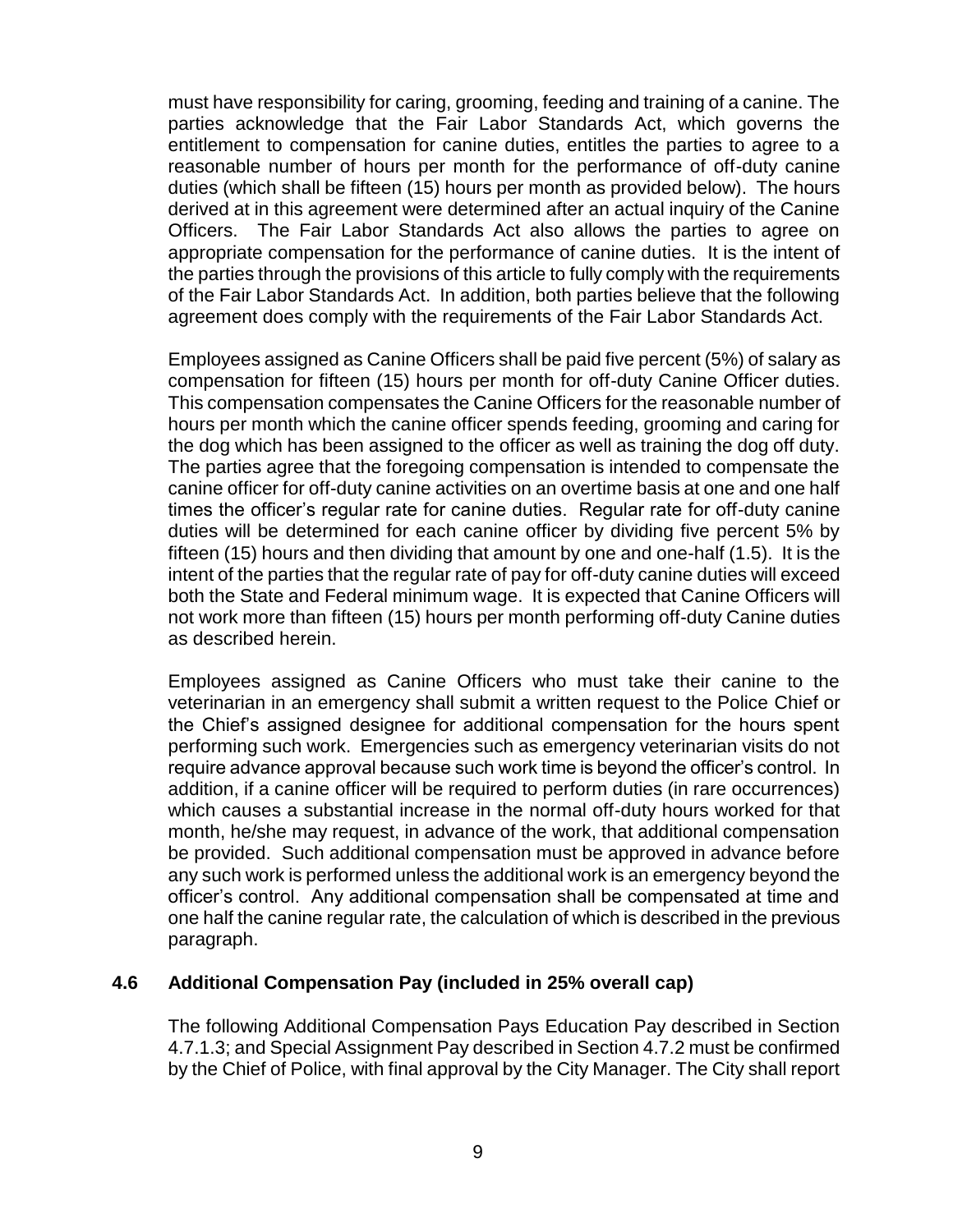the above listed pays to CalPERS in accordance with California Public Employees' Retirement Law.

Personnel qualifying for the additional compensation under this Section, shall be limited to fourteen percent (14%) total cap, except that longevity pay received by a sworn employee at the level of ten (10) and fifteen (15) years of service shall be excluded from the fourteen percent (14%) cap.

# **4.6.1 Incentive Pay**

# **4.6.1.1 Longevity**

- A. All full-time employees who attain ten (10) years of continuous service with the City of San Pablo Police Department shall receive an additional one percent (1%) of base salary, as a longevity incentive. (1% shall be excluded from 14% cap, and included in 25% overall cap)
- B. All full-time employees who attain fifteen (15) years of continuous service with the City of San Pablo Police Department shall receive an additional two percent (2%) of base salary, for a total of three percent (3%) of base salary, as a longevity incentive. (3% shall be excluded from 14% cap, and included in 25% overall cap)
- C. All full-time employees hired prior to January 1, 2005 and who attain combined twenty (20) years of continuous service with the City of San Pablo and prior public agency as a full time, sworn officer (of which 15 years must be with the City of San Pablo), shall receive an additional two percent (2%) of base salary, for a total of five percent (5%) of base salary, as a longevity incentive (2% shall be included in 14% cap and 5% shall be included in the 25% overall cap).
- D. All full-time employees hired prior to January 1, 2005 shall receive an additional two percent (2%) of base salary, for a total of seven percent (7%) as a longevity incentive once they attain combined twenty five (25) years of continuous service with the City and prior public agency as a full time, sworn officer (of which 15 years must be with the City of San Pablo) (4% shall be included in the 14% cap and 7% shall be included in the 25% overall cap).

The percentage increases shall not be cumulative; each is applied to base salary only.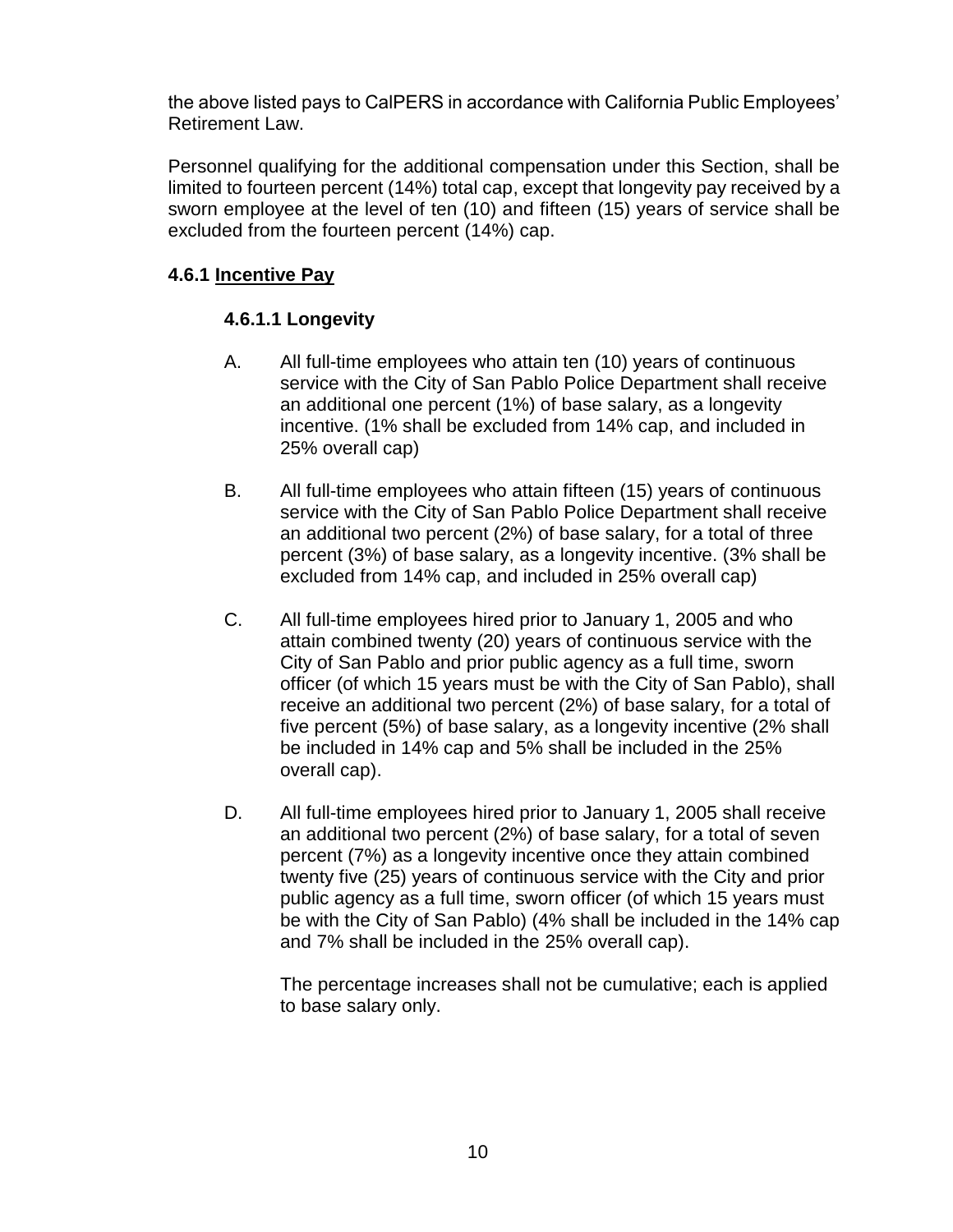For the purpose of calculating longevity pay eligibility, one "year of service" shall be defined as two thousand eighty (2080) hours of straight time hours worked, including use of paid time off.

"Continuous service with the City of San Pablo" for the purpose of longevity pay eligibility shall be defined as service not broken by a break in service of twelve (12) months or longer following separation.

#### **4.6.1.2 Master Police Officer and Sergeant Program** (**included in 14% cap and 25% overall cap)**

The Master Police Officer and Police Sergeant Program is designed to recognize career proficiency attained through established longevity and demonstrated qualifications. Those Officers and Sergeants who obtain this non-rank award are exemplary of departmental expectations of excellence and shall receive an off-schedule five percent (5%) salary adjustment at his/her basic hourly rate. At the end of two (2) years the award will be discontinued unless the Officer or Sergeant is re-certified.

- A. The following qualifications must be met:
	- (1) An Officer must possess an Advanced P.O.S.T. Certificate and three (3) years with the City of San Pablo.
	- (2) A Sergeant must possess an Advanced P.O.S.T. Certificate and a Supervisory Certificate.
- B. The Officer or Sergeant must not have any complaints sustained alleging substantiated excessive force, unnecessary force, racially abusive conduct, or conduct unbecoming in the past two (2) years. Further, no more than one (1) substantiated complaint of any other kind within the past two (2) years.
- C. The Officer or Sergeant must successfully participate in at least one (1) of the following assignments while holding his/her current rank and during a time period contemporaneous with the Master Officer or Sergeant application:
	- (1) Canine Handler
	- (2) Traffic Officer
	- (3) Detective (each different or separate section assignment will count as a separate specialty. The minimum time (one (1) year) shall refer to each separate assignment.
	- (4) Special Entry and Apprehension Team
	- (5) Field Response Team or Negotiator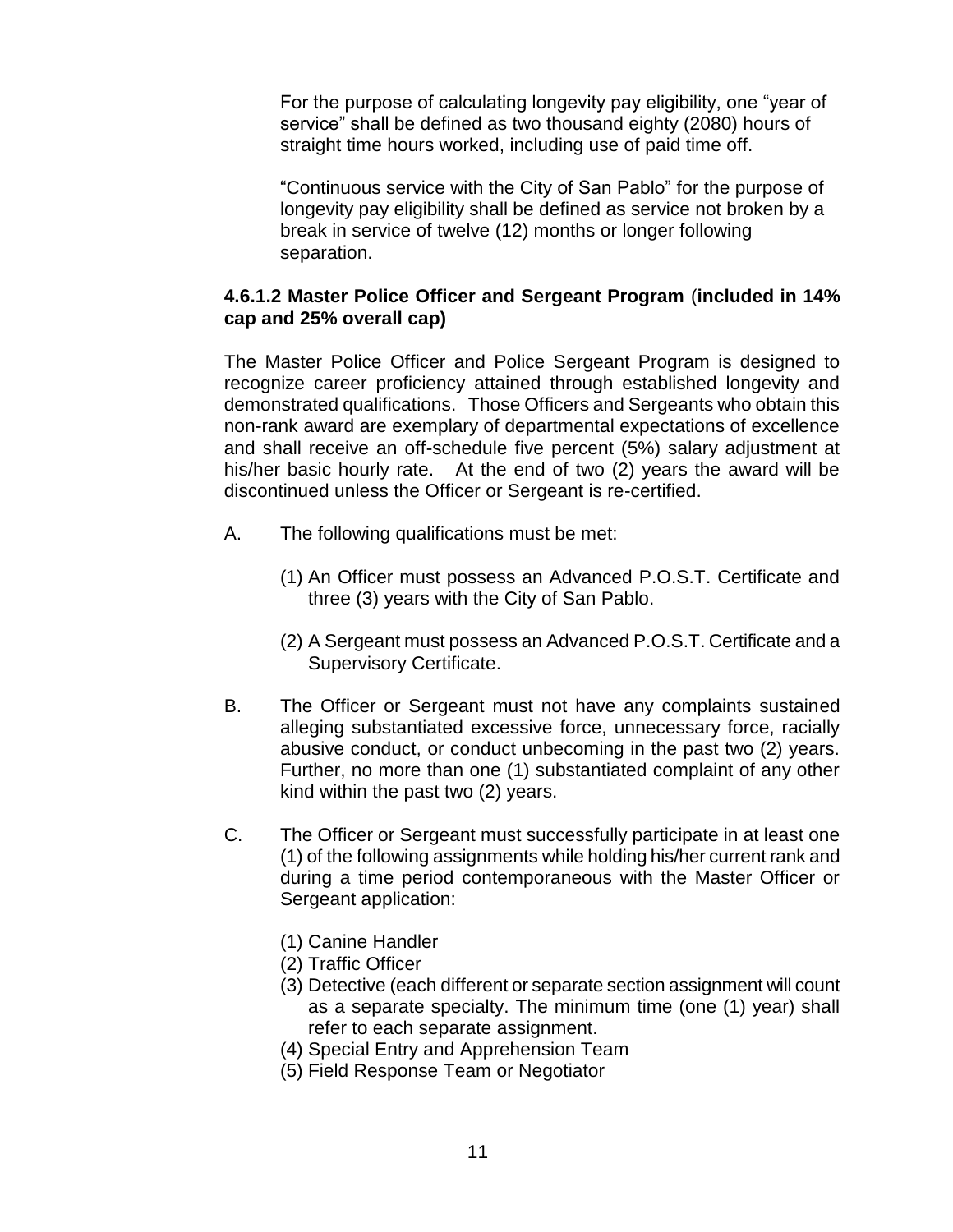- (6) Field Training Officer
- (7) Department Certified Training Staff
- (8) Bicycle Patrol
- (9) As a substitute for one of the above specialist assignments, the Officer or Sergeant must perform a minimum of fifty (50) hours of service time, with prior approval, towards such programs as:
	- a. Priority Oriented Policing (P.O.P)
	- b. School Resource Officer
	- c. Explorer P.O.S.T.
	- d. Cadet
- D. The Officer or Sergeant's most recent evaluation must clearly document a performance level of above standard or outstanding.
- E. The Officer or Sergeant must qualify at the most recent Department Firearms Qualification test.
- F. The Officer or Sergeant must meet the following requirements as determined by a Sergeant Proctor, or a Commander Proctor in the case of a Sergeant:

*The Association and the City will review the basis for the following requirements during the term of the Agreement.* 

- (1) The Officer or Sergeant's weight must be proportioned per Department Manual.
- (2) One (1) mile must be run in less than ten (10) minutes.
- (3) Thirty (30) sit-ups must be performed in less than two (2) minutes.
- (4) Four (4) pull-ups must be performed without a rest.
- (5) Twenty (20) pushups must be performed without a rest.

**\*\*\* O R \*\*\***

The Officer or Sergeant must pass a complete physical examination, including stress test.

- G. Application Process: Eligible Officers and/or Sergeants who are interested in being considered for the advanced positions of the Master Police Officer and Sergeant Program must submit a completed application to the Chief of Police.
- H. Master Police Officer and Sergeant Review Board
	- (1) Duties of the Review Board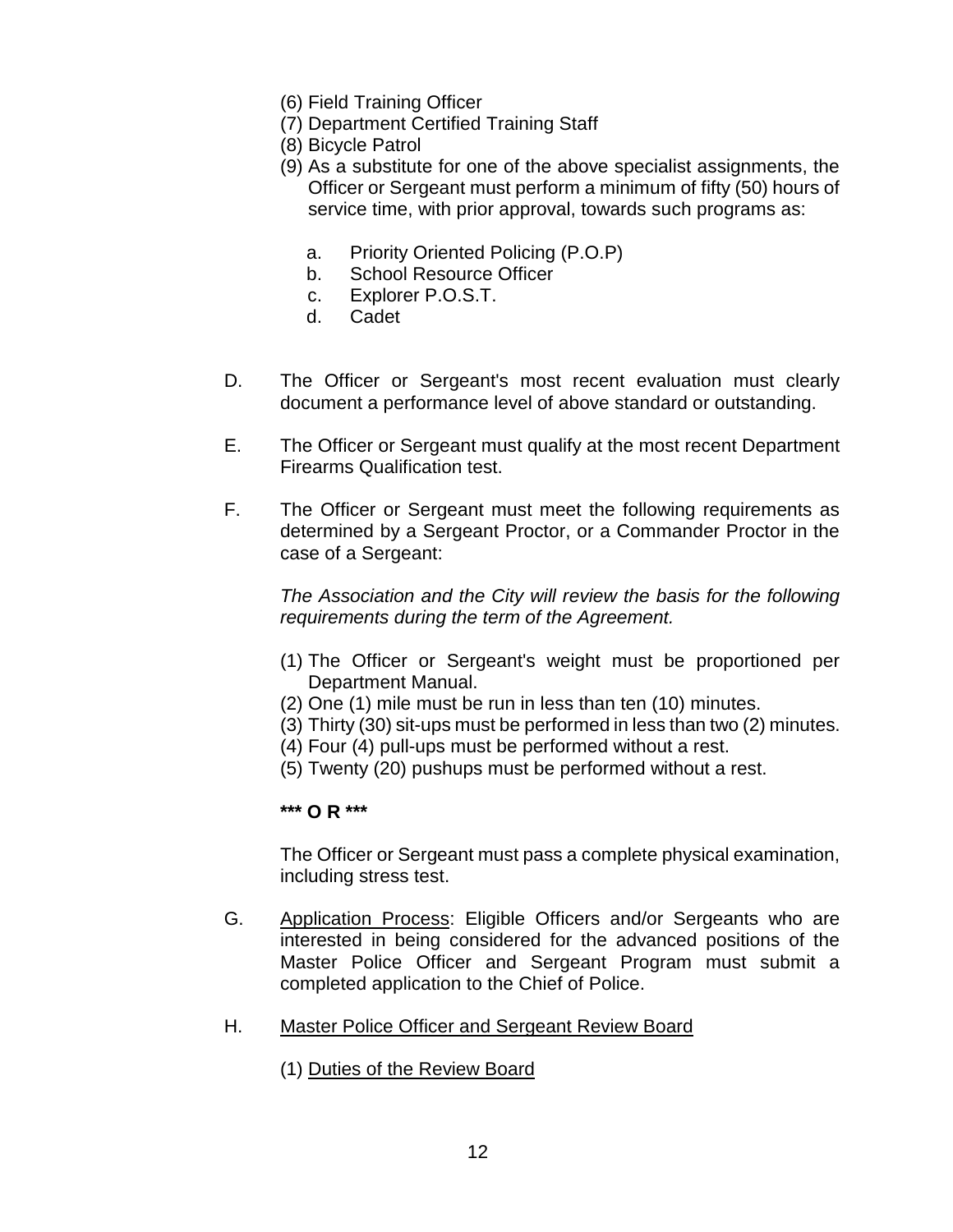- a. The Master Police Officer and Sergeant Review Board is responsible for assessing the applicant's suitability for the advanced positions of the Master Police Officer and Sergeant Program.
- b. The Master Police Officer Review Board is an advisory body in the Master Police Officer and Sergeant selection process. The Chief of Police will make the decision regarding advancement of applicants into the Master Police Officer and Sergeant Program.
- (2) Composition of the Master Police Officer and Sergeant Review Board
	- a. The Master Police Officer and Sergeant Review Board will consist of representatives of each rank in the Department (Police Officer, Sergeant, and Commander).
	- b. The Chief of Police will appoint the members to the Master Police Officer and Sergeant Review Board.
		- i. The representatives appointed from the Police Officer rank will usually be among those Officers who have previously advanced to Master Police Officer positions.
		- ii. The Master Police Officer and Sergeant Review Board will be chaired by the Commander. Each member of the Master Police Officer and Sergeant Review Board will have voting privileges.
		- iii. **Decision of the Board** The Board shall communicate its decision, in writing, to the applicant. Any applicant who is denied an award may request a meeting with the Chief or designee.

# **4.6.1.3 Education Pay (included in 14% cap and 25% overall cap)**

Sworn employees holding Advanced Degrees shall receive the indicated Degree Incentive. Appropriateness of the Degree held will be determined by the City at the time of hire or award of Degree. Sworn employees who, as of June 30, 1989, qualify for Degree Pay or are currently receiving "equivalency" pay shall receive Degree Pay following approval of academic status. Sworn personnel hired after July 1, 1989 will not qualify for Education Pay via "equivalency" status.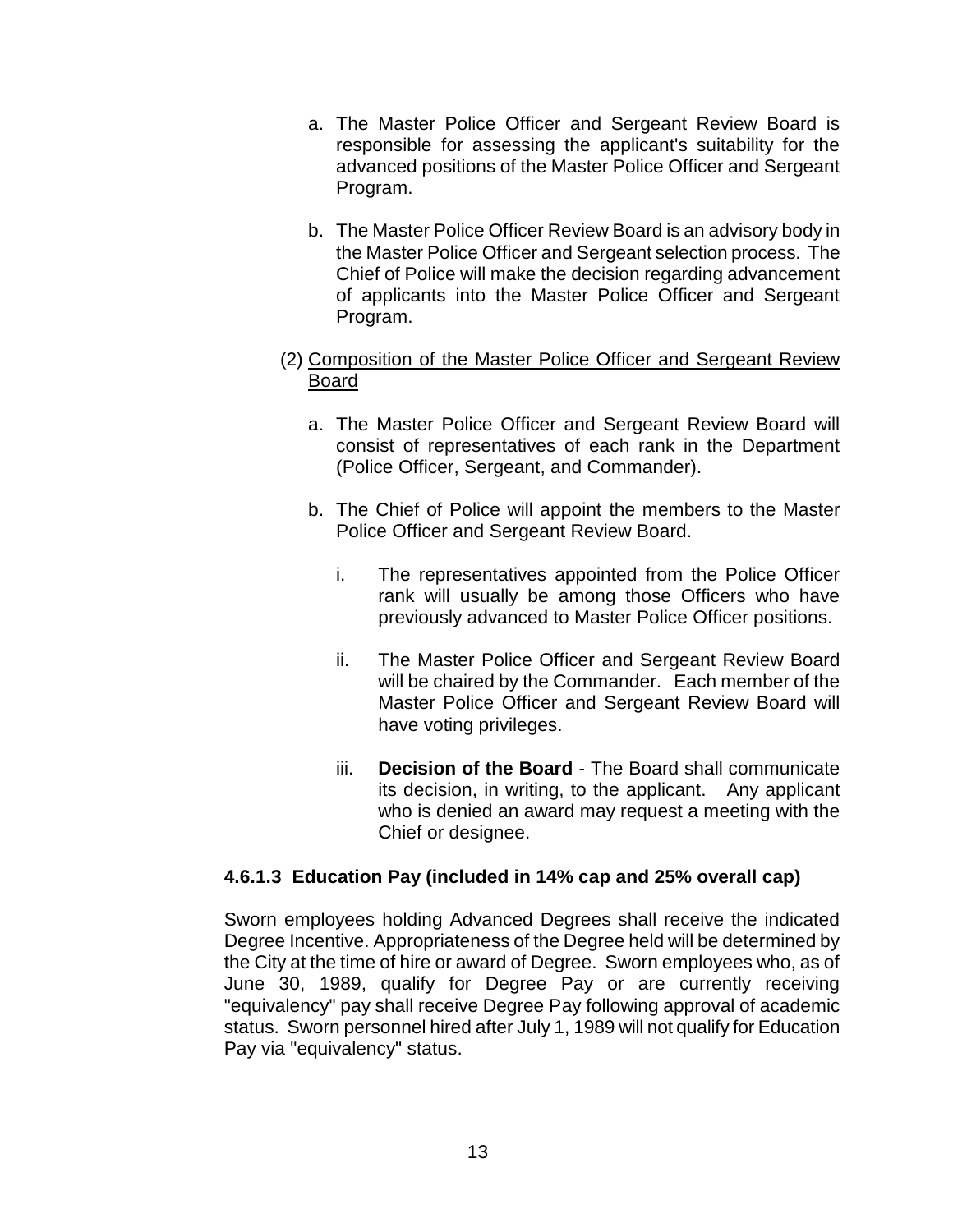#### For Sworn Officers (Sergeant, and Police Officers)

A. For employees hired before July 1, 2017, Five percent (5%) of base salary – AA degree. For employees hired on or after July 1, 2017, three and one half percent (3.5%) of base salary – AA degree Seven percent (7%) of base salary – Bachelor's degree Nine percent (9%) of base salary – Master's degree

The percentage increases shall not be cumulative; each is applied to base salary.

#### B. POST Certificate Competency Pay

Upon signing of the contract, sworn employees who receive the appropriate POST certificate following completion of requirements, shall receive the applicable incentives at a percentage of the eligible employee's base salary:

| Intermediate | One percent (1%)   |
|--------------|--------------------|
| Advanced     | Two percent (2%)   |
| Supervisor   | Three percent (3%) |
| Management   | Four percent (4%)  |

#### **4.6.2 Special Assignment Pay (not subject to any cap)**

#### **Multilingual Incentive**

All full-time Police Department employees who are multilingual and who use their skills, and are recognized as such by their respective supervisors, shall receive additional pay upon application and approval of the Chief of Police as outlined below:

A. Primary Level – To be eligible for the primary level of multilingual pay, a sworn employee must possess the ability to conduct a traffic or pedestrian stop and complete the contact appropriately with a secondary language required to serve the community. This would include the ability to complete a citation, Field Interview Card, summon medical aid, and/or to resolve minor calls for service. Nonsworn employees must be able to demonstrate equivalent skills applicable to the employee's job duties to be eligible for primary level multi-lingual incentive. An employee certified as able to speak a secondary language at the primary level and required to use such skills in the course of his or her job shall be compensated in the amount of one hundred dollars (\$100.00) per month.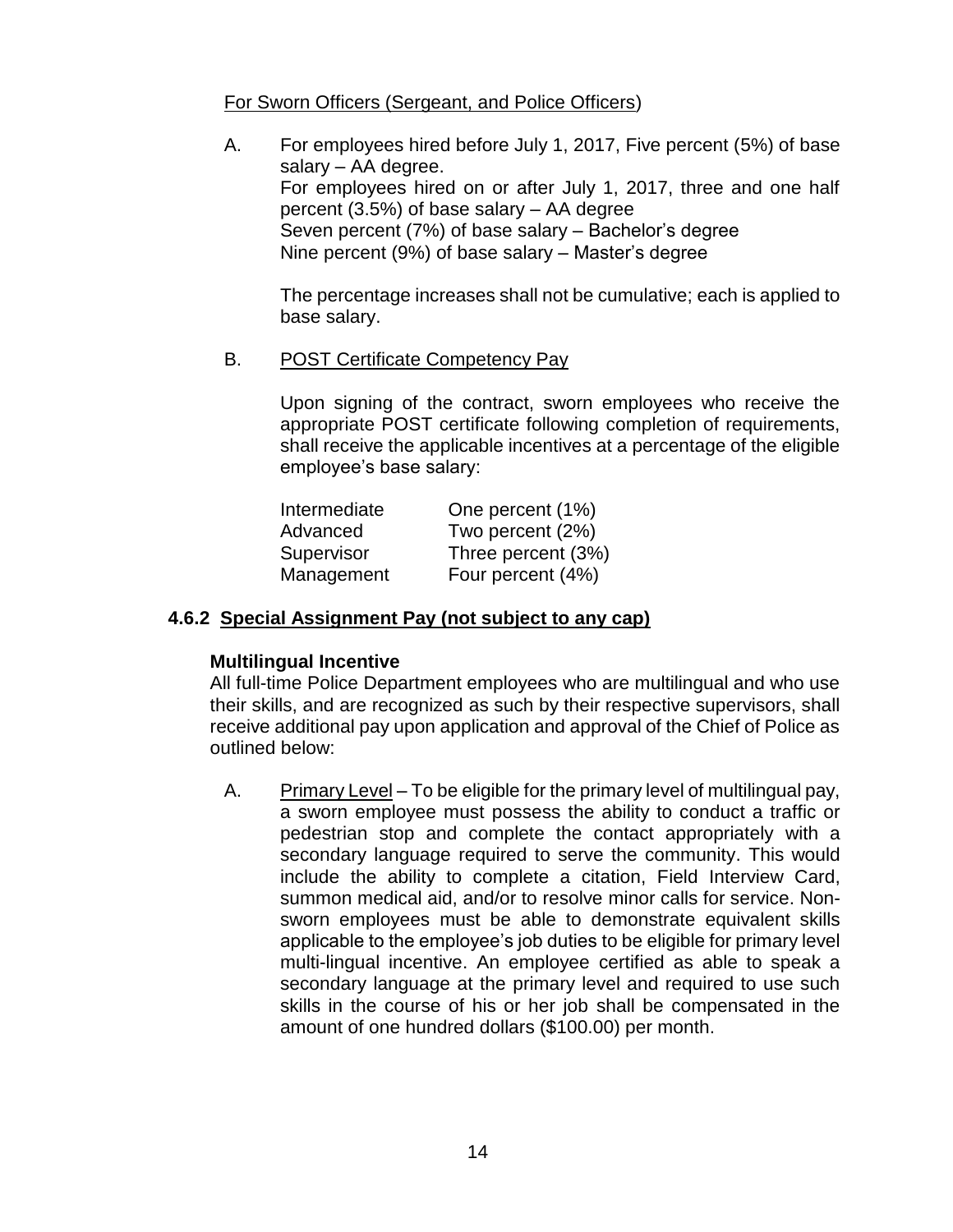- B. Secondary Level To be eligible for the secondary level of multilingual pay, a sworn employee must possess the ability to complete a Field Sobriety Test and a basic police investigation, and appropriately document the incident in a report, including obtaining a first person statement and/or booking arrestees in a secondary language. Nonsworn employees must be able to demonstrate equivalent skills applicable to the employee's job duties to be eligible for secondary level multi-lingual incentive. An employee certified at the secondary level and required to use such skills in the course of his or her job shall be compensated in the amount of two hundred dollars (\$200.00) per month.
- C. Expert Level (Fluent) To be eligible for the expert level of multilingual pay, a sworn employee must possess the ability to conduct any investigation, including homicides and sexual assault cases, interrogate a suspect, and/or testify in court in a language other than English. Non-sworn employees shall be able to speak, read, write, edit, proof read frequently, investigate and/or testify in court using a secondary language to be eligible for expert level multi-lingual incentive. An employee certified at the expert level and required to use such skills in the course and scope of his or her job shall be compensated in the amount of three hundred dollars (\$300.00) per month.
- D. Employee shall receive pay for only one appropriate competency level.
- E. Employees wishing to be certified at the Primary, Secondary, or Expert competency levels shall be required to demonstrate their abilities to a third-party linguistics evaluator selected by the Chief of Police with input from the SPPEA. An employee may request a reevaluation one (1) year or more after the last evaluation.
- F. The Chief of Police shall have the final determination, including consideration as to who is certified and at what level based on the applicability to the community of San Pablo.
- G. Languages eligible for multi-lingual pay are those spoken by twenty percent (20%) or more of the residents of San Pablo, American Sign Language, and any language approved by the Chief of Police.
- H. This benefit may be recertified periodically to continue eligibility or when an employee advances to the next level.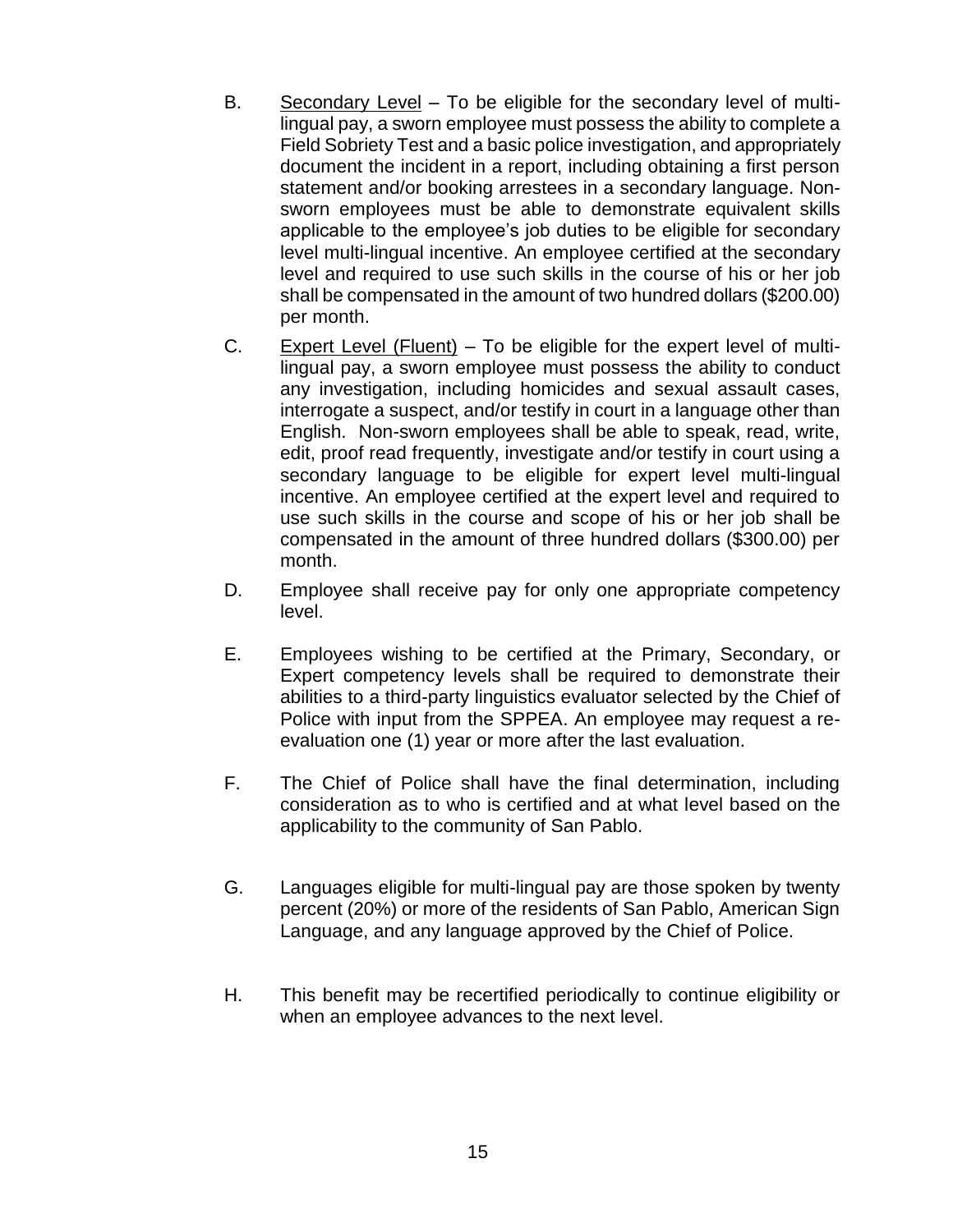# **4.7 Temporary Upgrade Pay (Out-of-Class Pay)**

Prior approval must be obtained from the Chief of Police in the event an employee is assigned the duties of a higher classification. The employee shall be paid a flat rate of five percent (5%) above their current salary step which shall become effective on the first day of assigned duties in the higher classification, if worked one (1) full day.

Any employee on a temporary assignment longer than thirty (30) days and assigned to the full range and scope of duties of a higher classification shall be assigned to the lowest step in that higher pay range which is at least five percent (5%) higher than normal assigned pay for the duration of the temporary assignment following the first thirty (30) days. The City shall report temporary upgrade pay of more than thirty (30) days to CalPERS in accordance with California Public Employees' Retirement Law.

### **4.8 Call to Duty and/or Court Time**

Employees represented by the Association who are called back to duty or subpoenaed to court about events arising out of their employment on an off duty day or while on vacation, shall be compensated at the rate of time and one half (1- 1/2) the employee's regular rate of pay, with the minimum compensation of four (4) hours at the rate of time and one half (1-1/2) the employee's regular rate of pay.

Employees who are called back to duty or subpoenaed to court regarding events arising from their employment on a duty day but for hours the employee is off shift shall be compensated at the rate of time and one half (1-1/2) the employee's regular rate of pay, with a minimum compensation of four (4) hours, except that there shall be no minimum compensation guarantee in the event that such testimony or other duty is contiguous to the employee's regular duty shift. For the purpose of this agreement, contiguous is the two-hour period preceding or following a scheduled shift or other assignment). Shift assignments shall not be exercised in such a manner as to avoid payment provided in this Section.

In the event an employee is called off on the day of a court appearance, prior to responding to court, they shall be compensated two (2) hours at the time and one half (1-1/2) the employees regular rate of pay. The employee will still receive four (4) hours compensation at time and one half (1-1/2) their regular rate of pay if called off upon arrival at court.

It will be the responsibility of the Police Department to notify the employee of any court cancellations. The Police Department will endeavor to notify the employee no later than the night before the scheduled hearing, when possible.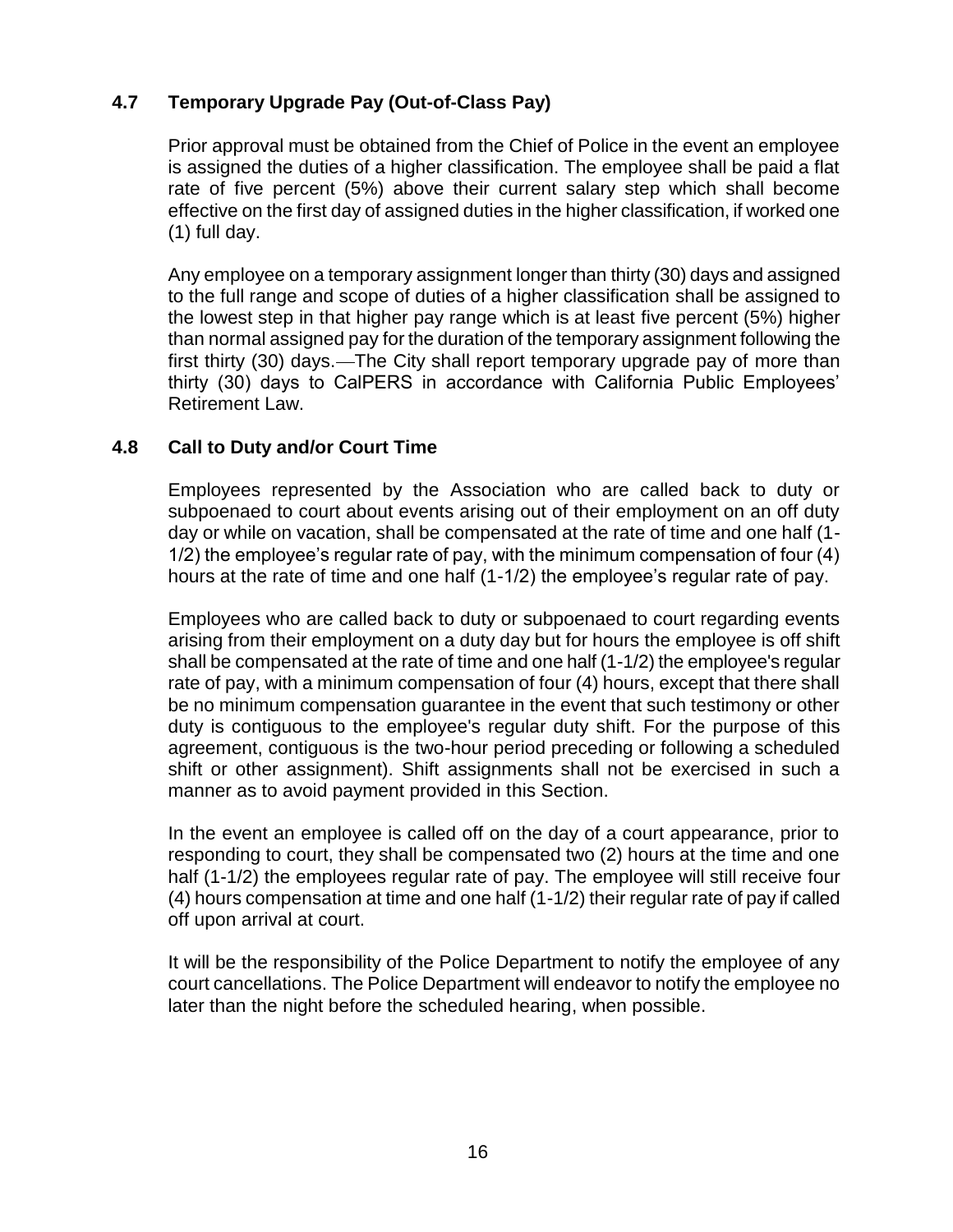### <span id="page-16-0"></span>SECTION 5. EDUCATION INCENTIVE PROGRAM FOR SWORN AND NON-SWORN EMPLOYEES

An employee may, on his or her own initiative, spend time at an independent school or college after work hours for the purpose of furthering his or her education. To the extent such educational courses entered into are beneficial to City job-enhancement, and any Degree or Certificate is subject to City Manager approval, the employee may be eligible for tuition reimbursement as described below. The employee must have successfully completed their probation, to be eligible in this program. Educational courses must be jobrelated and shall be in the sole discretion of the Chief of Police with concurrence from the City Manager, based on the Department's need for knowledge in a specific occupational category.

The course or degree shall be conducted by a school accredited by the nationally recognized accrediting agencies published by the Secretary of Education (U.S. Department of Education [www.ed.gov\)](http://www.ed.gov/). Certificate programs are not required to be accredited by the Department of Education, but are subject to City Manager approval and are required to enhance City job related skills.

Subject to the above, the City will, while an employee attends classes, reimburse the employee's costs for tuition, special fees, books, and supplies up to a maximum limit of five thousand two hundred fifty (\$5,250) per calendar year, the maximum tax free education reimbursement amount allowed by Internal Revenue Code Section 127.

Such reimbursement shall not be made until, and shall be conditioned on the employee's satisfactory completion of the course work. The employee must receive a final letter grade of "B" or better, and provide such documentation to the City, within sixty (60) days of the semester/quarter end, in order to receive reimbursement. Such reimbursement shall not be made until, and shall be conditioned on the employee's satisfactory completion of the coursework. The employee must submit final grades and approved paperwork by December 10th in order to receive reimbursement by December 31st.

The tuition reimbursement benefit shall terminate at such time as the employee is no longer actively performing service for the City, even where the employee has completed partial or full coursework during the period of City employment.

#### <span id="page-16-1"></span>SECTION 6. HOURS OF WORK OVERTIME AND COMPENSATORY TIME

#### **6.1 Definition of Workweek and Work Period for Sworn Employees**

The workweek begins at 12:00 a.m. on Monday and ends at 11:59 p.m. on Sunday, except as otherwise designated for employees on an alternate work schedule.

Effective July 1, 2014, the City adopted the twenty-eight (28) day, 7(k) work period for sworn employees.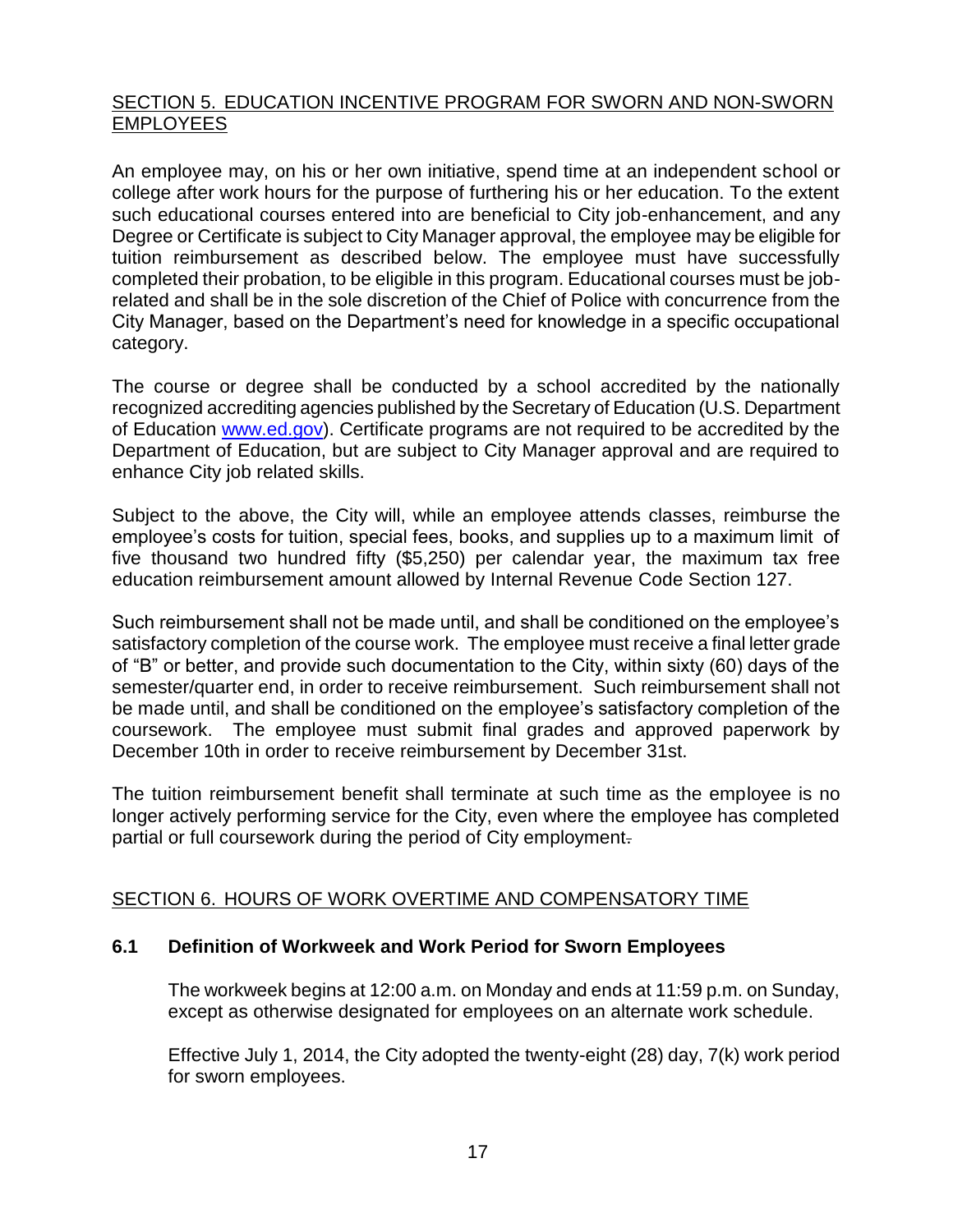#### **6.2 Hours of Work for Sworn Employees**

A normal workweek for employees covered by this Agreement shall consist of four (4) ten (10) hour work shifts followed by three (3) consecutive days off. Employees may be assigned to a twelve and a-half hour work shift which shall consist of three (3) twelve and a-half (12.5) hour shifts followed by four (4) consecutive days off with one 10 (ten) hour pay back day to be scheduled within the employee's 28-day work period, as needed**.**

### **6.3 Meal Breaks for Sworn Officers**

Police Officers may take a daily meal break not to exceed one-half (½) hour when the demands for police service permit. Calls for services shall take precedence over meal breaks. Because of safety, officers are compensated for their entire shift, and no additional compensation is provided for missed meal breaks. Supervisors are expected to take all reasonable measures to allow officers an opportunity for a meal break.

Meal breaks are not to be taken within the first or last hour of a scheduled shift without the expressed knowledge and approval of a supervisor.

### **6.4 Overtime for Sworn Employees**

The City shall pay an amount equal to one and one-half (1-1/2) times the prevailing hourly rate of pay for all sworn employees required to work in excess of a scheduled ten (10) or twelve and a-half (12 ½) hour work shift, or in excess of one hundred seventy one (171) hours in a 28-day work period.

Additionally, for each consecutive four (4) hours of overtime an employee works (which is not scheduled at least twenty-four (24) hours in advance) consecutive with the employee's regularly schedule work shift, the City shall pay seven dollars and fifty cents (\$7.50) for one (1) meal, not subject to the approval of the Supervisor.

For the purposes of computing time worked in this Section, all paid leave taken during a work week shall be computed as time worked.

Overtime shall be earned in quarter hour increments rounded to the nearest quarter of an hour.

#### **6.5 Hours of Work for Non-Sworn Employees**

Full time, Non-Sworn Employees shall work four (4) ten (10) hour shifts per workweek followed by three (3) consecutive days off, except as provided under Section 8 (Days of Work and Days Off Assignment) of this agreement.

#### **6.6 Definition of Workweek for Non-Sworn Employees**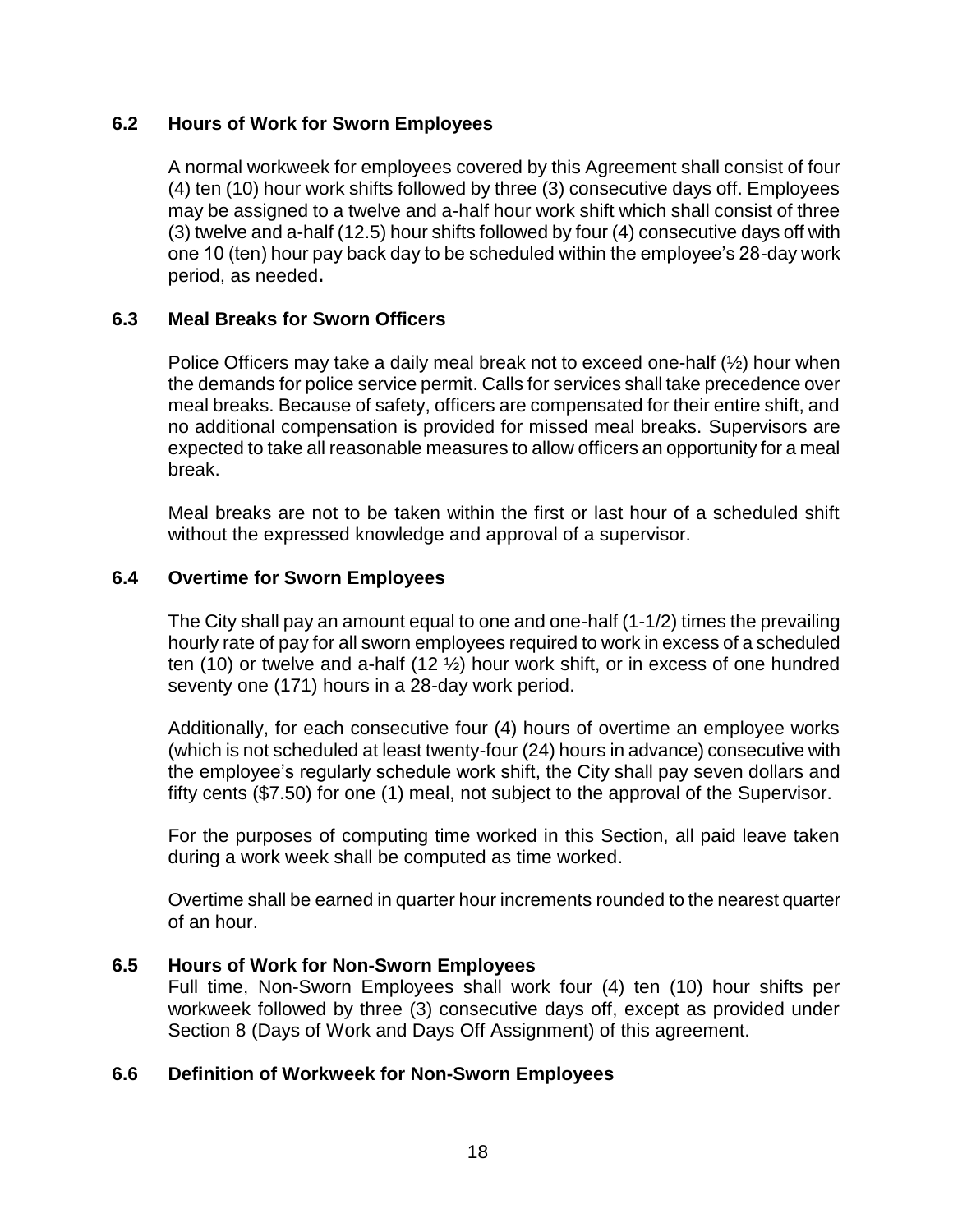The workweek begins at 12:00 a.m. on Monday and ends at 11:59 p.m. on Sunday, except as otherwise designated for employees on an alternate work schedule.

#### **6.7 Overtime for Non-Sworn Employees**

The City shall pay an amount equal to one and one-half (1-1/2) times the prevailing hourly rate of pay for all non-sworn employees required to work in excess of the employee's regularly scheduled work shift or in excess of forty (40) hours in a workweek. For the purposes of computing time worked in this Section, all paid leave taken during a work week shall be computed as time worked.

Additionally, for each consecutive four (4) hours of overtime an employee works (which is not scheduled at least twenty-four (24) hours in advance) consecutive with the employee's regularly scheduled work shift, the City shall pay up to seven dollars and fifty cents (\$7.50) for one (1) meal, not subject to the approval of the Supervisor.

Overtime shall be earned in quarter hour increments rounded to the nearest quarter hour.

### **6.8 Meal and Rest Periods for Non-Sworn Employees**

One-half (½) hour of the non-sworn employee's scheduled shift will be used for an unpaid meal period at or near the midpoint of the shift, unless directed by the supervisor that the needs of the Department require that the employee work through the scheduled lunch break.

Non-Sworn Employees may take two (2) short break periods, not to exceed fifteen minutes each, one during the first half of the shift, and one during the second half of the shift. Such break period shall be considered work time and will be compensated as such; provided, however, that when needs of the Department so require, such employees may be required to forego such breaks when ordered to do so by their supervisor. Such employees may forego their break period(s) on any particular day and use such time to extend their meal period by fifteen minutes or one-half  $(\frac{1}{2})$ hour, provided that prior approval of the supervisor is obtained; and further provided, that regardless of whether a practice comes into existence of extending the lunch period, there shall be no continued right to so extend the lunch period, and the Department may at any time require that the employees take only the onehalf (½) hour period, or forego that period if deemed necessary in the sole discretion of the Department.

#### **6.9 Compensatory Time**

Employees who are eligible to receive overtime may elect to receive compensatory time off in lieu of cash overtime payments.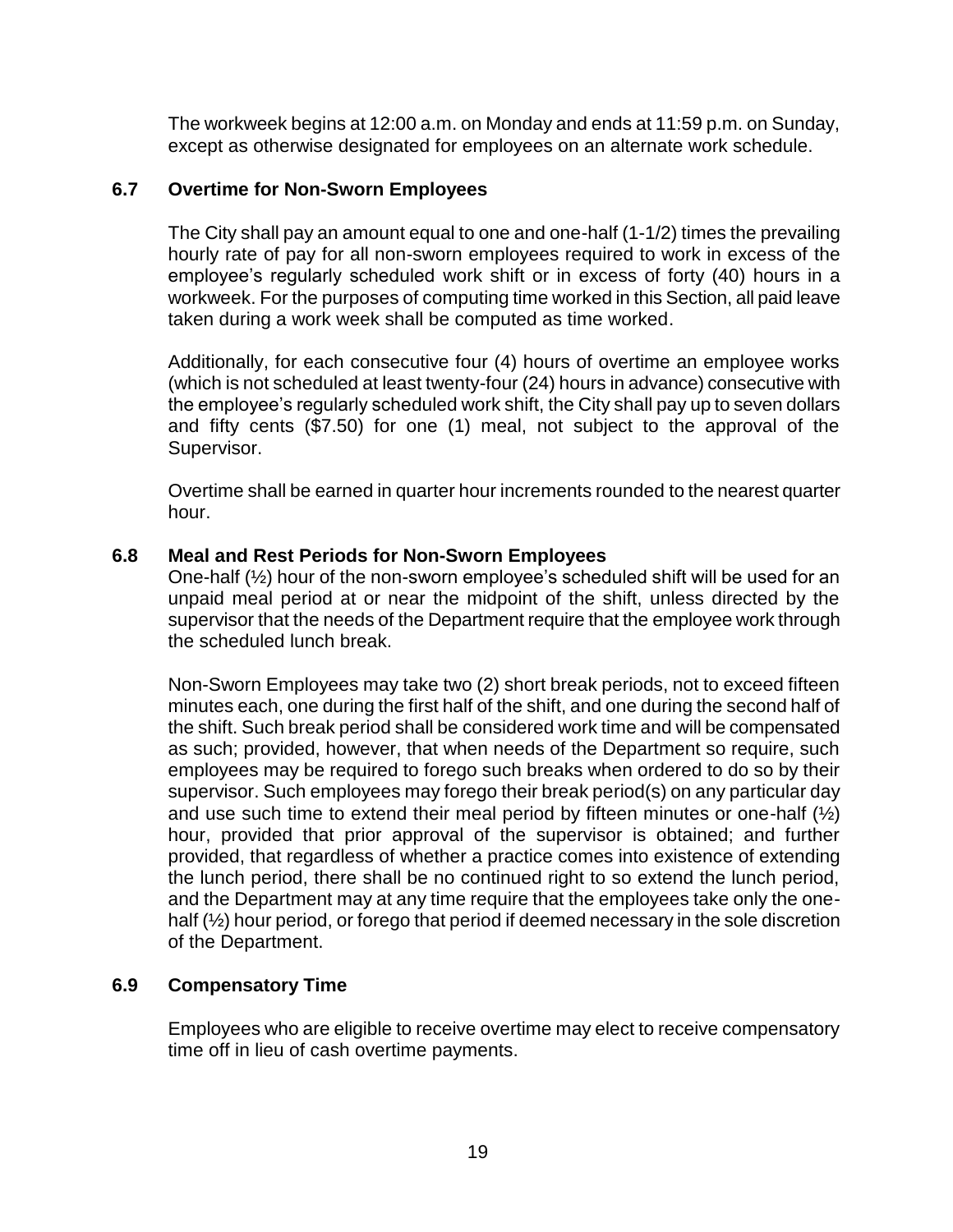- A. Compensatory time off must be provided at time and one-half  $(1 \frac{1}{2})$  for each overtime hour worked.
- B. Compensatory time off is voluntary. An employee may elect to not receive compensatory time off. The employee shall be allowed to use compensatory time off upon reasonable request and if it does not unduly disrupt the operations of the Police Department. It must be recognized that approval of time off requests will be subject to departmental staffing requirements and operational priorities.
- C. Authorization of compensatory time off requests shall not be unduly withheld and the employee shall be promptly notified of any management decision.
- D. Sworn employees may accumulate up to four hundred eighty (480) hours of compensatory time off and non-sworn employees may accumulate up to two hundred forty (240) hours. The 480/240 hour limitation is a maximum, all other hours must be paid in cash at the rate earned by the employee at the time the employee receives payment. Approved requests for compensatory time account payments shall be submitted with the regular payroll time sheet.
- E. Upon termination, all accumulated compensatory time off must be paid to an employee at his/her current rate or his/her rate for the past three years whichever is higher. The last three years of employment is defined as the three-year period immediately prior to termination, so that if an employee has a break in service, the period of employment after the break will be treated as a new employment.

#### <span id="page-19-0"></span>SECTION 7. SHIFT ASSIGNMENT

Shift sign-ups will be for within three- or four-month periods, as agreed between Association and Police Department management. The term "seniority" used herein shall mean "time in grade".

- A. The Commander shall determine the distribution of personnel (the number of employees and job classifications to be scheduled for each shift).
- B. Employees shall not exceed a maximum of twelve (12) months of continuous assignment on any one shift, except as provided under Section 6.5 (Hours of Work for Non-Sworn Employees).

One (1) Commander will be responsible for compliance.

C. Employees shall work a minimum of three (3) or four (4) months continuous assignment on any one shift, as agreed between Association and Police Department management, except as provided under Section 6.5 (Hours of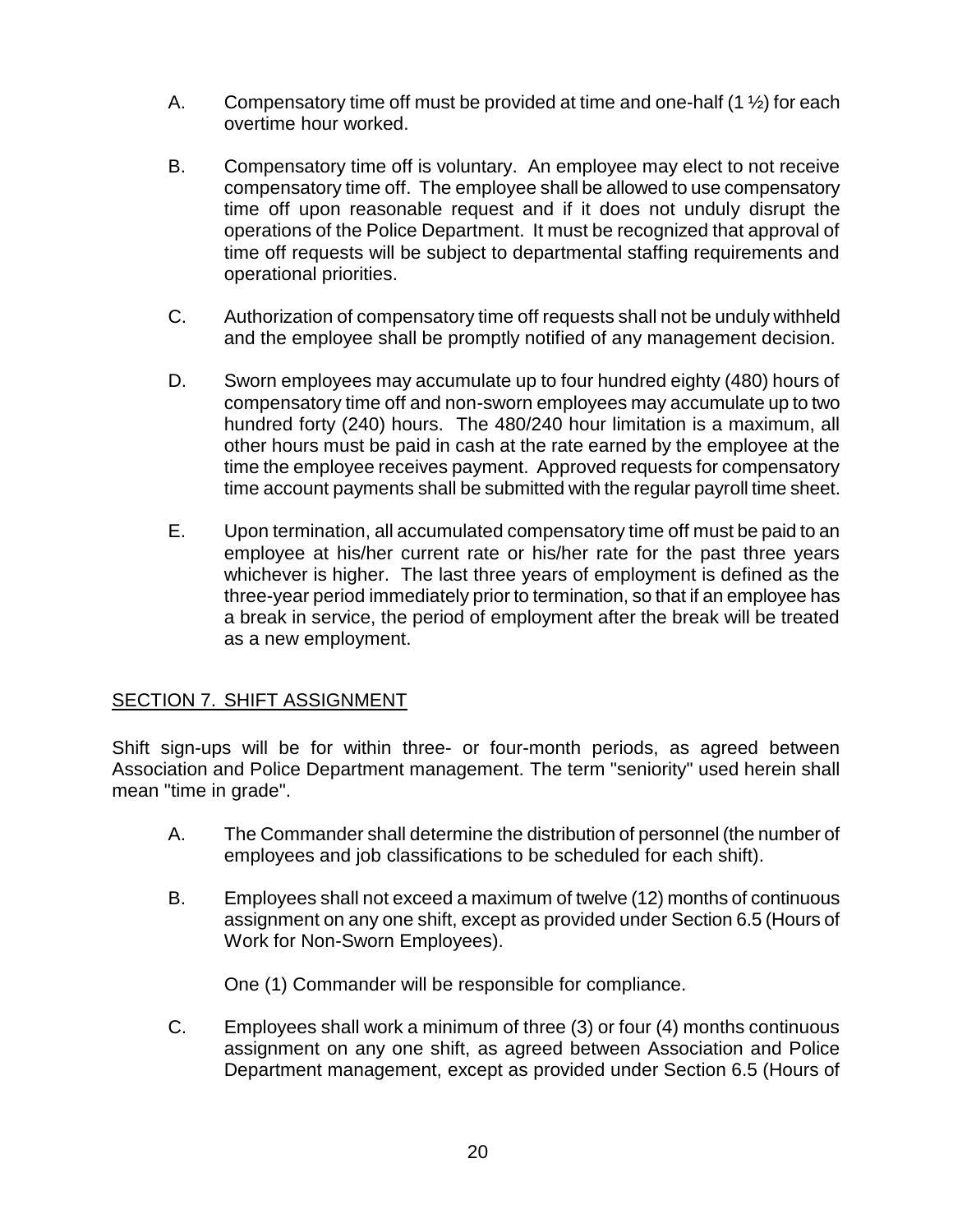Work for Non-Sworn Employees).

- D. Shift sign-up shall be by seniority (time in grade).
- E. The Commander shall have the authority for shift assignment and will have flexibility in assignments for the purposes of addressing:
	- (1) Emergency situations.
	- (2) Needs of the Department.
	- (3) Reasonable and equal distribution of experience and ability on all shifts.
	- (4) Demonstrated need of the individual.
	- (5) Mandatory overtime.
- F. Shift assignments for departmental "shared" overlap day on a six (6) team schedule shall be determined by the Commander. Schedule changes for the purposes of the "shared" overlap day shall be based on department needs and limited to once per month per employee.

# <span id="page-20-0"></span>SECTION 8. DAYS OF WORK AND DAYS OFF ASSIGNMENT

The following rules shall apply to scheduling of shifts and days off:

- A. Under the current system, all days off shall be pre-set.
- B. The Commander will have the authority to assign squads differently than selected by the employee for limited periods of up to thirty (30) days to satisfy scheduling needs of the Department.
- C. Trading shifts will be allowed within reason, with prior Commander approval. All days off involved in the trade must fall within the same four (4) month period.
- D. Sergeants or Acting Sergeants may trade shifts, provided that one Sergeant shall be on duty each shift. All days off involved in the trade must fall within the same four (4) month period.
- E. Police Service Assistants, Police Services Technicians, Jailers, and Police Administrative Clerks may trade days off, within classification, across shifts, with approval of the Commander. When trading days, an employee may not work a back-to-back shift which would cause hardship to the employee. All days off involved in the trade must fall within the same four (4) month period.
- F. No employee may work more than ten (10) consecutive days without a day off unless agreed to by the employee and the Commander.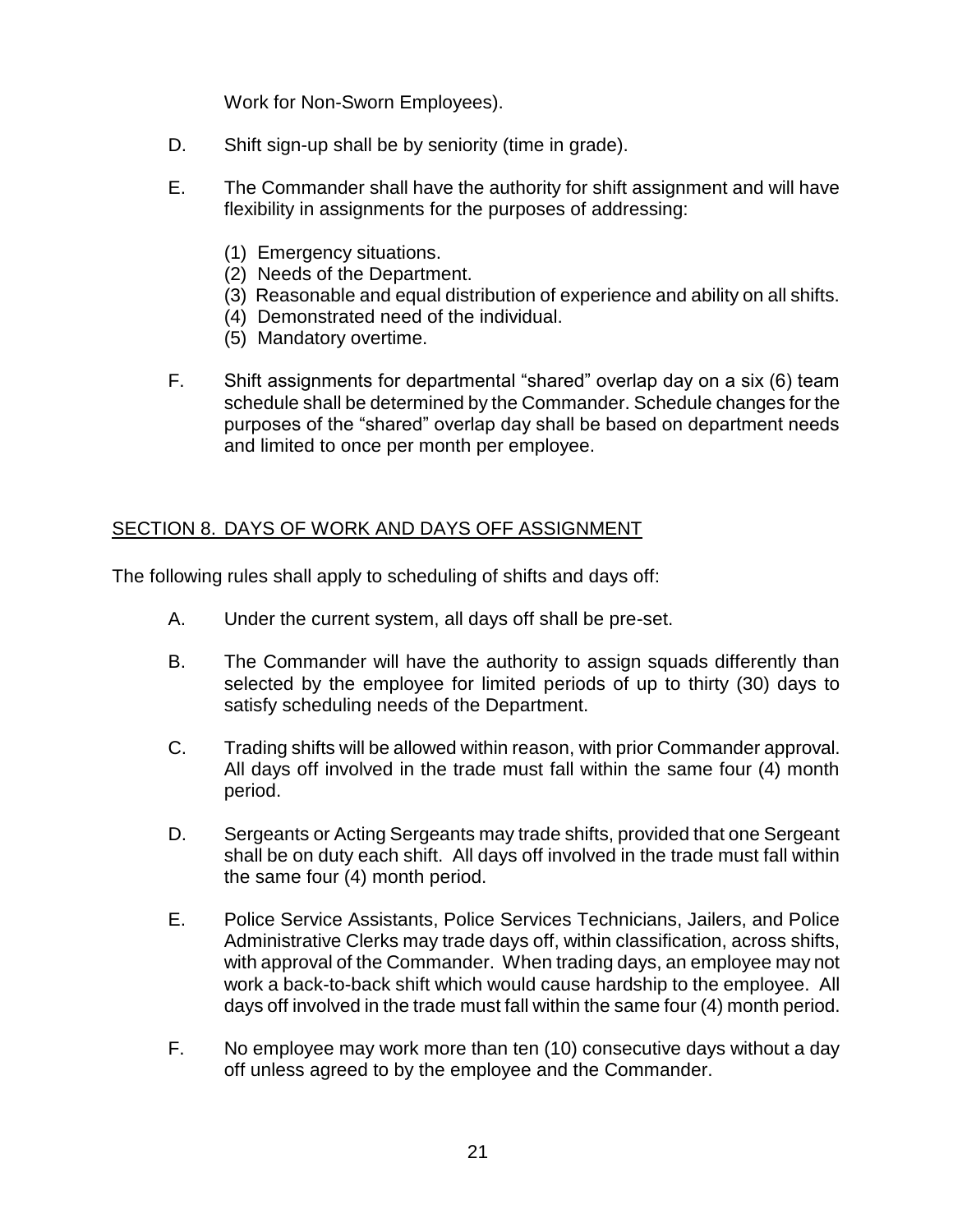G. The shift sign-up list will be posted no less than forty-five (45) days before the beginning of each quarter. The sign-up list will carry the date the list is posted. Each employee will have a specific designated calendar day, determined by his/her seniority, in which to sign up for shift and days off but may sign up prior to that calendar day if his/her name has reached the top of the list.

#### <span id="page-21-0"></span>SECTION 9. HEALTH AND WELFARE

#### **9.1 Medical, Dental Insurance, and Vision Care Contributions**

A. Medical Insurance

The City is a participating employer in the Public Employees' Medical and Hospital Care Act (PEMHCA), the medical insurance program sponsored by CalPERS. Upon the City's adoption of the amendment to the City's contract with CalPERS for PEMHCA participation, the maximum City contribution per month for medical insurance for active employees and qualifying annuitants shall be the minimum employer contribution as determined by CalPERS. For 2017, the minimum, monthly employer contribution is \$128.

B. Flexible Benefit Plan

The City maintains a Flexible Benefit Plan that constitutes a cafeteria plan within the meaning of Section 125 of the Internal Revenue Code. The Flexible Benefit Plan allows active employees to pay for actual medical plan premiums or other qualified expenses on a pre-tax basis.

Between the date of City Council approval of this agreement and December 31, 2017, the City will contribute, on behalf of each eligible employee enrolled in City-provided health insurance, solely for the purchase of medical insurance coverage that is affordable and provides minimum essential coverage as defined by the Affordable Care Act, an amount up to:

- the premium for the employee's selected, City-provided group health insurance plan at the selected level of coverage;
- minus the City's minimum, monthly employer contribution required for participation in PEMHCA (see Section 10.1(a) above);
- minus one hundred and fifty dollars (\$150) to be paid by the employee if enrolled in a Kaiser plan, or minus twenty percent (20%) of the group health insurance premium to be paid by the employee if enrolled in a non-Kaiser plan.

Between January 1, 2018 and June 30, 2019, the City will contribute, on behalf of each eligible employee enrolled in City-provided health insurance,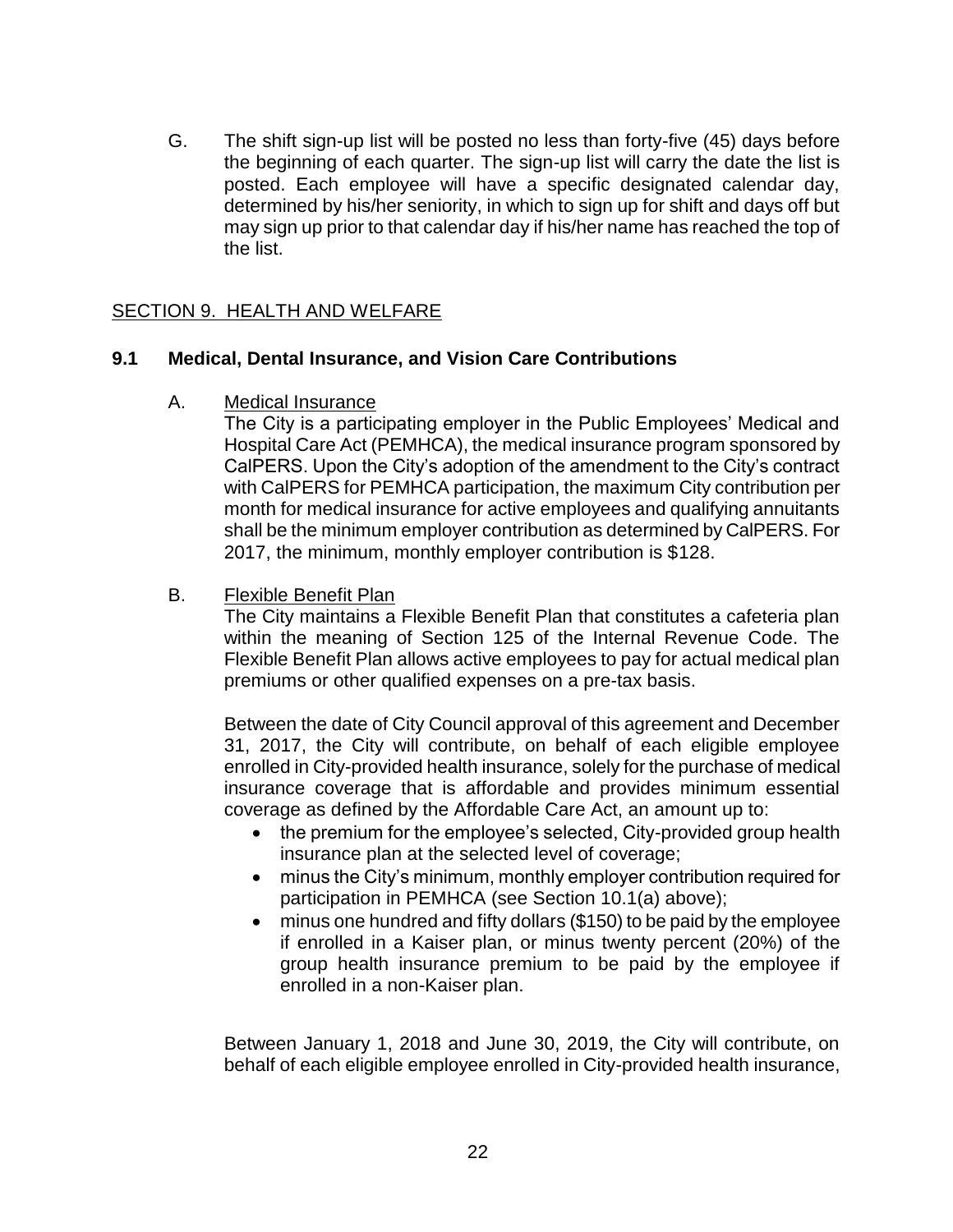solely for the purchase of medical insurance coverage that is affordable and provides minimum essential coverage as defined by the Affordable Care Act, an amount up to:

- the premium for the employee's selected, City-provided group health insurance plan at the selected level of coverage;
- minus the City's minimum, monthly employer contribution required for participation in PEMHCA (see Section 10.1(a) above);
- minus one hundred and fifty dollars (\$150) to be paid by the employee if enrolled in a Kaiser plan;
- minus any additional cost of any non-Kaiser group health insurance premium.

Effective July 1, 2019, the City will contribute, on behalf of each eligible employee enrolled in City-provided health insurance, solely for the purchase of medical insurance coverage that is affordable and provides minimum essential coverage as defined by the Affordable Care Act, an amount up to:

- ninety percent (90%) of actual cost of coverage, up to a maximum of ninety percent (90%) of Kaiser family rate;
- minus the City's minimum, monthly employer contribution required for participation in PEMHCA (see Section 10.1(a) above).
- C. Healthcare Legislation Reopener

The City may reopen negotiations of Section 9 (Health and Welfare) at any time during the term of the MOU to address the impact of legislative changes to health care.

D. **In Lieu or Dual Medical Coverage** 

In the event an eligible employee elects to waive participation in Cityprovided health insurance due to coverage in a group health plan from another source (e.g. spouse, parent, etc.), the employee shall-receive the appropriate in-lieu amount:

\$500.00 – Family coverage or two-party coverage \$350.00 – Single party coverage

The employee may receive the in-lieu amount in cash (taxable) or they may elect to contribute the in-lieu amount (not taxable) towards the 457 ICMA Deferred Compensation Plan as a supplemental retirement benefit.

To elect this option, the employee shall demonstrate that he or she is adequately covered at the applicable level of coverage by another source of group health insurance. If an employee loses primary coverage, he or she shall be covered by the City health plan as soon as possible, in accordance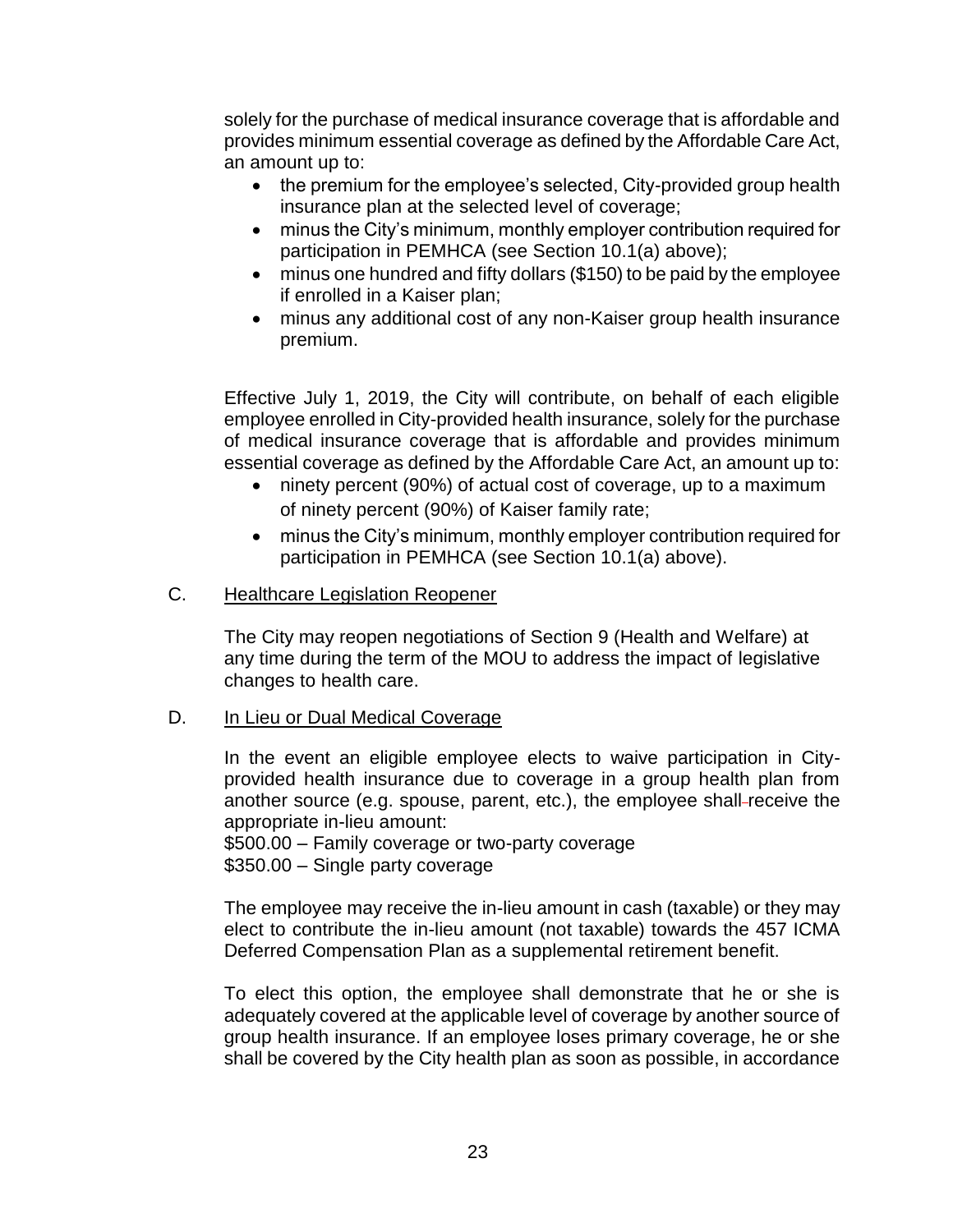with CalPERS regulations and this MOU.

The City's obligation to pay the monthly supplemental allowance may be conditioned upon the employee providing reasonable evidence and attestation that the employee and all individuals in the employee's expected tax family have alternate minimum essential coverage for every plan year in which the employee receives the monthly supplemental allowance, in accordance with. IRS requirements for an eligible opt out program. The City shall not pay the monthly supplemental allowance if the City knows or has reason to know that the employee or individual in the employee's tax family does not have qualifying alternate coverage.

#### E. Dental Plan

For employees enrolled in the City-provided dental insurance plan, the City will contribute through the Flexible Benefit Plan the full premium for Delta Dental insurance coverage (which includes a 50/50 orthodontia plan for children only with three thousand dollars (\$3,000) maximum) for the employee and eligible dependent family members.

### F. Vision Care Contributions

For each employee enrolled in the Association-provided vision insurance, the City shall contribute the following amounts through the Flexible Spending Account for vision care insurance coverage:

\$225.00 for 7/1/17 through 12/31/17 \$450.00 for 1/1/18 through 12/31/18 \$450.00 for 1/1/19 through 12/31/19 \$450.00 for 1/1/20 through 12/31/20 \$225.00 for 1/1/21 through 6/30/21

The contribution shall be made on or about January 15th of each year and shall be made payable to SPPEA on behalf of the employees. The SPPEA shall acquire and administer a Vision Care Plan for Association Members and the city contribution shall be applied to that plan.

New employees shall receive a prorated vision care contribution based on hire date as follows:

| Hire Date | $7/1 - 9/30$ | 10/1-12/31 | $1/1 - 3/31$ | $4/1 - 6/30$ |
|-----------|--------------|------------|--------------|--------------|
| FY 17/18  | 225.00       | 112.50     | 450          | 337.50       |
| FY 18/19  | 225.00       | 112.50     | 450          | 337.50       |
| FY 19/20  | 225.00       | 112.50     | 450          | 337.50       |
| FY 20/21  | 225.00       | 112.50     | 225          | 112.50       |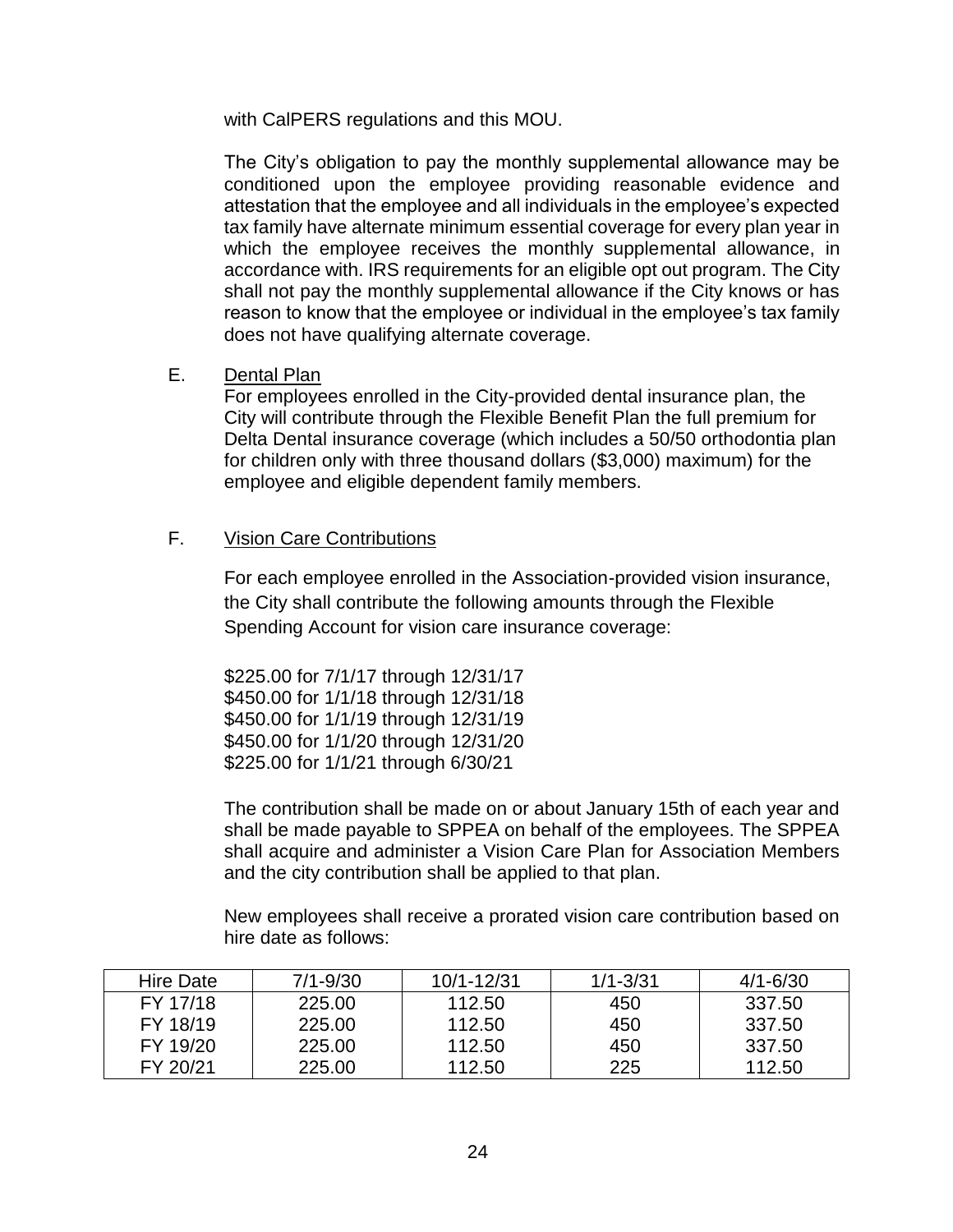Effective July 1, 2012, employees who work on a reduced work schedule shall be required to pay the prorated portion of the medical premium. In-lieu medical and vision care and other reimbursable expense amount, including this Flexible Spending Account contribution, will also be prorated.

#### **9.2 Life Insurance and Dependent Life Insurance**

The City shall pay the premium on a sixty thousand dollar (\$60,000) Life Insurance Policy for all employees.

An additional life insurance policy for the employee and a dependent life insurance policy for employee's eligible dependent(s) shall be made available as mandated by the existing Life Insurance Program, at the total expense of the employee.

#### **9.3 Long Term Disability Insurance**

The City shall continue to provide long term disability benefit for non-sworn personnel.

For each sworn employee enrolled in the mandatory Long Term Disability Insurance Plan, the City shall contribute twenty-four dollars and fifty cents (\$24.50) per month through the City's Section 125 plan.

#### **9.4 Employee Assistance Program**

The City provides access to an Employee Assistance Program for use by the employee and eligible dependent(s).

#### **9.5 Flexible Spending Account**

The City provides a Flexible Spending Account (FSA), which allows employees to contribute a portion of their regular earnings to pay for qualified dependent care and qualifying medical expenses before earnings are subject to payroll taxes, in accordance with IRS regulations.

In accordance with IRS regulations, any unused amounts contributed to the FSA shall not be reimbursed to the employee should employee fail to submit proof of eligible reimbursable expenses during a calendar year. However, up to five hundred dollars (\$500) of unused amounts remaining at the end of a plan year in a health FSA may be paid or reimbursed to plan participants for qualified medical expenses incurred during the following plan year. No other unused amounts in an employee's FSA can be rolled over to the next calendar year.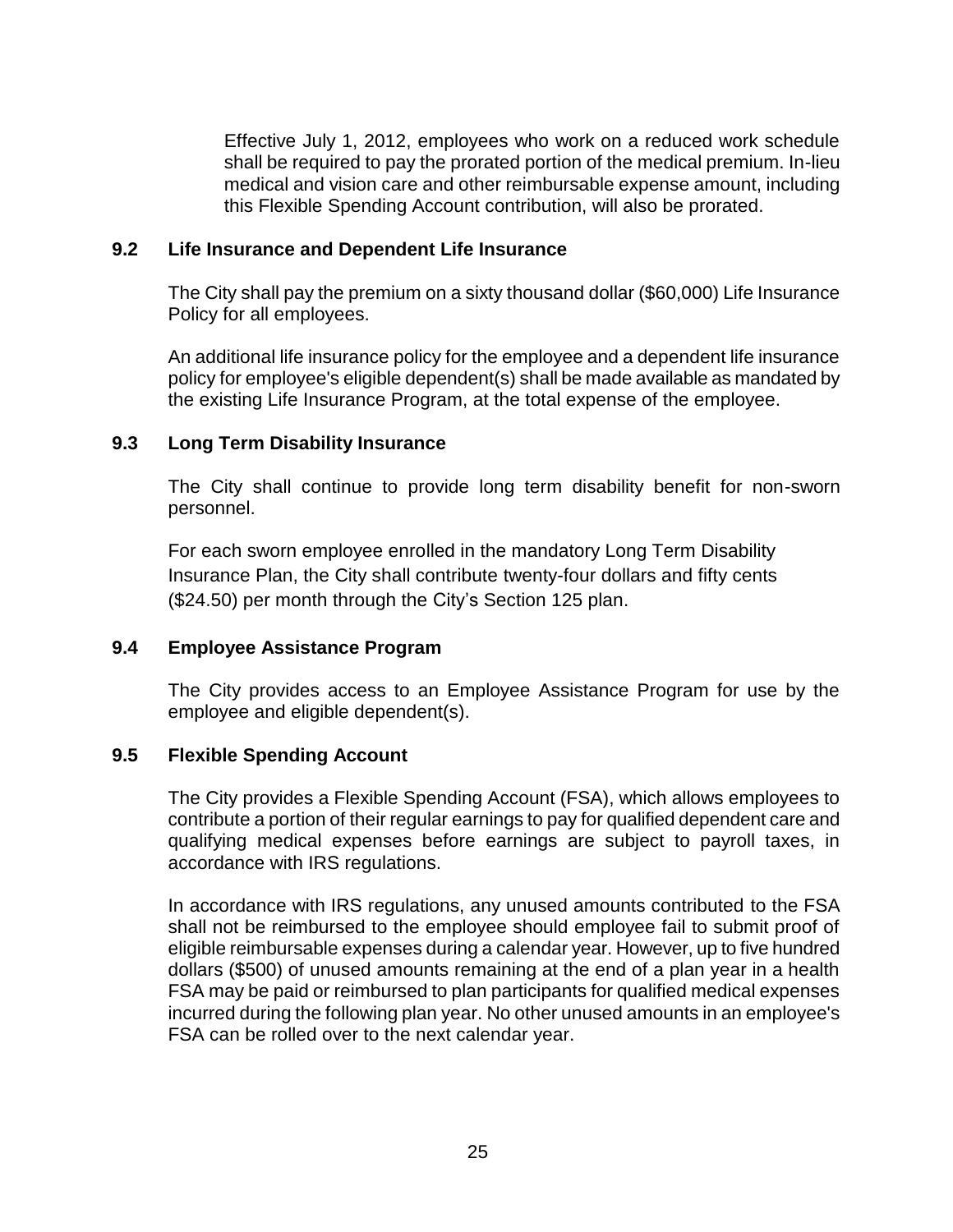#### <span id="page-25-0"></span>SECTION 10. RETIREMENT

#### **10.1 Non-Safety Employee Pension:**

- A. Non-Safety Tier One Pension:
	- (1) Formula: The City shall provide the full formula of two and one half percent (2.5%) at age 55 calculated on the single highest year for local miscellaneous members considered "classic" members of CalPERS.
	- (2) Member Contribution: Non-safety employees in Tier One Pension shall pay the statutory member contribution required by CalPERS, in addition to the cost share requirement described below.
	- (3) Employee Cost Sharing: Non-safety employees in Tier One Pension are required to pay two and three-tenths percent (2.3%) of reportable compensation toward the employer contribution for pension in accordance with Government Code Section 20516(a)-Employees Sharing Cost of Additional Benefits).
- B. Non-Safety Tier Two Pension:
	- (1) Formula: For eligible non-safety employees who are "new members" as defined by Government Code Section 7522.02(f) the City will provide the CalPERS two percent (2%) at age sixty-two (62) formula retirement plan in accordance with Government Code Section 7522.20, calculated on the average of the three (3) highest, consecutive years, in accordance with Government Code Section 7522.32.
	- (2) Member Contribution: Non-safety employees in Tier Two Pension shall pay member contributions to the Public Employees' Retirement System in the amount required by the Public Employee Pension Reform Act (PEPRA), which amount is at least one-half of the total normal costs within the meaning of PEPRA.
- C. Survivor Benefits: The City shall provide the Third Level of 1959 Survivor's Benefit for Non-Safety Tier One and Tier Two employees, a benefit for survivors of the employee who is actively employed at the time of death.

#### **10.2 Safety Employee Pension**

- A. Safety Tier One Pension
	- (1) Formula: The City shall provide the full formula of three percent (3%) at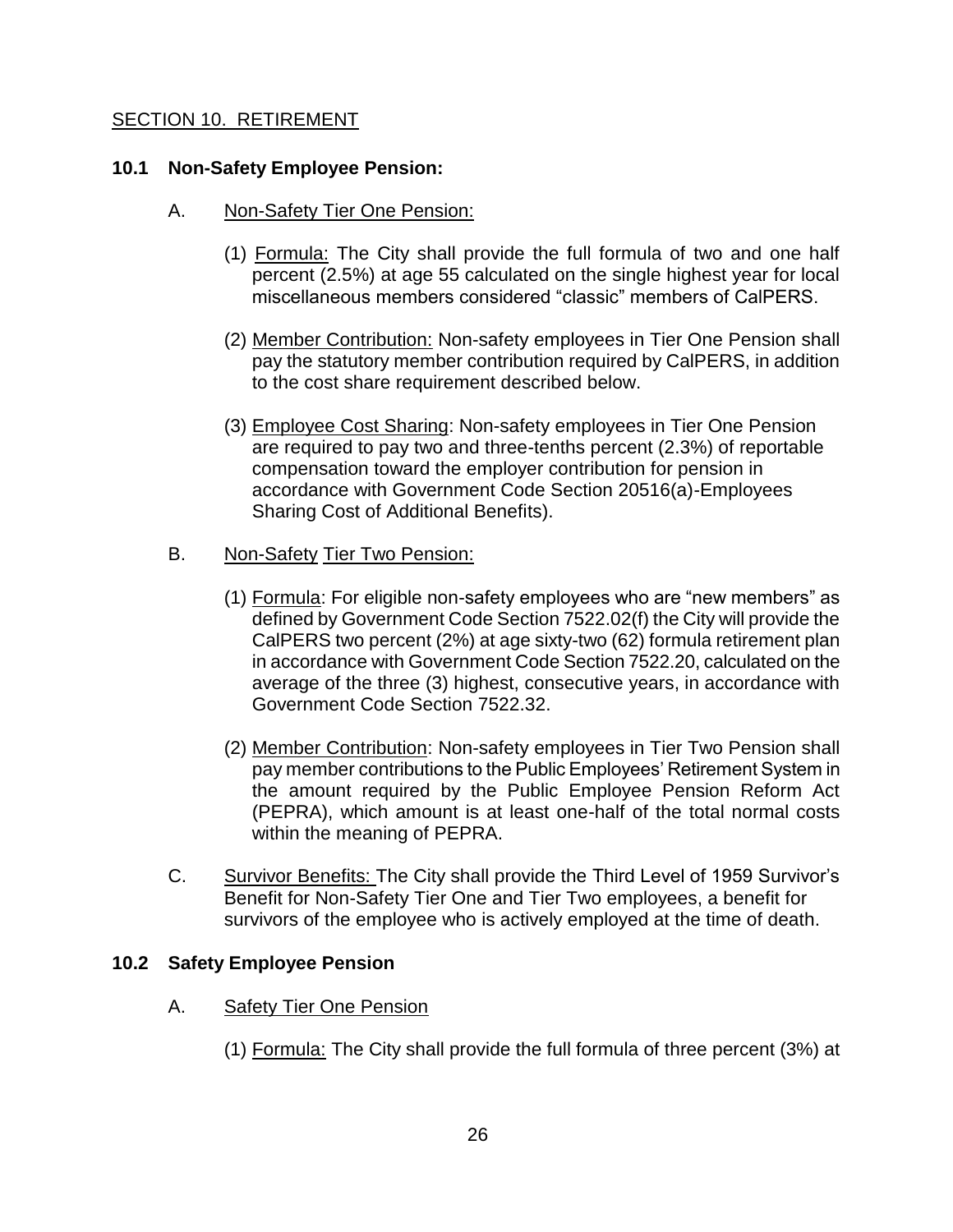age 50 Retirement Plan calculated on the single highest year for local safety members considered "classic" members of CalPERS.

- (2) Member Contribution: Safety employees in Tier One Pension shall pay the statutory member contribution required by CalPERS, in addition to the cost share requirement described below.
- (3) Employee Cost Sharing: Safety employees in Tier One Pension are required to pay three and three-tenths percent (3.3%) of reportable compensation toward the employer contribution for pension in accordance with Government Code Section 20516(a)-Employees Sharing Cost of Additional Benefits

### B. Safety Tier Two Pension

- (1) Formula: For safety employees who are "new members" as defined by Government Code Section 7522.02(f) the City will provide the CalPERS two percent (2%) at age 50 increasing to two and seven-tenths percent (2.7%) at age 57 retirement formula in accordance with Government Code Section 7522.25(d), based on the average of three highest, consecutive years, in accordance with Government Code Section 7522.32.
- (2) Member Contribution: Safety employees in Tier Two pension shall pay member contributions to the Public Employees' Retirement System in the amount required by the Public Employee Pension Reform Act (PEPRA), which amount is at least one-half of the total normal costs within the meaning of PEPRA.

#### C. Survivor Benefits

The City shall provide the Third Level of 1959 Survivor's Benefit for Safety Tier One and Tier Two employees, a benefit for survivors of the employee who is actively employed at the time of death.

#### **10.3 Retiree Health Savings Account**

A. During the term of the MOU, both parties agree to meet and confer regarding alternatives to the City's contribution to the Health Reimbursement Account for Retirees hired after July 1, 2014. The City and Association will explore a Retiree Health Savings Account (RHSA) plan compliant with IRS rules and regulations.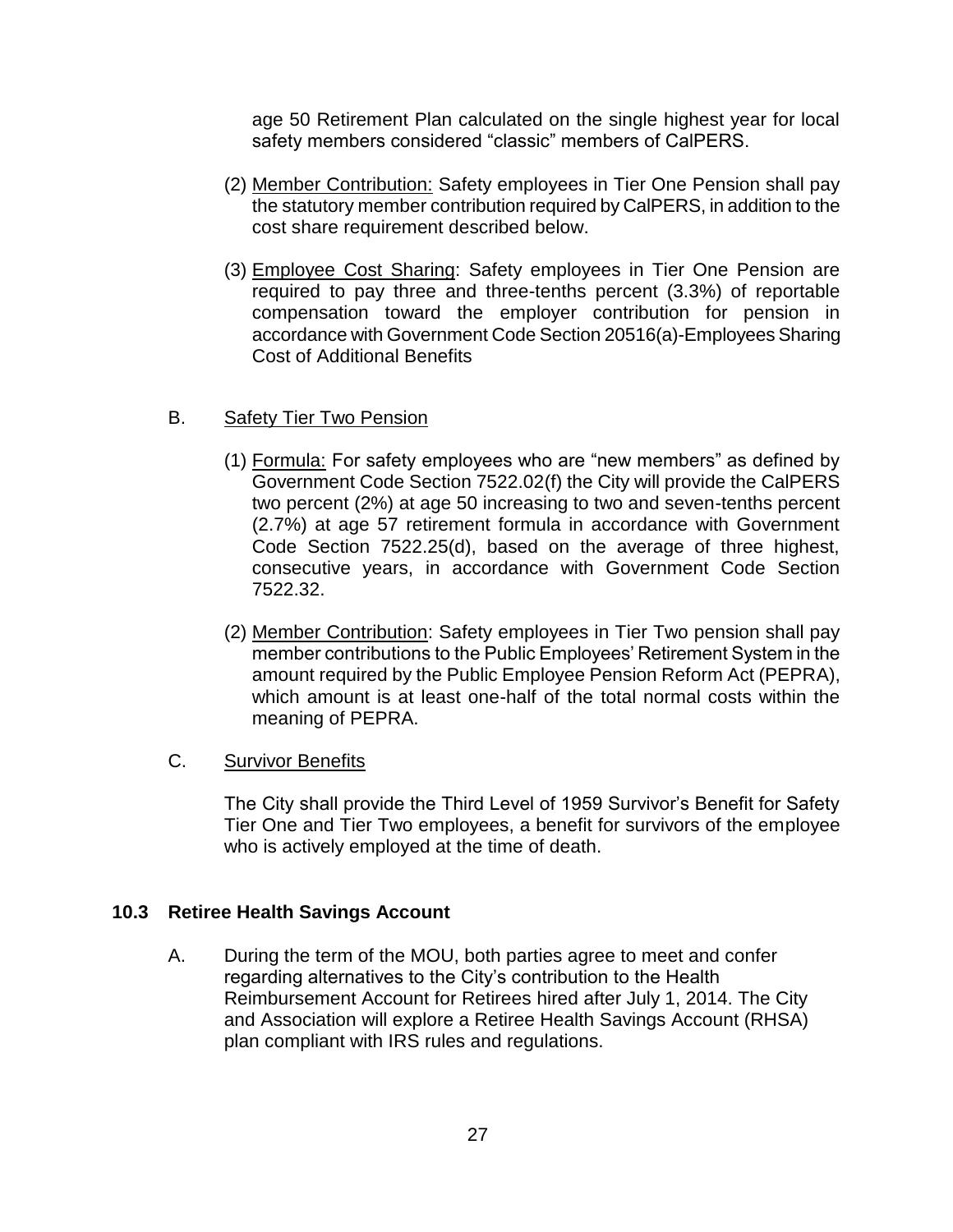- B. The City shall pay the minimum monthly employer contribution as determined by CalPERS and required under Public Employees Medical and Hospital Care Act (PEMHCA) on behalf of each qualifying annuitant.
- C. Monthly Supplemental Allowance for Qualifying Employees Hired Before July 1, 2014: In addition to payment of the minimum monthly employer contribution as determined by CalPERS, established at \$128 per month as of 2017, to qualified annuitants, the City will provide a monthly supplemental allowance to a Retiree Health Savings Account (RHSA) to qualifying employees hired before July 1, 2014 and who retire under service retirement from the City as regulated by the Public Employees Retirement System, and effective July 1, 2017 to qualifying employees hired before July 1, 2014 with twenty (20) or more years of service with the City who retire under an Industrial Disability Retirement from the City as regulated by the Public Employees Retirement System. Any other employee who retires under a disability retirement is not eligible to receive the monthly supplemental allowance. The City's contribution of a monthly allowance to the RHSA is based upon an employee's number of years of service and retirement from the City, as follows:
	- (1) Retirees Hired Before July 1, 2014 Who Are Qualified Annuitants As Defined by CalPERS:

On behalf of a retiree hired by the City before July 1, 2014 who constitutes a qualified annuitant as defined by CalPERS, retires directly (within one hundred twenty (120) days) following separation from City service, and who is enrolled in City-provided, two-party health insurance coverage, the City shall contribute a monthly supplemental allowance to the retiree's RHSA in the amount of two hundred and twenty dollars (\$220) minus the minimum employer contribution required by PEMHCA. For 2017, this amount equals ninety-two dollars (\$92) per month.

On behalf of a retiree hired by the City before July 1, 2014 who constitutes a qualified annuitant as defined by CalPERS, retires directly (within one hundred twenty (120) days) following separation from City service, and who is enrolled in City-provided, family health insurance coverage, the City shall contribute a monthly supplemental allowance to the retiree's RHSA in the amount of two hundred and eighty-five dollars (\$285) minus the minimum employer contribution required by PEMHCA. For 2017, this amount equals one hundred fifty-seven dollars (\$157) per month.

In addition, the City shall pay the following to qualified annuitants: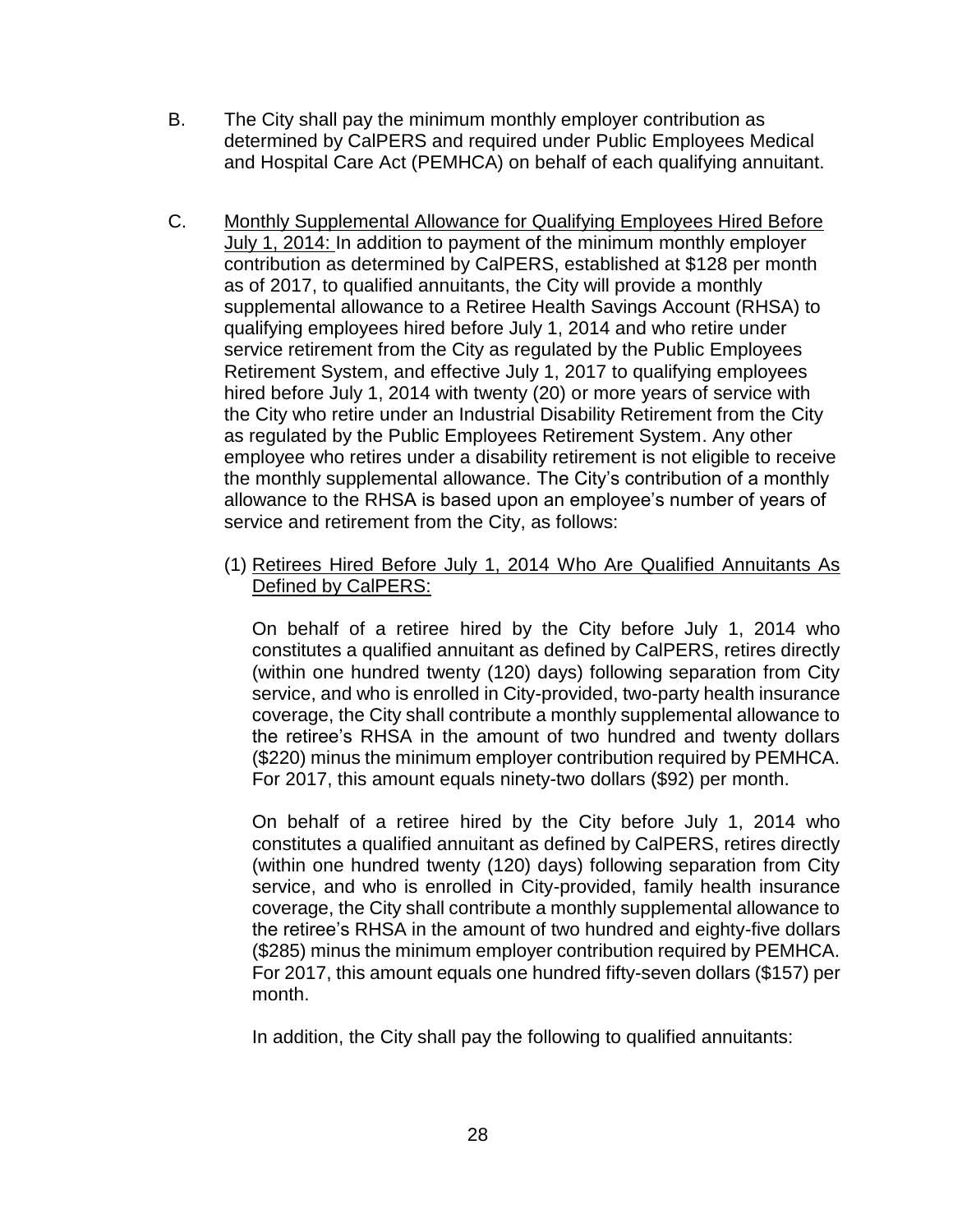(2) Retirees Hired Before July 1, 2014 with Ten (10) or More Years of City Service Immediately Prior to Retirement:

On behalf of a qualifying retiree hired by the City before July 1, 2014 who completes ten (10) or more consecutive years of service with the City of San Pablo and retires directly (within one hundred twenty (120) days) following separation) from City service, the City shall contribute a monthly supplemental allowance to the retiree's RHSA in an amount up to the cost of the premium for one-party health insurance coverage in the retiree's selected health care plan, less the City's minimum employer contribution under PEMHCA, from the date of retirement and until such time the retiree becomes eligible for Medicare, turns the age of sixty-five (65) receives health insurance coverage from another source, or dies, whichever comes first.

(3) Retirees Hired Before July 1, 2014 with Twenty (20) or More Years of City Service Immediately Prior to Retirement:

On behalf of a qualifying retiree hired by the City before July 1, 2014 who completes twenty (20) consecutive years of service with the City of San Pablo who retires directly (within one hundred twenty (120) days) following separation from City service), and who enrolls in employee plus one or employee plus family City health insurance coverage the City shall contribute a monthly supplemental allowance to the retiree's RHSA in an amount up to the cost of the premium for two-party health insurance coverage in the retiree's selected health care plan, less the City's minimum employer contribution under PEMHCA, from the date of retirement and until such time the retiree becomes eligible for Medicare, turns the age of sixty-five (65) , receives health insurance coverage from another source, or dies, whichever comes first. This payment is in lieu of the payment described in subsection 10.3(B)(2)(b) above entitled "Retirees Hired Before July 1, 2014 With Ten (10) or More Years of City Service Immediately Prior to Retirement."

In the event that the retired employee with twenty (20) or more consecutive years of service prior to retirement from the City enrolls in one-party City health insurance coverage, the account shall be reduced to the amount provided for retirees with ten (10) consecutive years of service prior to retirement from the City. It shall be the responsibility of the retiree to notify the City for any marital or dependent status change (e.g. death of a spouse, divorce, legal separation, etc.). The City reserves the right to collect the amount over and above the appropriate one-party level issued to the retiree, due to failure on the part of the retiree to notify the City regarding the change in marital or dependent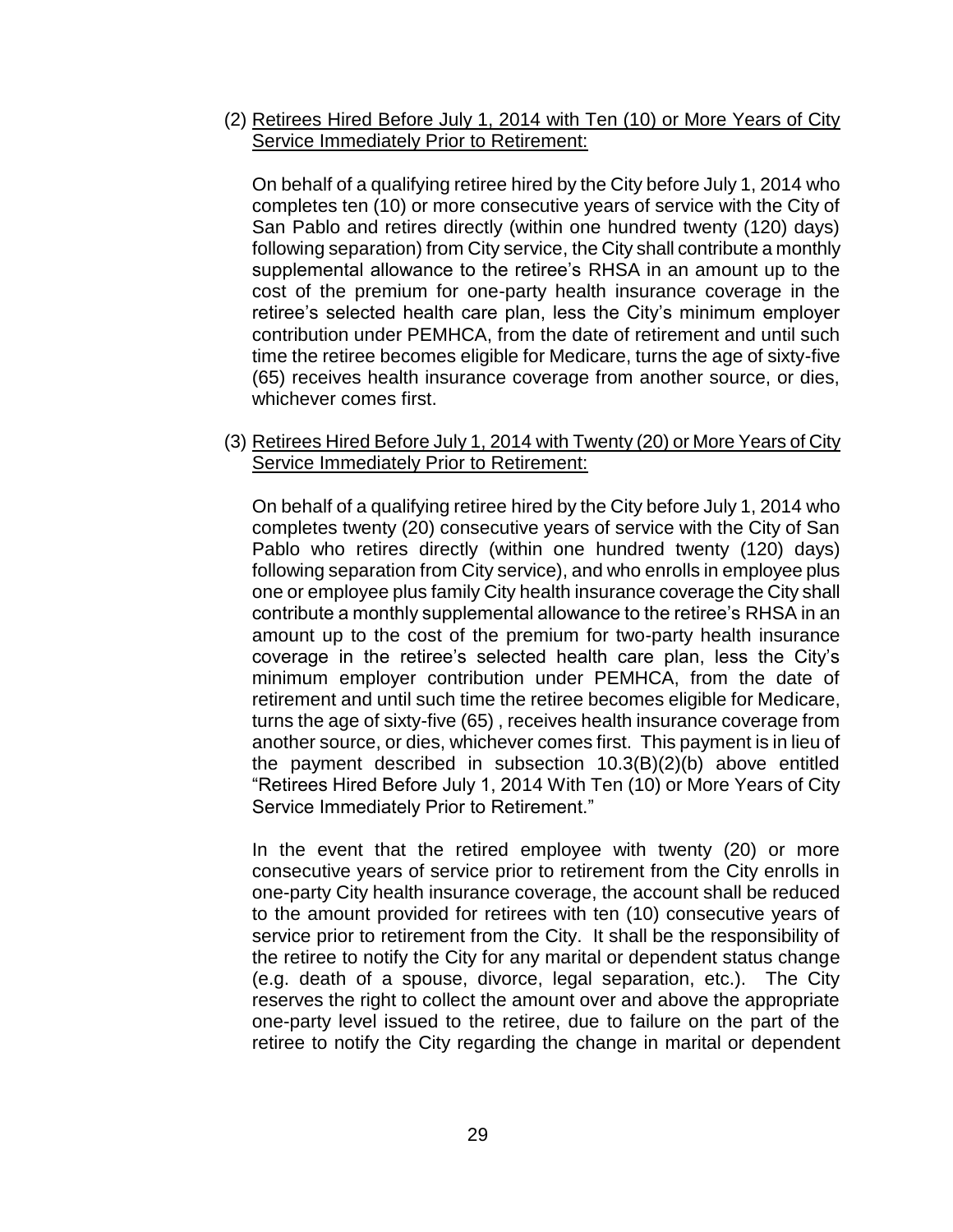status. The City shall collect said amounts under the normal collection process which may include utilization of a collection agency and/or Small Claims Court; or any other administrative legal remedy.

- D. The City shall contribute the monthly supplemental allowance to the retiree's RHSA until any of the following conditions occur, at which point the City's contributions shall cease;
	- (1) retiree receives medical coverage from another source (e.g. other employment, spouse), or
	- (2) retiree is eligible for participation in the Medicare Program, or
	- (3) retiree reaches the age of sixty-five (65), or
	- (4) retiree dies; If the retiree with at least twenty (20) years of service with the City immediately before retirement dies before the spouse or registered domestic partner (spouse or registered domestic partner at the time of retirement), the spouse or registered domestic partner may continue to receive the City contribution to the RHSA at the level afforded to retirees with at least ten (10) years of City service immediately before retirement until the spouse or registered domestic partner reaches the age of sixty five (65) or dies, whichever comes first.
- E. The City's obligation to pay the monthly supplemental allowance is conditioned upon a signed declaration under penalty of perjury, by the retiree and/or spouse or registered domestic partner on a form provided by the City once each year, that confirms the retiree and/or spouse or registered domestic partner is not enrolled medical or health insurance coverage or inlieu payments from another source during that same time period.
- F. To receive the monthly supplemental allowance for the calendar year of retirement, the retiree must file an initial eligibility form with the City at the time and in the manner prescribed by the City. For each subsequent calendar year, the retiree must file an eligibility form with the City by November 30th of the preceding year or at a later date prescribed by the City. City will terminate the monthly supplemental allowance until such time the declaration is received. The supplemental allowance shall resume on a prorated basis upon receipt of the required declaration. No retroactive payments shall be made.
- G. Should retiree lose coverage from the other source (employment, spouse), the monthly supplemental allowance will resume upon receipt of the required declaration, and will continue only until any of the above listed events (1-4) occur.
- H. Additionally, the City will provide an Optional Benefit Account to sworn and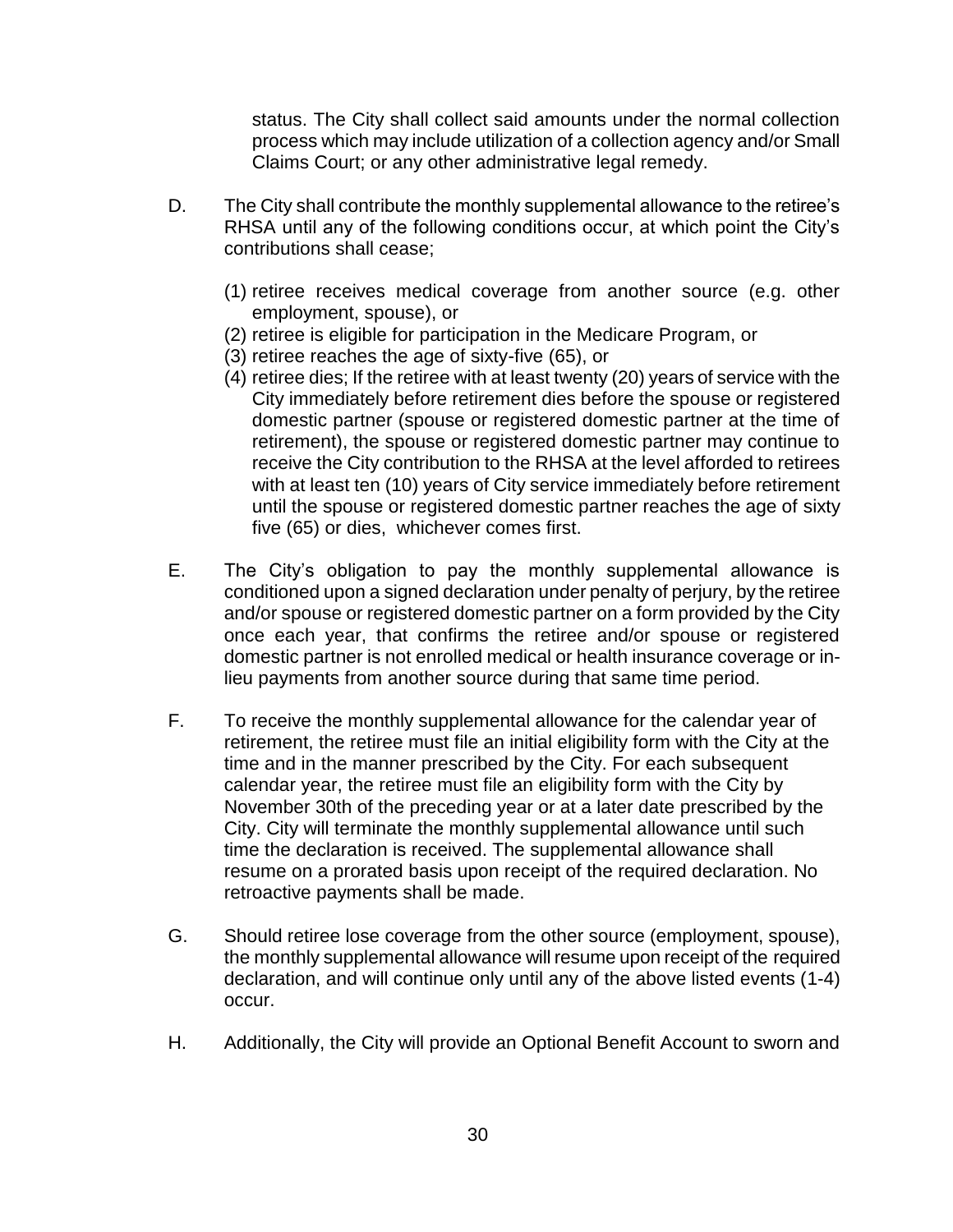non-sworn employees hired before May 1, 1986 with twenty (20) consecutive years of service with the City of San Pablo who retire directly (within one hundred twenty (120) days) following separation) from City service, and who enroll in employee-plus-one or employee-plus-family City health insurance coverage once they reach age 65. This monthly amount will be equivalent to a Kaiser Supplement/Managed Medicare single party-rate at the time of retirement. This is inclusive of the City's required employer contribution to CalPERS for participation in PEMHCA. This amount is paid until death of the retiree.

- I. The City's contributions to the retiree's RHSA are subject to applicable Federal and State Income Tax regulations.
- J. Definition of consecutive shall mean time served with the City regardless of an approved break in service.
- K. Both parties agree that should this benefit be inconsistent with CalPERS regulations, the City and the Association will meet and confer regarding required changes. Following such meet and confer process and agreement from the Association, appropriate changes to the Memorandum of Understanding (MOU) may be implemented.

#### <span id="page-30-0"></span>SECTION 11. SICK LEAVE

#### **11.1 Accrual**

Full-time, regular employees shall accrue sick Leave with pay at the rate of eight (8) hours per each calendar month of service. Effective January 1, 2018, full-time, regular employees shall accrue sick Leave with pay at the rate of six and two thirds (6.667) hours per each calendar month of service. Sick Leave shall not be considered as a privilege which an employee may use at his/her discretion but shall be allowed only in the case of purposes listed below.

Unused Sick Leave shall be accumulated at the rate of up to ninety-six (96) hours per year, with no maximum accumulation. Effective January 1, 2018, unused Sick Leave shall be accumulated at the rate of up to eighty (80) hours per year, with no maximum accumulation.

#### **11.2 Usage**

A. Each full-time employee paid on a semi-monthly basis shall be allowed to use accrued Sick Leave with pay for the following reasons: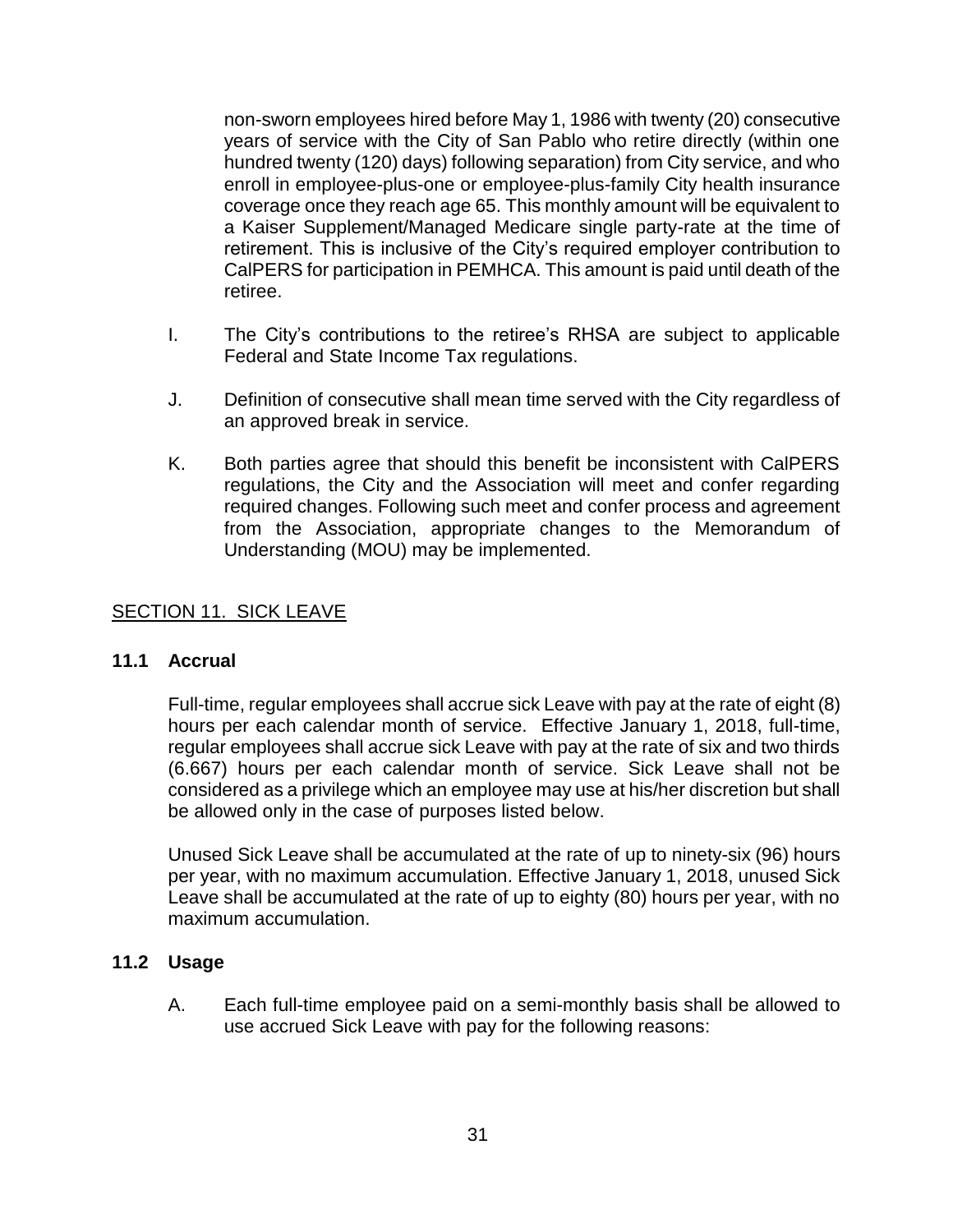- (1) Absence from duty due to exposure to a contagious disease where quarantine is required by a doctor;
- (2) Diagnosis, care, or treatment of an existing health condition of, or preventative care for, an employee or any of the following of the employee's family members: child of any age or dependency status; parent; parent-in-law; spouse; registered domestic partner; grandparent; grandchildren; or sibling
- (3) For an employee who is a victim of domestic violence, sexual assault, or stalking to: a) obtain or attempt to obtain a temporary restraining order or other court assistance to help ensure the health safety or welfare of the employee or his or her child; or b) obtain medical attention or psychological counseling; services from a shelter; program or crisis center; or participate in safety planning or other actions to increase safety.

Sick leave is provided as a form of insurance to protect the employee during times of illness or injury. It is not intended as a form of leave with pay to be used for personal or recreational purposes other than as provided herein, and shall have no cash value at separation.

- B. Any Safety employee who is receiving disability payments under the Workers' Compensation Act of California shall receive the difference between the disability payments under the Workers' Compensation Act and full salary during the first twelve (12) months or any portion thereof, and such payment shall not be deducted from the accrued Sick Leave.
- C. To request to use sick leave if the need for leave is foreseeable, an employee must give the immediate supervisor reasonable advance written or oral notice. If the need for sick leave is not foreseeable, the employee shall provide written or oral notice of the need for the leave as soon as practicable. For sick leave of an unforeseeable duration, if the employee is required to be absent on sick leave for more than one (1) day, the employee must keep the immediate supervisor informed each day as to the date the employee expects to return to work and the purpose of the leave.
- D. Employees must provide a medical professional's certification for any sick leave absence that occurs after the employee has used twenty-four (24) hours, or three (3) work days' worth of sick leave, whichever is greater, that involves the illness of the employee or family member. Employees who use paid leave to address issues related to domestic violence, sexual assault or stalking, and who cannot provide advance notice of their need for leave must provide certification of the need for leave within a reasonable time thereafter. . In cases of absence due to contagious disease, the employee will be required to submit a written medical release before he/she may return to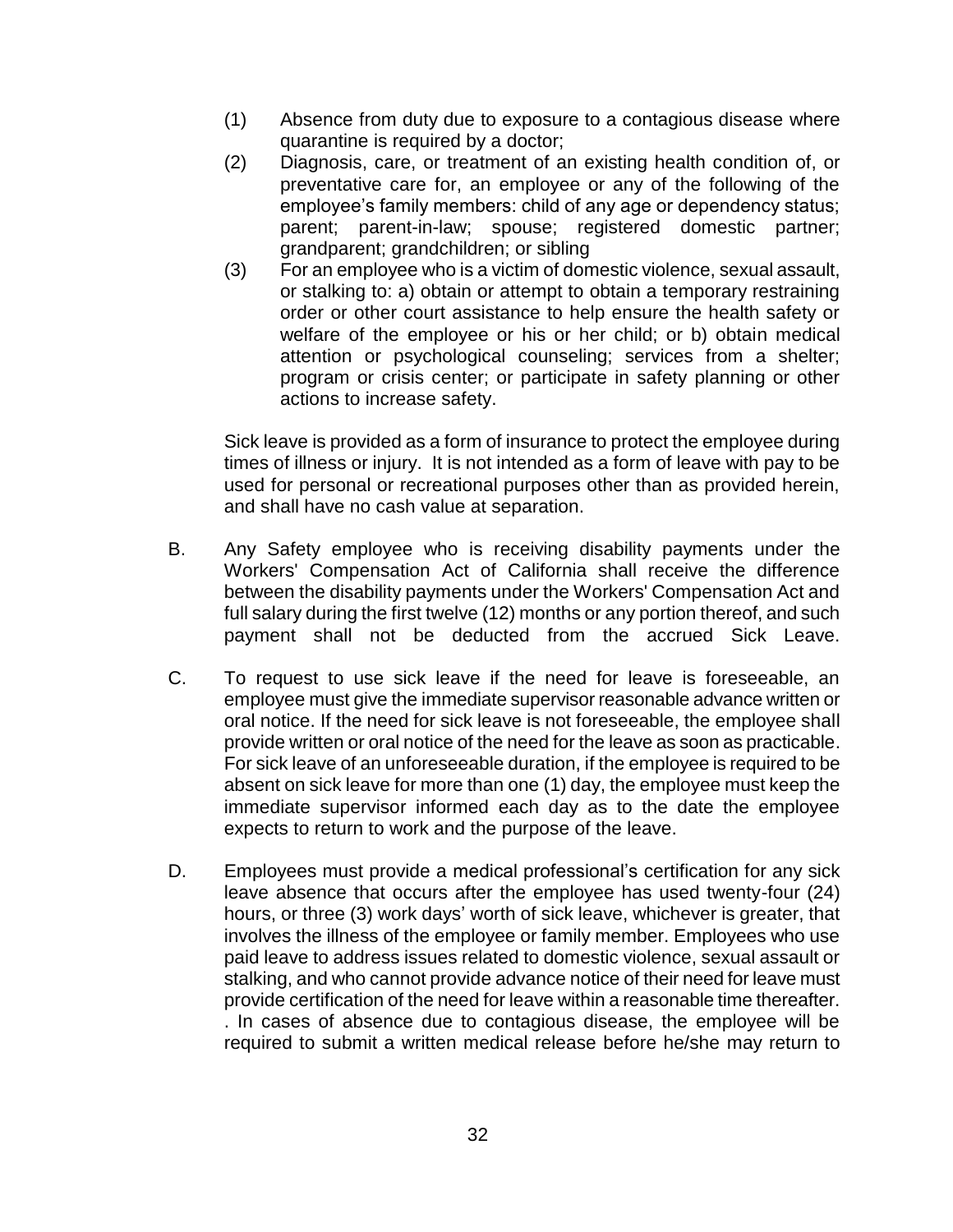work. In cases of other absences, the employee may be required to provide City with a Fitness for Duty statement from his/her attending physician, or a physician appointed by the City, prior to returning to work.

- E. Upon depletion of accumulated Sick Leave, an employee may request Medical Leave of Absence without pay for a period not to exceed sixty (60) calendar days, subject to the approval of the City Manager. If the employee is unable to return to work at the end of this period he/she may request further unpaid medical leave, which shall be subject to the approval of the City Manager. If further leave is granted, an employee must notify the City of his/her intent to return to work no later than every thirty (30) days.
- F. Time off for employee illness shall be charged to Sick Leave and not to vacation or compensatory time off unless and until all available Sick Leave has been exhausted.
- G. Shift differential shall not be paid after thirty (30) calendar days of sick leave.

#### **11.3 Sick Leave Incentive**

Between July 1, 2017 and December 31, 2017, as an incentive for excellent attendance records, full-time, regular employees who use less than three (3) days of sick leave (not including sick leave used concurrently with legally-protected leave of absence such as family medical leave) per year shall be credited with additional vacation hours at the end of the calendar year as follows:

| Used | <b>Vacation Hours Credit</b> |
|------|------------------------------|
| 0    | 30 hours                     |
| -1   | 20 hours                     |
| 2    | 10 hours                     |

The measurement period for the incentive plan year shall begin on January 1st and end on December 31st. New employees shall receive credit for sick leave incentive based on hire date as follows:

| <b>Hire Date</b> | 0 Used    | 1 Used    | 2 Used   |
|------------------|-----------|-----------|----------|
| Jan-Mar          | 30 hrs.   | 20 hrs.   | 10 hrs.  |
| Apr-Jun          | 20 hrs.   | $10$ hrs. | 5 hrs.   |
| Jul-Sep          | $10$ hrs. | 5 hrs.    | 2.5 hrs. |
| Oct-Dec          | 00        | იი        | იი       |

Effective January 1, 2018, the sick leave incentive benefit shall be eliminated.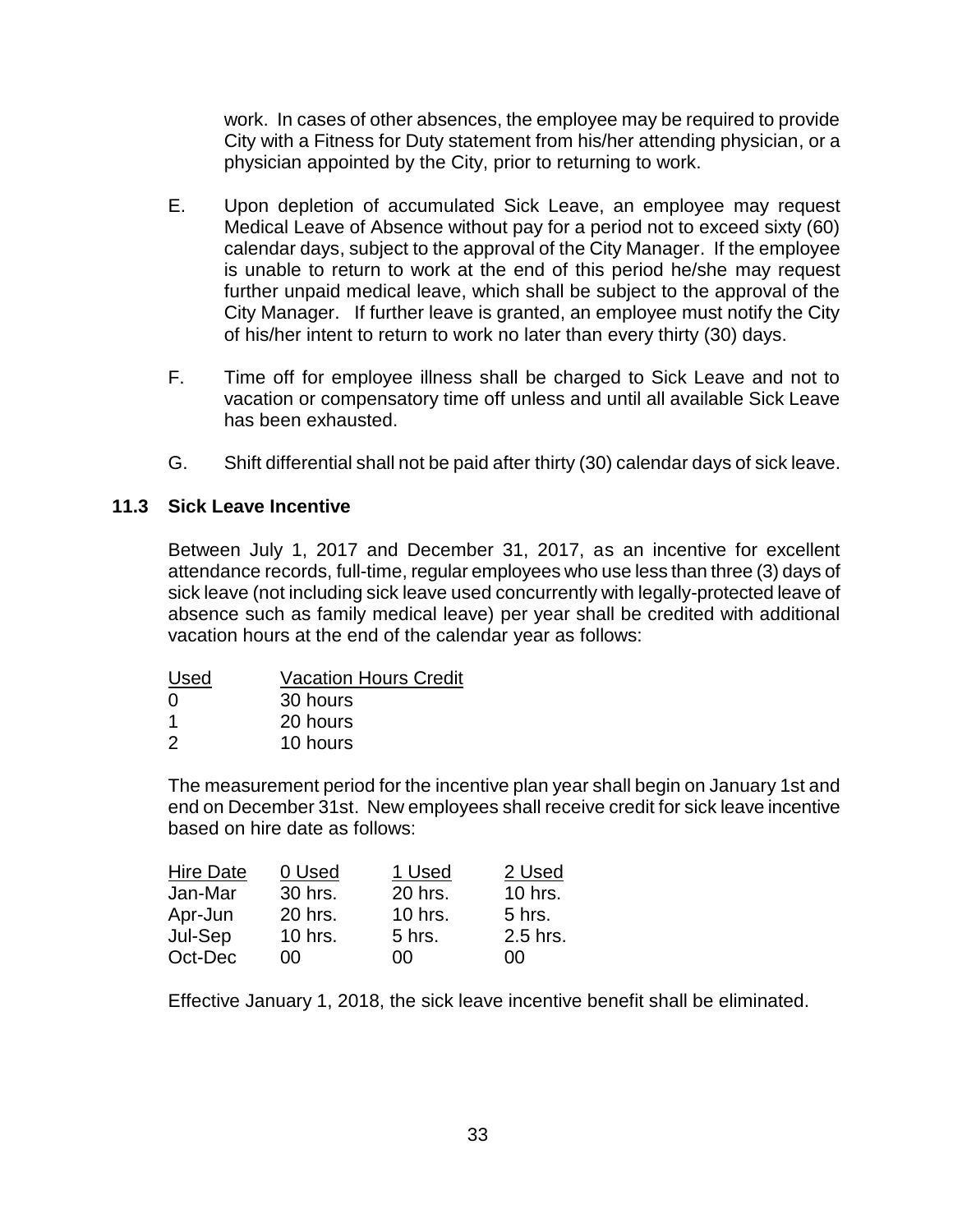#### **11.4 Sick Leave Sharing Plan for Catastrophic Illness or Injury**

The Association agrees to adhere to the sick leave sharing plan for catastrophic illness or injury guidelines outlined in Exhibit A.

#### **11.5 Use of Paid Leave Concurrently with PDL, FMLA and CFRA**

Employees are required to exhaust their accrued leaves concurrently with PDL/FMLA/CFRA leave to the same extent that employees have the right to use their accrued leaves concurrently with PDL/FMLA/CFRA leave, with two exceptions:

- A. Employees are required to use accrued compensatory time earned in lieu of overtime pursuant to the Fair Labor Standards Act; and
- B. Employees will only be required to use sick leave concurrently with FMLA/CFRA leave if the leave is for the employee's own serious health condition, including disability due to pregnancy, childbirth, or medical condition related to pregnancy.
- C. Employees are not required to use paid leave during leave pursuant to a disability plan that pays a portion of the employee's salary while on leave, unless the employee agrees to use paid leave to cover the unpaid portion of the disability leave benefit.

If an employee does not have sufficient accrued paid leave to cover the entire duration of family care or medical leave, the balance of the leave taken after the exhaustion of paid leave time shall be on an unpaid basis.

# <span id="page-33-0"></span>SECTION 12. VACATIONS

#### **12.1 Definition, Accrual and Cap**

Effective July 1, 2017 – December 31, 2017, all regular full-time employees represented by the Association shall earn Vacation Leave with pay on a pay period basis, in accordance with the following schedule: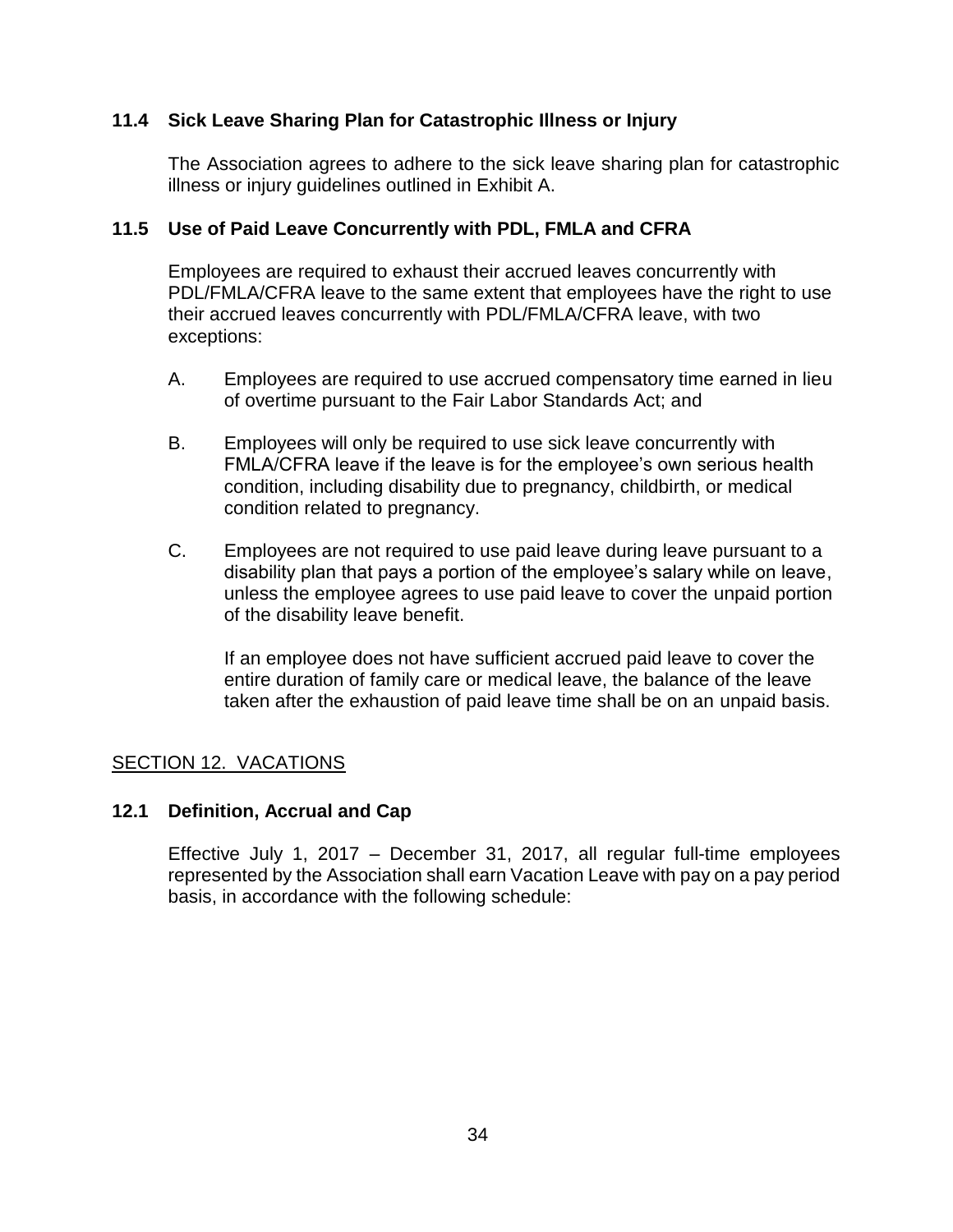| <b>Years of Service</b>         | <b>Number of Vacation Hours</b><br>per Pay Period (based on 24<br>pay periods per year) | <b>Number of Vacation</b><br><b>Hours per Year</b> |
|---------------------------------|-----------------------------------------------------------------------------------------|----------------------------------------------------|
| 1 day $-$ 3 years               | 3.33                                                                                    | 80                                                 |
| 3 years and 1 day - 10 years    | 5                                                                                       | 120                                                |
| 10 years and 1 day - 15 years   | 6.67                                                                                    | 160                                                |
| 15 years and 1 day - 16 years   |                                                                                         | 168                                                |
| 16 years and 1 day - 17 years   | 7.33                                                                                    | 176                                                |
| 17 years and 1 day - 18 years   | 7.67                                                                                    | 184                                                |
| 18 years and 1 day - 19 years   | 8                                                                                       | 192                                                |
| 19 years and 1 day $-$ 20 years | 8.33                                                                                    | 200                                                |
| 20 years and 1 day $-$ 21 years | 8.67                                                                                    | 208                                                |
| 21 years and 1 day - 22 years   | 9                                                                                       | 216                                                |
| 22 years and 1 day $-$ 23 years | 9.33                                                                                    | 224                                                |
| 23 years and 1 day $-$ 24 years | 9.67                                                                                    | 232                                                |
| 24 years and 1 day $+$          | 10                                                                                      | 240                                                |

Effective January 1, 2018, the above-listed vacation hours accrued per year shall increase by sixteen (16) hours, as follows:

| <b>Years of Service</b>         | <b>Number of Vacation Hours</b> | <b>Number of Vacation</b> |
|---------------------------------|---------------------------------|---------------------------|
|                                 | per Pay Period (based on 24     | <b>Hours per Year</b>     |
|                                 | pay periods per year)           |                           |
| 1 day $-$ 3 years               | 4.00                            | 96                        |
| 3 years and 1 day - 10 years    | 5.67                            | 136                       |
| 10 years and 1 day $-15$ years  | 7.33                            | 176                       |
| 15 years and 1 day - 16 years   | 7.67                            | 184                       |
| 16 years and 1 day - 17 years   | 8.00                            | 192                       |
| 17 years and 1 day - 18 years   | 8.33                            | 200                       |
| 18 years and 1 day - 19 years   | 8.67                            | 208                       |
| 19 years and 1 day $-$ 20 years | 9.00                            | 216                       |
| 20 years and 1 day $-$ 21 years | 9.33                            | 224                       |
| 21 years and 1 day $-$ 22 years | 9.67                            | 232                       |
| 22 years and 1 day $-$ 23 years | 10.00                           | 240                       |
| 23 years and 1 day - 24 years   | 10.33                           | 248                       |
| 24 years and 1 day $+$          | 10.67                           | 256                       |

Employees who work on an intermittent or seasonal basis, and all employees who work less than half-time, shall not be eligible for vacation leave.

While vacation time accrues from the first full calendar month of full-time employment, employees shall be required to have served the equivalent of six (6) months of continuous service with the City in order to be eligible to use annual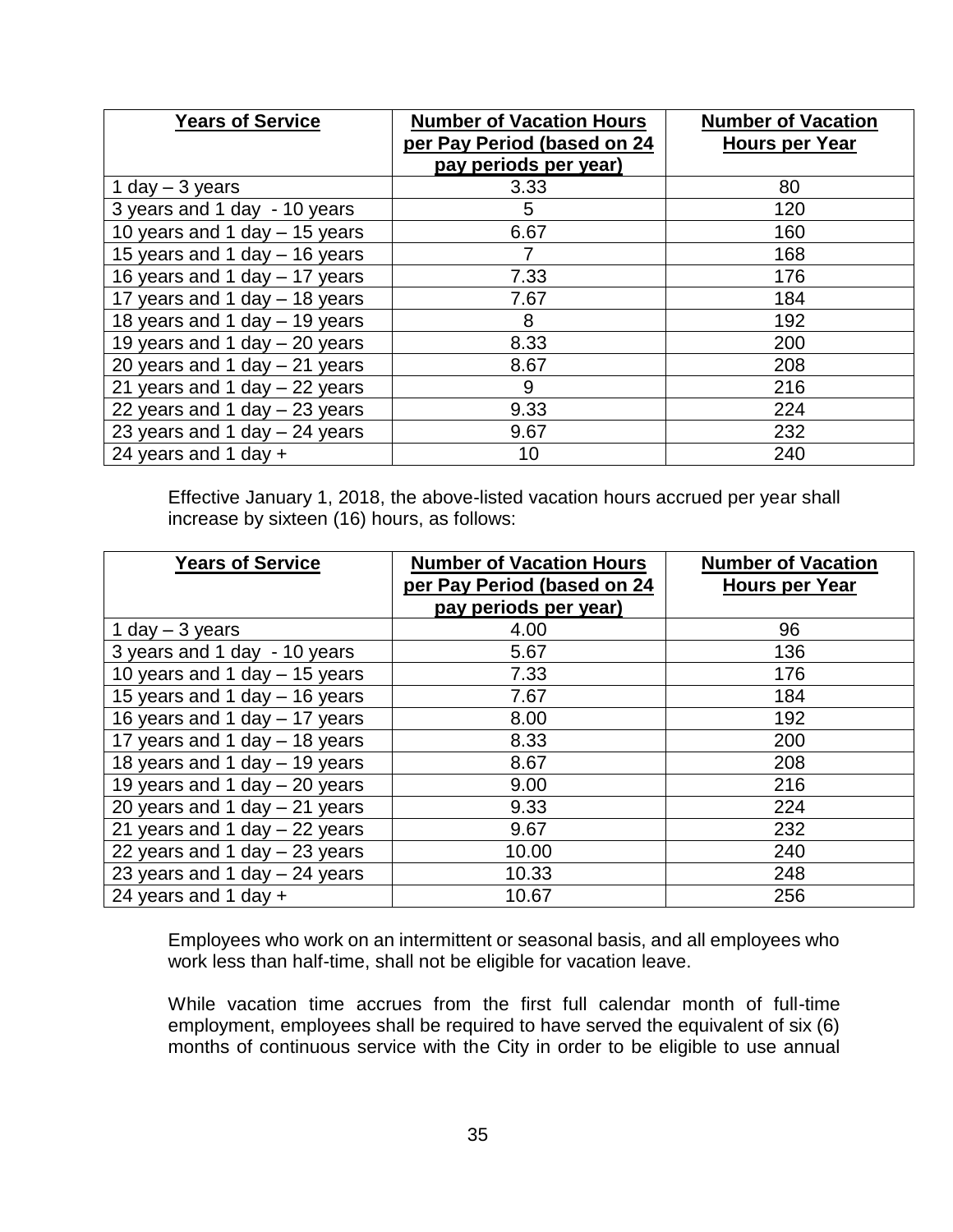vacation leave, except where approved in advance by the Chief or Commander; provided, however, if a regular employee separates from employment with the City before completion of six (6) months of service, he/she or his or her estate will receive pay for earned vacation time.

Vacation time off shall be determined by the Chief of Police, with due regard for the wishes of the employee and with particular regard for the needs of the service.

Employees will be permitted to accrue up to a maximum of the number of vacation hours that can be accrued over a two (2) year period based on the employee's total years of service as described in the chart above. No employee shall accrue more than the maximum vacation accrual amount without prior approval of the Chief of Police and the City Manager. Thereafter, employees who reach the maximum two (2) years vacation accrual and maintain said two (2) year accrual shall no longer accrue vacation until accrual is below the maximum balance of vacation hours that can be accrued in two (2) years based on the employee's years of service of two (2) years. Vacation accruals and balances are reflected on an employee's paycheck providing an opportunity to properly schedule vacation(s) and allow further vacation accrual. Should the City deny a requested vacation leave resulting in the employee exceeding the maximum vacation accrual cap, the City will cash out the denied amount of vacation.

Employees who separate from City employment shall be paid in a lump sum for all accrued, unused vacation leave. No such payment shall be made for vacation accumulated contrary to the provisions of these rules.

#### **12.2 Vacation Usage**

The following procedures for vacation sign up shall apply:

- A. Vacation sign-ups shall be by seniority within classification.
- B. Vacation periods will begin the first Monday of the calendar year and will run for fifty-two (52) consecutive weeks. A vacation period will be seven (7) days, commencing on Monday and ending on Sunday.
- C. If an employee misses his/her vacation period(s) because of valid reason(s) as determined by the Commander, the Commander will reschedule the vacation with the employee.
- D. An employee transferring from one division to another will take vacation in periods available, and will not 'bump' another employee of lesser seniority.
- E. It shall be the employee's responsibility to ensure that he/she does not use more vacation time than has been earned in the previous calendar year without the approval of the Chief of Police.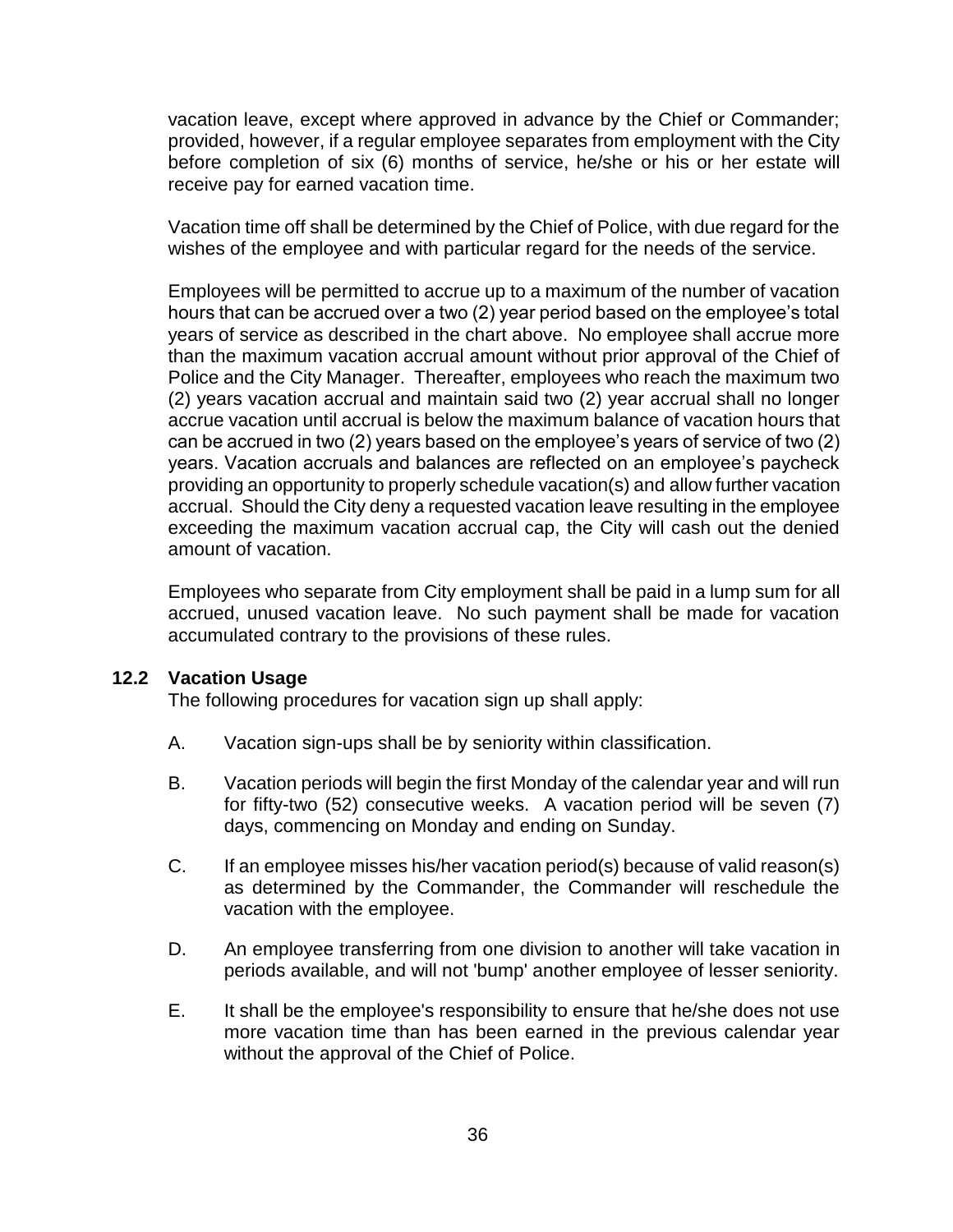- F. Vacation sign-up will begin on or before November 1, and will be completed by November 30, for the following calendar year. Each employee will be given a specific date and time to cause his/her name to be signed up. Employees opting to split their vacation will be given a second date and time after the completion of initial sign-up.
- G. Employees shall sign up for designated vacation periods only. An employee must sign for the entire period even though the entire period may not be used.
- H. The method for signing up for vacation periods shall be as follows:

When an employee's name reaches the top of the sign-up list, the employee shall have the option of signing up for his/her full vacation or signing up for a split vacation:

### **OPTION 1. FULL VACATION**

When an employee's name reaches the top of the sign-up list, the employee will sign up for his/her entire vacation at one time. The employee shall cause his/her name to be signed up for consecutive vacation periods, utilizing all of his/her available vacation days. The employee's name will then be removed from the sign-up list.

### **OPTION 2. SPLIT VACATION**

Upon reaching the top of the sign-up list, the employee shall cause his/her name to be signed up for consecutive vacation periods utilizing that portion of his/her vacation intended to be taken. The employee's name shall then go to the bottom of the sign-up list. When the employee's name again reaches the top of the list, the employee shall cause his/her name to be signed up for consecutive vacation periods utilizing the remainder of his/her vacation time.

- I. There shall be separate sign-up lists and vacation schedules for each Division.
- J. No two supervisors in the same Division may sign up for vacation at the same time.
- K. When a Holiday falls within a vacation period, an essential employee shall have the option of receiving pay for having the Holiday time off instead of taking a vacation day during that vacation leave, for each Holiday therein. Extending the length of a vacation period shall be subject to approval of the Commander.
- L. After the Vacation Schedule is posted, an employee may change (or trade) vacation periods with the approval of the appropriate Commander.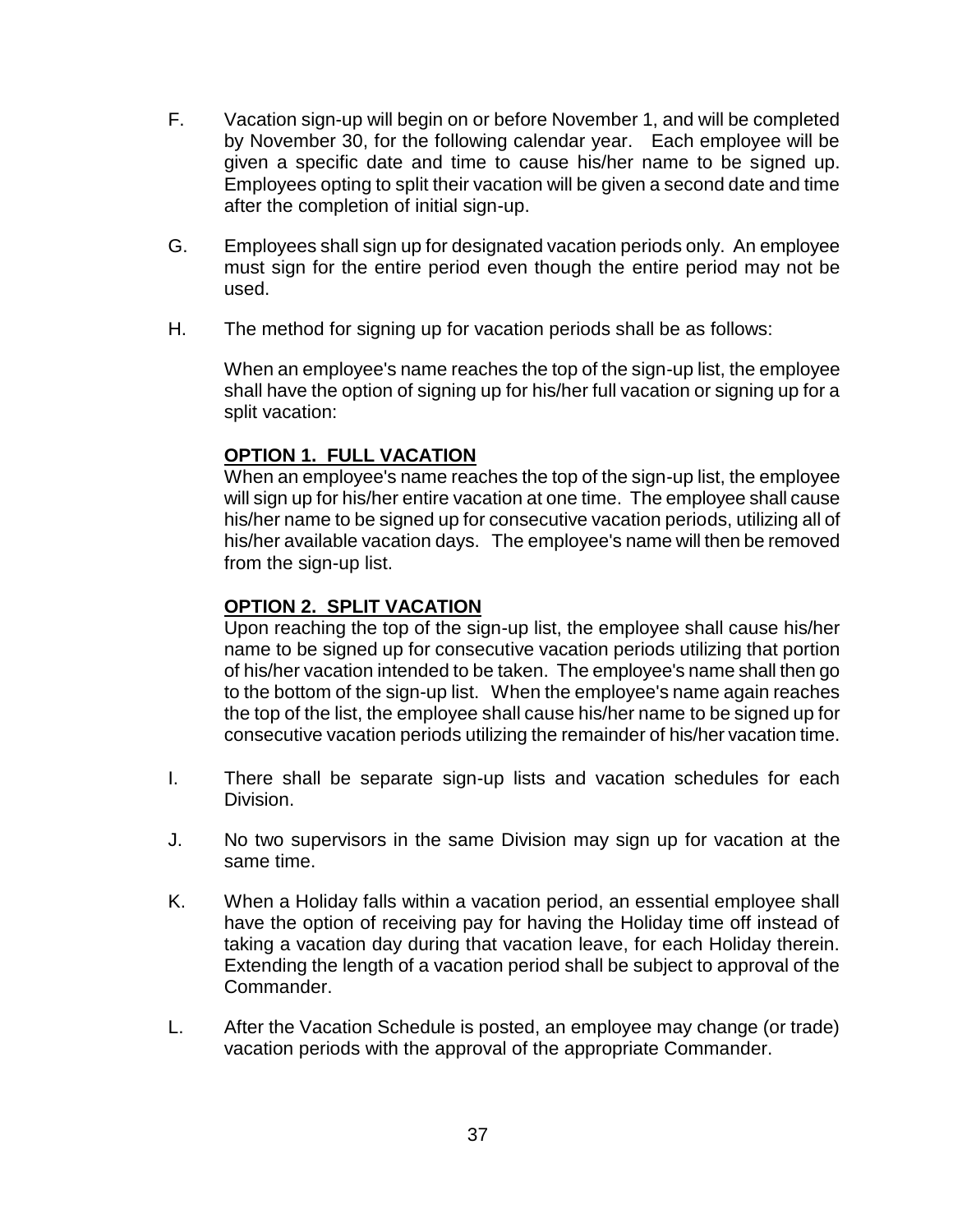M. Vacation cash out in advance of separation from City employment is prohibited.

#### <span id="page-37-0"></span>SECTION 13. HOLIDAYS

#### **13.1 Holidays Observed**

The City shall observe the following fourteen (14) Holidays:

January 1 - New Year's Day January - Third Monday - Martin Luther King Birthday February - Third Monday - Presidents' Day May - Last Monday - Memorial Day July 4 - Independence Day September - First Monday - Labor Day October - Second Monday - Columbus Day November 11 - Veterans' Day November - Fourth Thursday and Friday - Thanksgiving and the day after Thanksgiving December 24 - Christmas Eve Day December 25 - Christmas Day December 31 - New Year's Eve Day Floating Holiday - to be added to vacation time on an annual basis beginning each July.

New employees shall be credited a prorated amount of Floating Holiday hours based on hire date as follows:

| Hire Date            | <b>Hours Credited</b>          |
|----------------------|--------------------------------|
| Jul 1 through Sep 30 | 100% of floating holiday hours |
| Oct 1 through Dec 31 | 75% of floating holiday hours  |
| Jan 1 through Mar 31 | 50% of floating holiday hours  |
| Apr 1 through Jun 30 |                                |

The value of each holiday shall be ten (10) hours for employees assigned to the 4/10 work schedule, and twelve and one half (12.5) hours for employees assigned to the 3/12.5 work schedule.

#### **13.2 Holiday Rate of Pay**

The parties mutually agree to reopen this section 13.2 during the term of the agreement. No change to the current practice of compensation for holidays shall be made absent mutual agreement of the parties.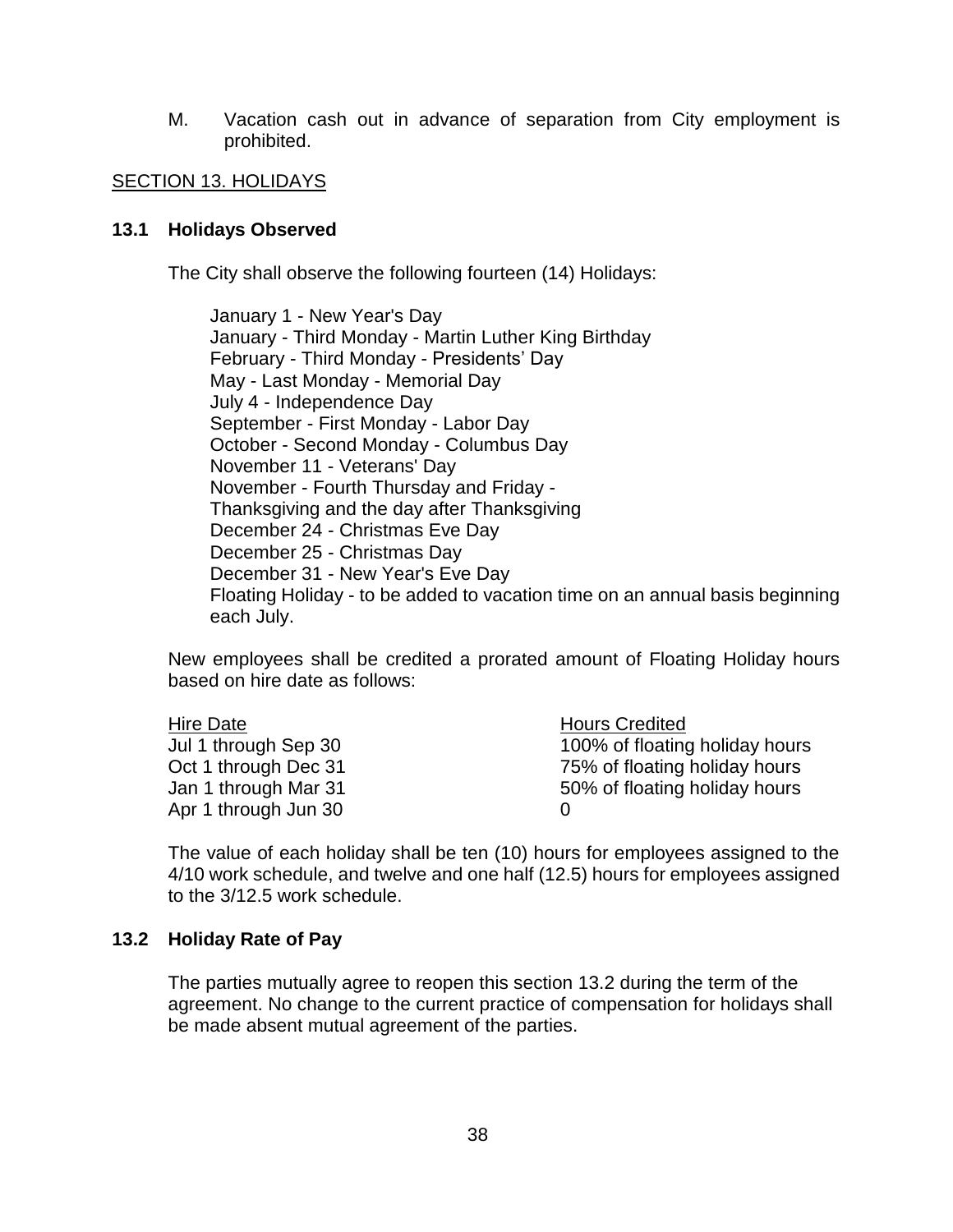The City shall report holiday pay to CalPERS in accordance with California Public Employees' Retirement Law.

#### Employees Working on Observed Holidays

- A. The Commander shall determine employees required to work on designated holidays. Patrol Division personnel shall be considered essential personnel for the purpose of reporting holiday pay to CalPERS.
- B. Employees who are required to work and actually work on an observed holiday, as listed above in Section 13.1, shall be paid at the rate of one and one half (1 ½) times his/her regular hourly rate for the hours worked (8, 10, or 12.5-hour shift). Payment is received in the pay period when the holiday occurs. Employee may elect to receive compensatory time off in lieu of cash overtime payments.
- C. In addition, the employee shall earn the number of hours corresponding to the employee's regular work shift (8, 10, or 12.5 hours) placed in a holiday bank for each full holiday the employee is required to work during the year (8. 10, or 12.5-hour shift). If the employee works a partial holiday, the employee shall accrue the number of hours worked on the holiday, which shall be placed in the holiday bank. Holiday bank hour payments (paid at straight time) are to be received twice a year: on or about June  $5<sup>th</sup>$  and on or about December 5<sup>th</sup>. Holiday bank hour payments shall be paid by direct deposit.
- D. The following is an example of how an employee will be paid for working a full shift on a holiday:

| <b>Scheduled Hours</b> | <b>Holiday Pay Hours or</b><br><b>Comp Time</b> | <b>Holiday Bank</b> |
|------------------------|-------------------------------------------------|---------------------|
| 10.0                   | 15.0                                            | 10.0                |
| 12.5                   | 18.75                                           | 12.5                |

#### Employees Not Working on Observed Holidays

- A. Employees who are on scheduled days off or other off duty paid leave status including Workers Compensation Disability Leave, shall be paid at straight time for all holidays that occur during such leave.
- B. Said employees do not receive any additional pay for holidays not worked.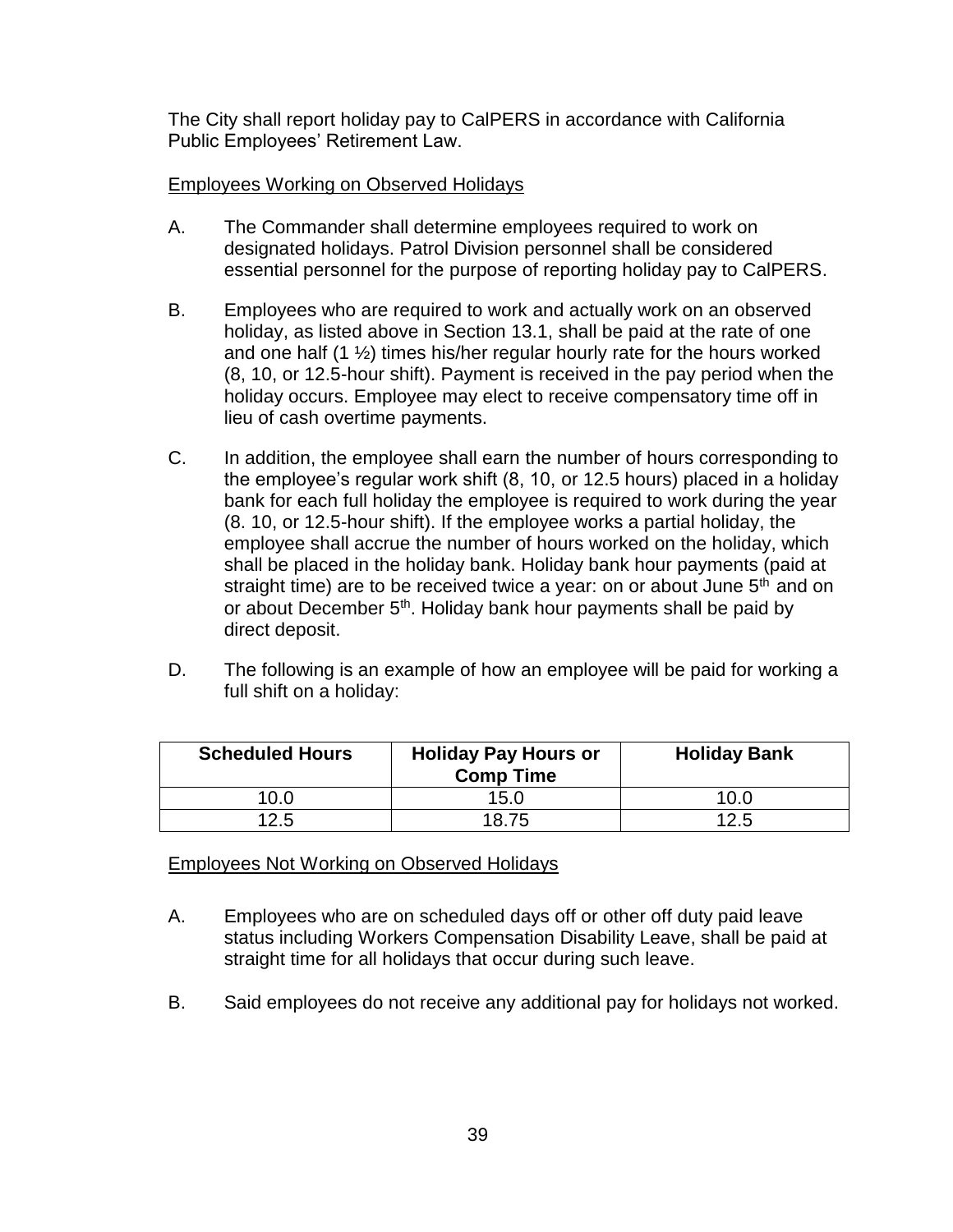The following table summarizes holiday compensation for an employee assigned to a 4/10 work shift:

Employees working their regular full shift on a holiday:

| <b>Work</b><br><b>Schedule</b> | <b>Regular Hours</b><br>Earned (RS) | Holiday<br>Bank (HE) * | <b>Holiday Pay (OH)</b><br>or Comp Time<br>(HA) at Straight<br><b>Time</b> | <b>Total</b><br><b>Hours</b> |
|--------------------------------|-------------------------------------|------------------------|----------------------------------------------------------------------------|------------------------------|
| 10.00                          | 10.00                               | 10.00                  | 5.00                                                                       | 25.00                        |
| 12.50                          | 12.50                               | 12.50                  | 6.25                                                                       | 31.25                        |

*\* Employees working less than a full shift shall receive Holiday Bank hours equivalent to the number of hours actually worked, up to the amounts indicated above (see Section 13.2.C).*

Employees not working their regular full shift on a holiday and the holiday falls on a regularly scheduled day off:

| <b>Work Schedule</b> | <b>Holiday Bank (HE)</b> |
|----------------------|--------------------------|
| 10.00                | 10.00                    |
| 12.50                | 12.50                    |

Employees on vacation leave or sick leave during a holiday:

| <b>Work Schedule</b> | <b>Holiday Off</b><br>(HO) | <b>Holiday Bank (HE)</b> | <b>Total Hours</b> |
|----------------------|----------------------------|--------------------------|--------------------|
| 10.00                | 10.00                      | $0.00\,$                 | 10.00              |
| 12.50                | 12.50                      | 0.00                     | 12.50              |

#### **13.3 Unpaid Leave**

An employee on unpaid leave shall not accrue paid leaves (including sick leave, vacation, or holiday pay) unless required by law.

#### <span id="page-39-0"></span>SECTION 14. BEREAVEMENT LEAVE

Upon death of an immediate family member (spouse, registered domestic partner, children/stepchildren (including foster children, legal wards, or children to whom the employee stands in loco parentis, regardless of age or dependency status), parents/stepparents (including a foster parent or legal guardian of an employee or the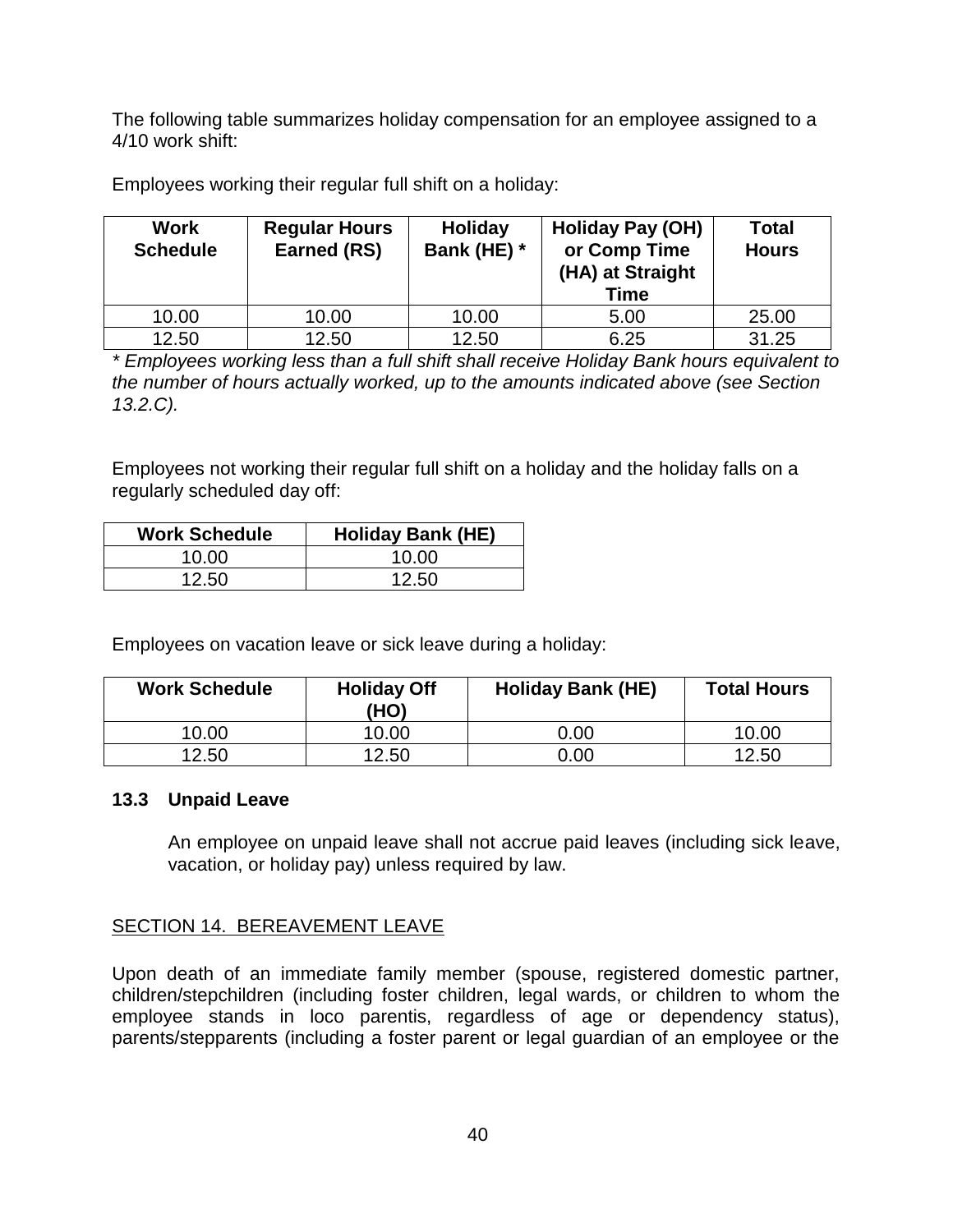employee's spouse or registered domestic partner, or a person who stood in loco parentis when the employee was a minor child), brothers, sisters, grandparents, mother/father inlaw, spouse's grandparents, registered domestic partner's grandparents and grandchildren); bereavement leave with pay for a period not to exceed the employee's regularly scheduled workweek shall be granted. The employee shall inform the City of the name and relationship of the person who died.

#### <span id="page-40-0"></span>SECTION 15. FAMILY CARE LEAVE/PREGNANCY LEAVE

The City will adhere to the provisions of the Family Medical Leave Act of 1993 (FMLA); the California Family Rights Act (CFRA); and California Pregnancy Disability Leave (PDL) provided under the Fair Employment and Housing Act.

### <span id="page-40-1"></span>SECTION 16. CLOTHING ALLOWANCE

The Chief of Police will have full discretion to determine which detectives (Sergeants and Police Officers) will receive the clothing allowance. Such designated detectives shall receive a clothing allowance of twelve hundred dollars (\$1,200) per year, paid at six hundred dollars (\$600) in January and six hundred (\$600) in July. No pro-rations are allowed.

#### <span id="page-40-2"></span>SECTION 17. UNIFORMS

- **17.1** All uniformed personnel shall be provided, on date of hire, an initial uniform consisting of five (5) pairs of pants, five (5) shirts, one (1) tie, one (1) hat and one (1) foul-weather jacket. Thereafter, the City shall provide uniform cleaning on an asneeded basis. The initial uniform and allocation may be modified by a change in dress code or uniform standards.
- **17.2** The City agrees to replace uniforms and uniform equipment for Sworn Employees and Civilian Uniformed Employees which is worn out, damaged or stolen during duty hours or while stored at a City facility - providing that the employee made a reasonable effort to safeguard the uniform or equipment. Such replacement shall be within thirty (30) days of submission of the claim and related required reports to the Department.
- **17.3** Civilian Uniformed Employees shall be provided, on date of hire, an initial uniform consisting of two (2) blouses/shirts, one (1) vest, two (2) pairs of pants, and one (1) sweater. Thereafter, the City shall provide uniform cleaning on an as-needed basis.

Civilian Uniformed Employees shall be provided, on date of hire, the number of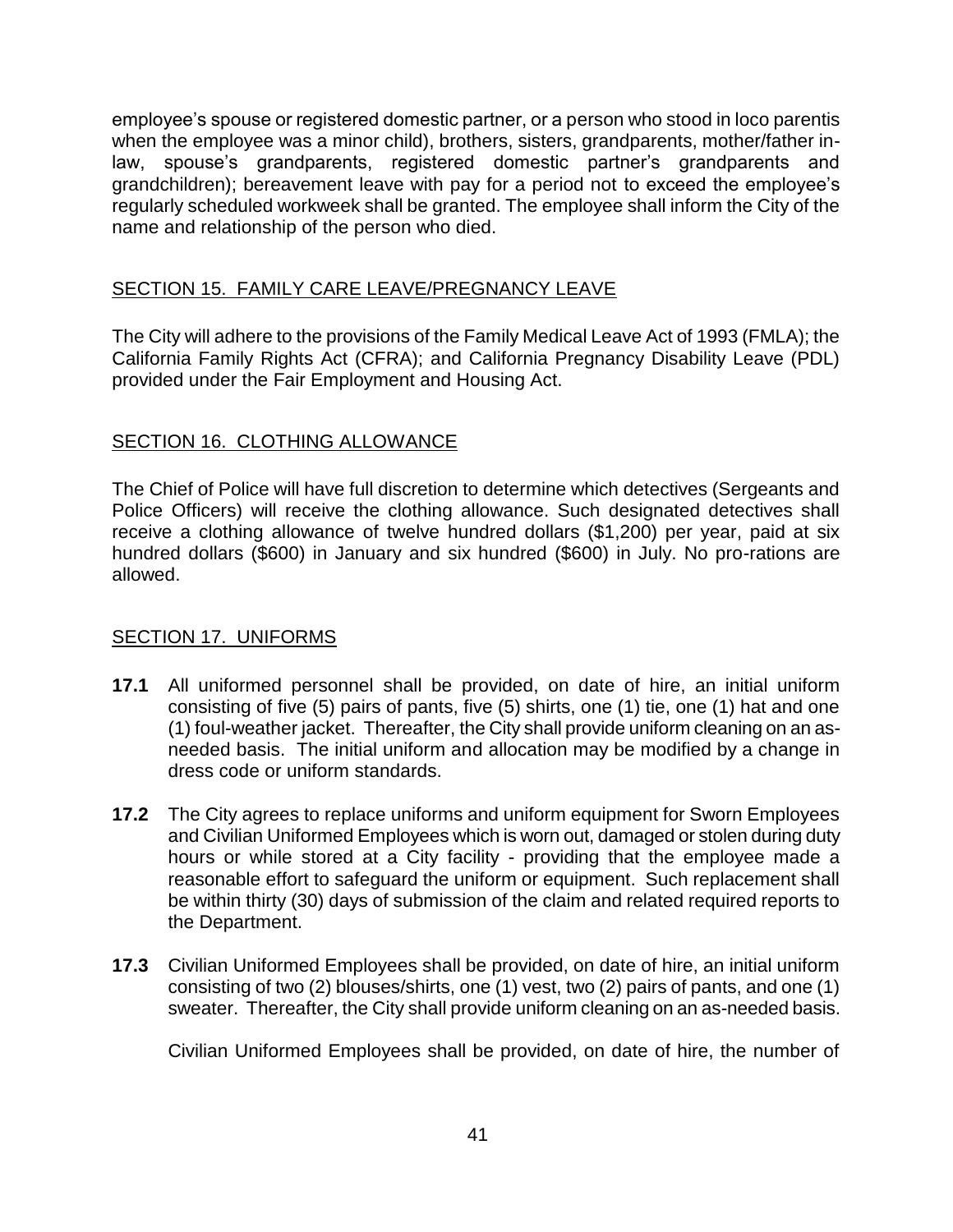uniforms listed above. Following successful completion of the probationary period, the employee will receive additional two (2) blouses/shirts, two (2) pairs of pants. Thereafter, the City shall provide uniform cleaning on an as-needed basis.

- **17.4** The City will reimburse Sergeants, Sworn Officers, detectives and services division personnel required to wear uniforms up to one hundred seventy five dollars (\$175.00) per calendar year for shoes or boots. The purchase of shoes or boots will be approved in advance by the Chief of Police.
- **17.5** The City shall provide and maintain required uniforms and safety equipment for regular full-time sworn employees, Police Services Technicians, civilian uniformed employees, and Police Services Assistants as outlined in Section 17. The City will report to CalPERS the monetary value for provision of all classic employees' Cityprovided uniforms as described above, on a semi-monthly basis. The uniform amount reported to CalPERS will be derived from the City's total fiscal year cost for providing the employee's uniforms and for the cost of maintenance, not to exceed one thousand two hundred dollars (\$1,200) per fiscal year, per employee.

The monetary value of uniforms shall not be reported to CalPERS for employees who are "new members" as defined by Government Code Section 7522.02(f).

### <span id="page-41-0"></span>SECTION 18. CONSULTATION MEETINGS

Upon request by the Executive Board of the Association, the City Manager or designee shall meet with a quorum of the Board regarding matters of concern to the Association.

#### <span id="page-41-1"></span>SECTION 19. DEMOTION IN LIEU OF LAYOFF

An employee who is laid off may demote to a lower class in the same department for which he or she meets minimum qualifications and is capable of performing job specifications, providing the total Department seniority credits exceed the total Department seniority credits of one employee in the lower class. To be considered for demotion in lieu of layoff, an employee must notify the City Manager/Personnel Officer in writing, of his selection no later than seven (7) calendar days after receiving the notice of layoff pursuant to Personnel Rules in effect at the time of layoff.

#### <span id="page-41-2"></span>SECTION 20. PUBLIC SAFETY OFFICERS PROCEDURAL BILL OF RIGHTS

The City recognizes the applicability of the Public Safety Officers' Procedural Bill of Rights (Government Code Section 3300, et seq.) as it exists or may be amended by the California State Legislature, to Sworn employees covered by this Agreement.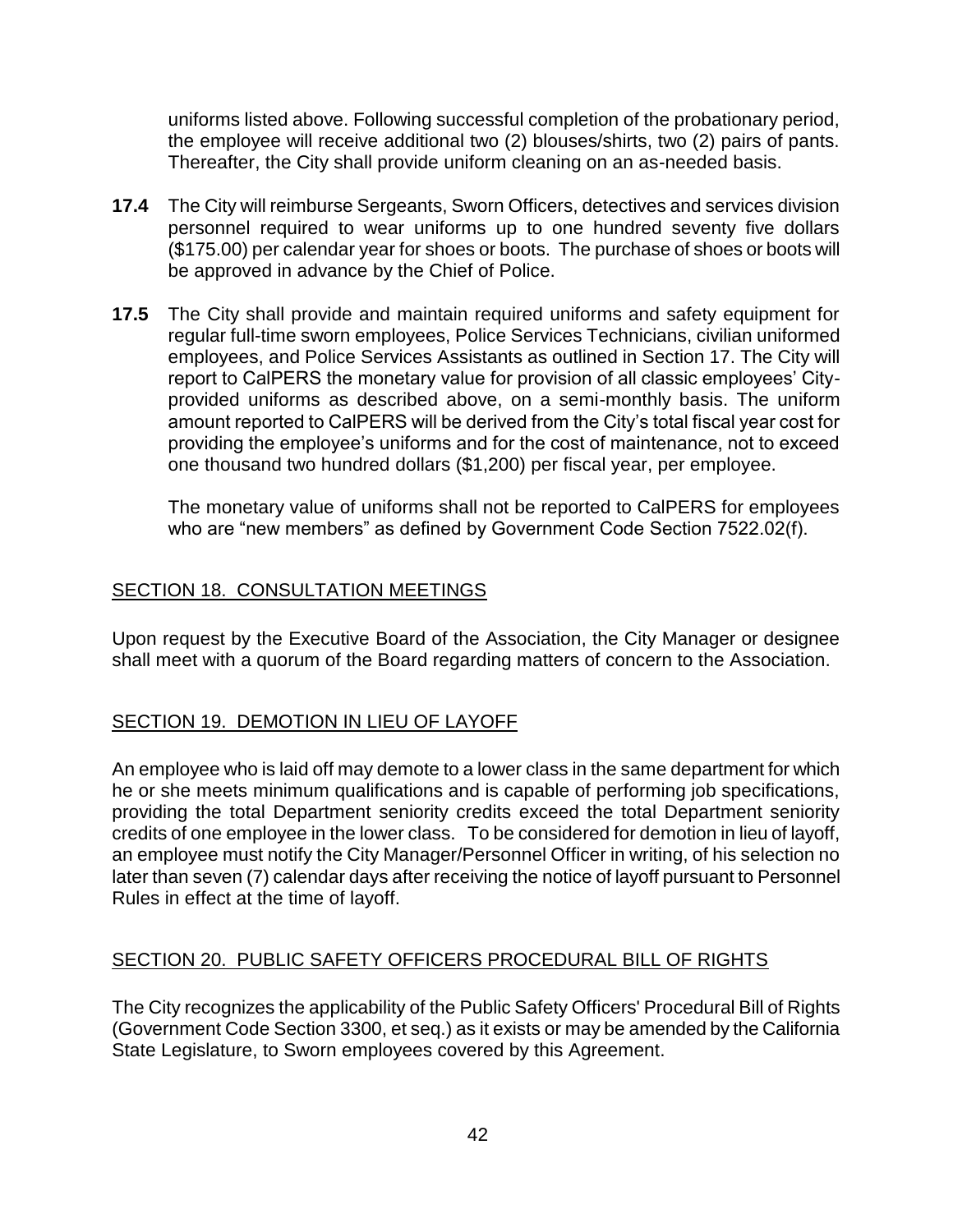# <span id="page-42-0"></span>SECTION 21. PROMOTION REQUIREMENTS

The parties mutually agree to reopen Sections 21.1 (Sergeant) and 21.2 (Commander) during the term of the agreement.

### **21.1 Sergeant**

The minimum requirements, at time of examination, for promotion to Sergeant shall be:

A. Three (3) years continuous Sworn Experience with the San Pablo Police **Department** 

**\*\* O R \*\***

Five (5) years sworn experience, provided there is current, non-probationary sworn employment with the City of San Pablo Police Department,

### **AND**

B. That by the end of the promotional probation the candidate has earned sixty (60) college quarter units or more

**\*\* OR \*\***

is eligible for an Intermediate P.O.S.T. Certificate.

# **21.2 Commander**

The minimum requirements at time of examination, for promotion to Commander shall be:

OPTION 1:

A. Graduate of a four-year college or university with major course work in criminal justice, police science, public administration or other related filed; a Master's degree is highly desirable.

\*\*AND\*\*

B. Four (4) years of supervisory experience equivalent to the level of Police Sergeant or above.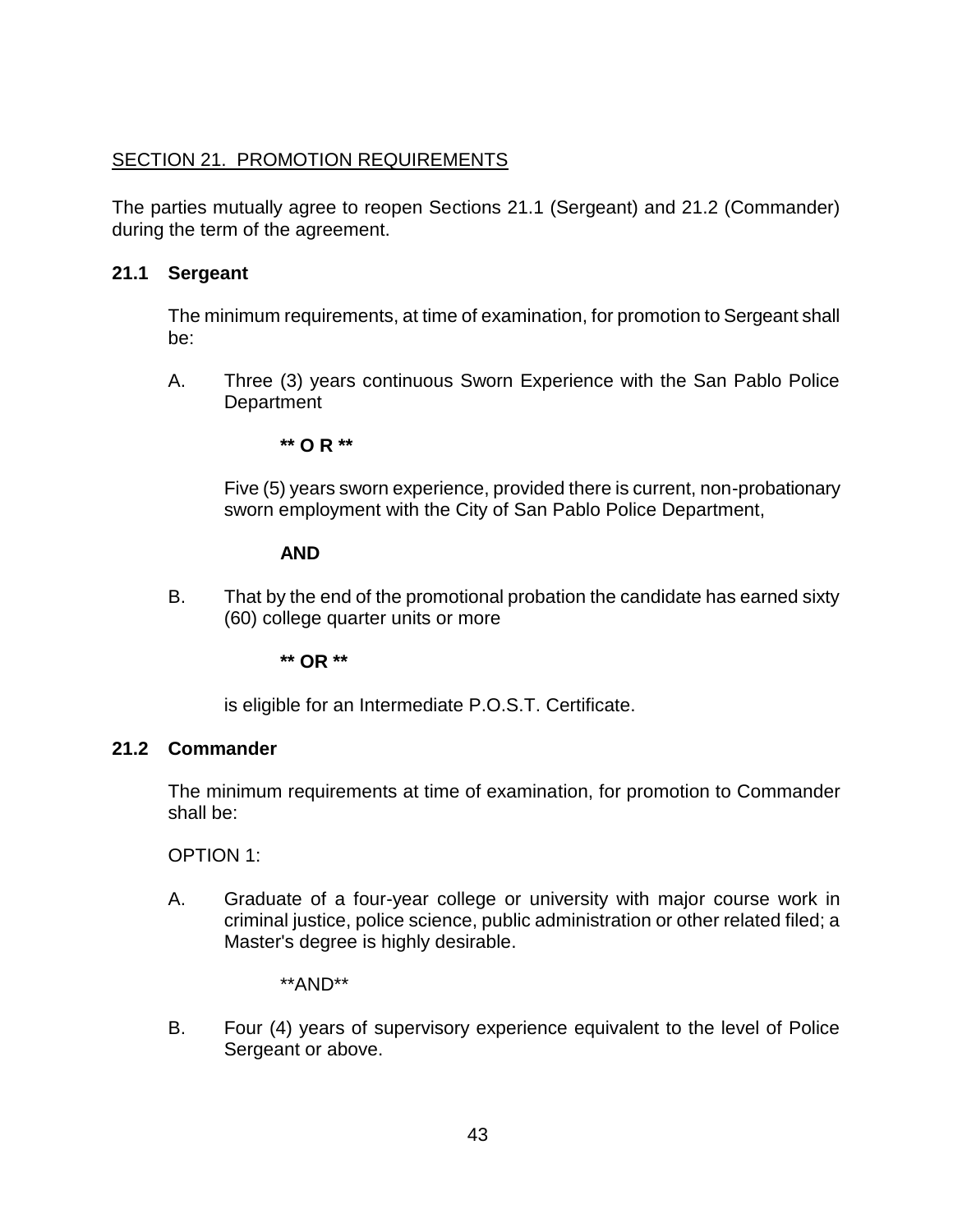\*\*AND \*\*

C. Must possess a valid Advanced and Supervisory Certificate issued by the California State Commission on Peace Officer Standards and Training (P.O.S.T.) and maintain firearms qualification.

#### **\*\*OR\*\***

#### OPTION 2

A. Any combination equivalent to experience and education that could likely provide the required knowledge and abilities would be qualifying.

\*\*AND\*\*

B. Must possess a valid Advanced and Supervisory Certificate issued by the California State Commission on Peace Officer Standards and Training (P.O.S.T.) and maintain firearms qualification.

#### **21.3 Promotion**

Promotions to the rank of Sergeant shall be made from the ranks of current City Police Department personnel who meet the position requirements and pass the required testing and examination process whenever possible. Promotions to the rank of Commander may be made from the ranks of current San Pablo Police Department personnel who meet the position requirements and pass the required testing and examination process whenever possible. At the discretion of the Chief of Police and with concurrence from the City Manager, the City may conduct an open recruitment for a vacancy in Commander position. The probationary period shall be as set forth in Section 22, herein.

#### <span id="page-43-0"></span>SECTION 22. PROBATIONARY PERIOD

The Probationary Period shall be eighteen (18) months for all new entry sworn Police Officers and twelve (12) months for all other Police employees in the competitive service, including those hired as Lateral entries or promoted to an advanced level. A Lateral entry is a sworn Police Officer in possession of a P.O.S.T. Basic Certificate at the time of appointment and who formerly worked as a full-time police officer for another law enforcement agency.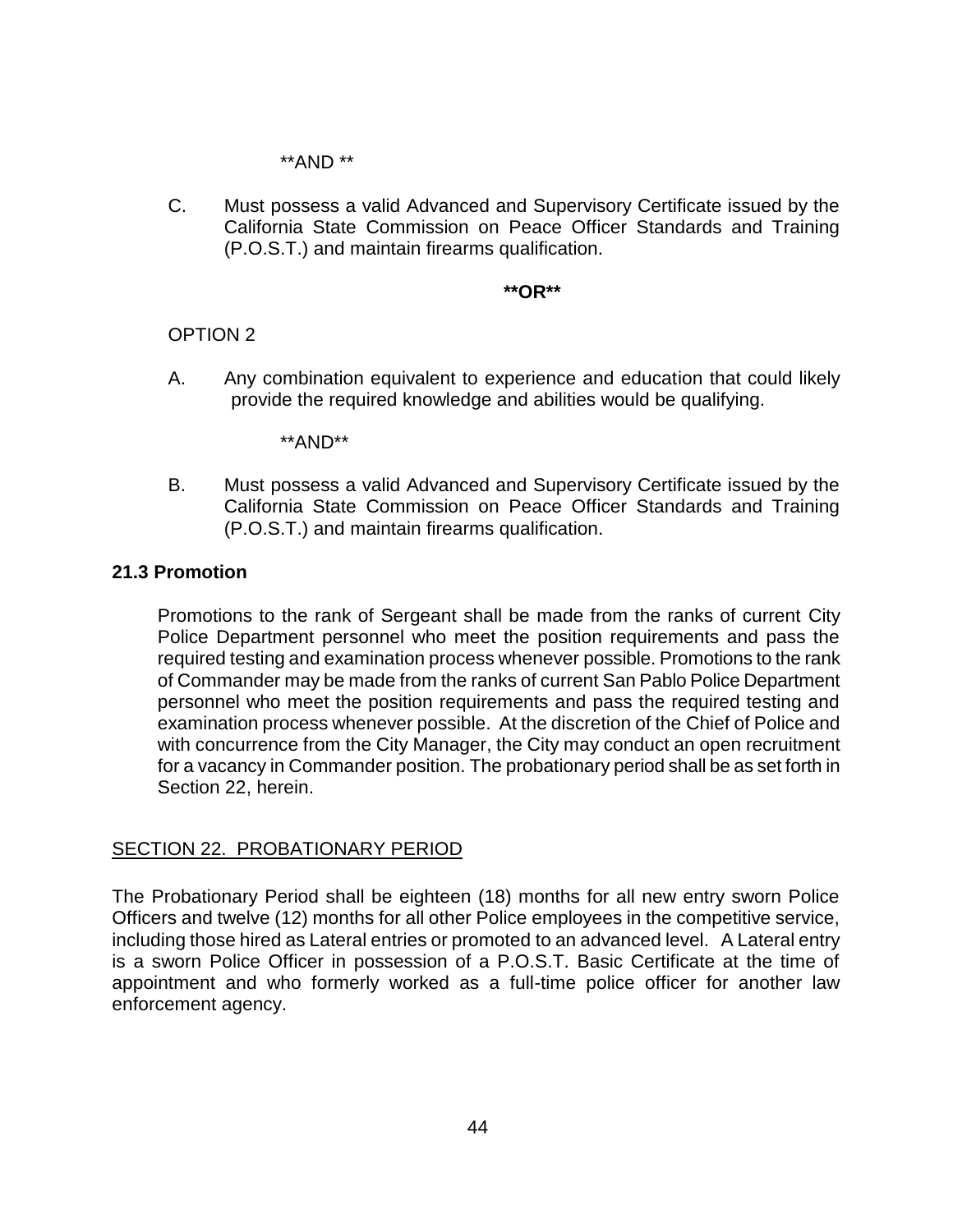# <span id="page-44-0"></span>SECTION 23. TEMPORARY LIGHT DUTY

It shall be a policy of the City and the San Pablo Police Department to encourage an injured or ill Officer or Sergeant to return to temporary light duty as soon as possible, following a Medical Release. The City and Department shall retain the right to evaluate and determine an employee's fitness for light duty.

# <span id="page-44-1"></span>SECTION 24. CONTINUATION OF PREVIOUS CONDITIONS

Other terms and conditions of employment unaltered by any other sections of this Agreement and set forth in Administrative Manuals, Personnel System Rules and Regulations, Ordinances, Resolutions, Administrative Directives and Police Department Rules and Regulations, Orders and Directives shall be continued for the term of this Agreement unless changed by mutual agreement.

#### <span id="page-44-2"></span>SECTION 25. NEW CLASSIFICATIONS

In accordance with the provisions of Section 3505 of the Government Code of the State of California, the City agrees to meet and confer with the Association with regard to the wages, hours and other terms and conditions of employment of any newly created classification(s) appropriately included in the Police Employees' Association Unit, as well as any resulting changes for employees in existing classifications with regard to wages, hours and other terms and conditions of employment.

#### <span id="page-44-3"></span>SECTION 26. CONTENT, TERMS AND RECOMMENDATIONS

- **26.1** If any Section or Section of this Memorandum of Understanding should be found invalid, unlawful or unenforceable by reason of any existing or subsequently enacted legislation, or by judicial authority, all other Sections and Subsections of this Memorandum shall remain in force and effect for the duration of this Memorandum. In the event of invalidation of any Section or Subsection, the City and the Association agree to meet within thirty (30) days for the purpose of renegotiating said Section or Subsection.
- **26.2** It is agreed by the parties to this Agreement that any conflict between any Section or part thereof of this Agreement and any City or Departmental Rule, Regulation, Ordinance, Code, Resolution, Procedure or Practice existing as of the date of this Agreement or adopted thereafter, shall be resolved in favor of the provisions contained in this Agreement, unless such conflicting City or Departmental Rule,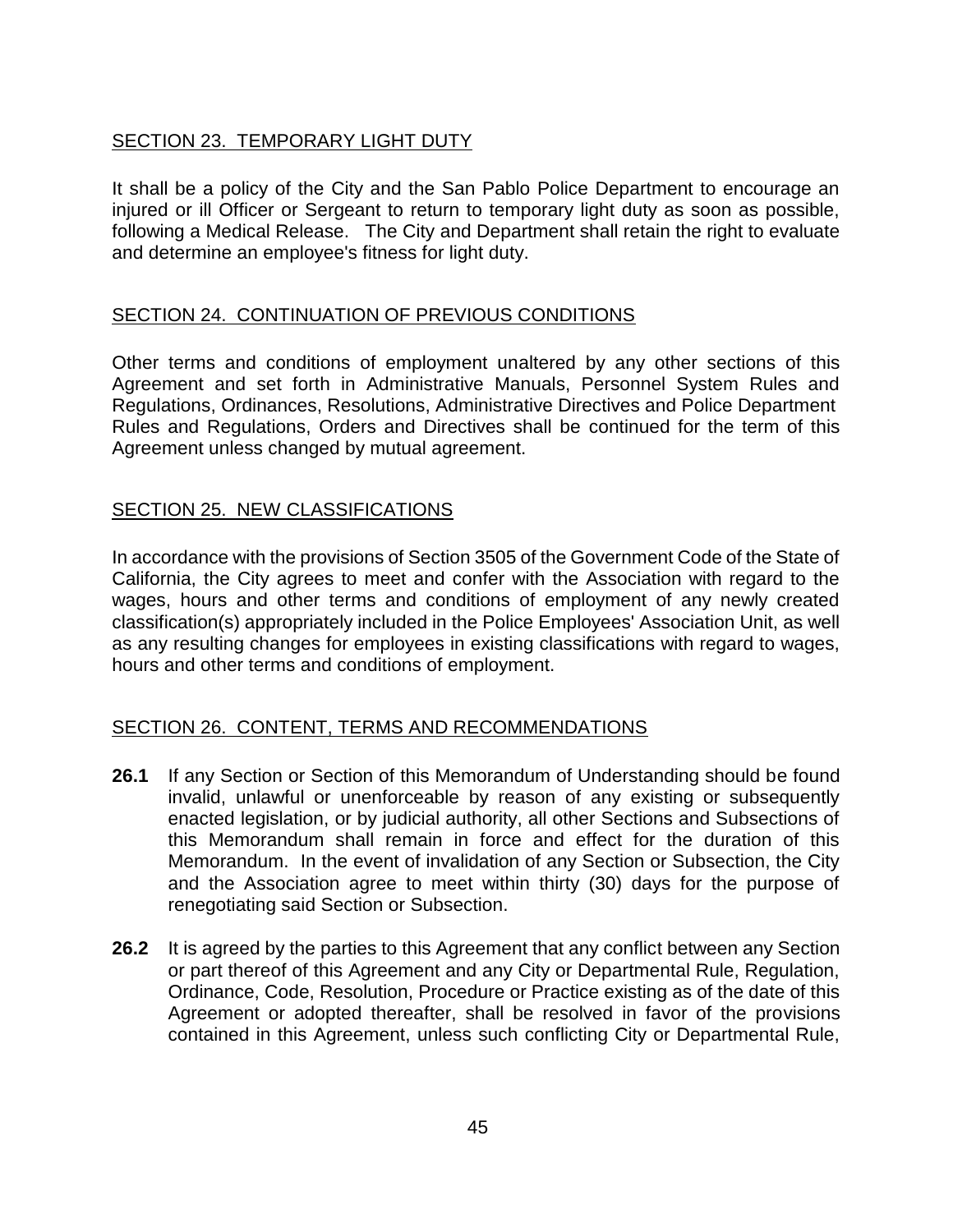Regulation, Ordinance, Code, Resolution, Procedure or Practice was mutually agreed to by the City and the Association after the date of this Agreement.

### <span id="page-45-0"></span>SECTION 27. TERM OF AGREEMENT

- **27.1** This Memorandum of Understanding shall be effective except for any provisions of this Memorandum of Understanding which have been assigned other effective dates as hereinabove set forth, and shall remain in full force and effect to and including June 30, 2021.
- **27.2** This Memorandum of Understanding shall be extended on a month-to-month basis pending a new Memorandum of Understanding.
- **27.3** During the term of this Memorandum of Understanding, City agrees that it will not lock out employees and Association agrees that it will not engage in, encourage or approve any strike, slow-down or other work stoppage growing out of any dispute relating to the terms of this Memorandum of Understanding, recognizing with City that all matters of controversy within the scope of this Memorandum of Understanding shall be settled by established Grievance procedures. If there is a strike, slow-down or work stoppage, the employees who engage in such activity shall be subject to discipline up to and including discharge. The City may seek such remedies are available under the Law.

#### **27.4 Existing Benefits**

Existing benefits or beneficial practices, which are normally subject to meet and confer, shall not be modified without mutual agreement.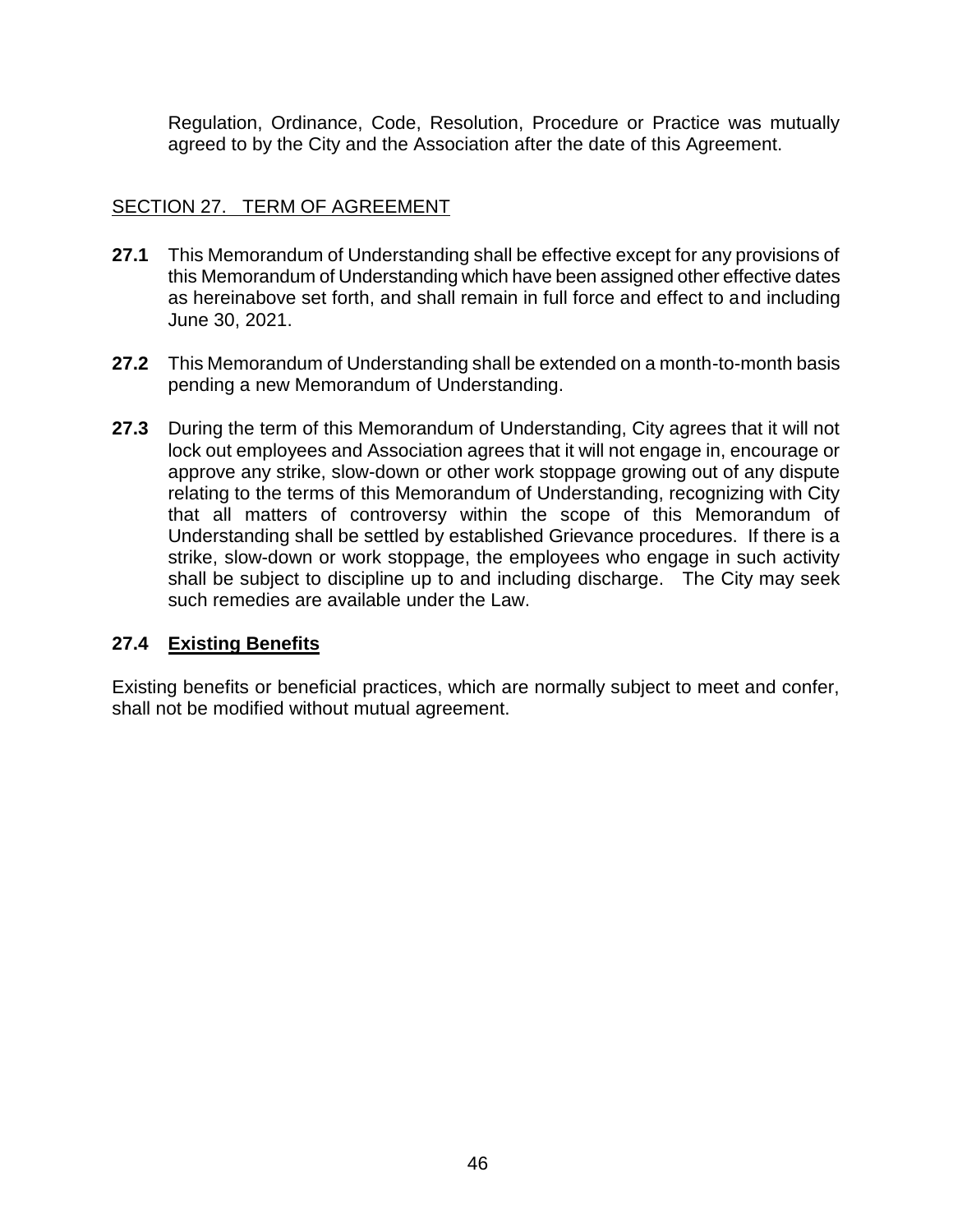#### <span id="page-46-0"></span>SECTION 28. SIGNATURES

The undersigned members of the City of San Pablo and the San Pablo Police Management Unit, having met and conferred in good faith, have reached agreement on the items contained herein and mutually agree to recommend to the San Pablo City Council and the General Membership of the Association that the terms of this Agreement be adopted.

#### **SAN PABLO POLICE CITY OF SAN PABLO: EMPLOYEES ASSOCIATION**

John Noble, Rains Lucia Stern Reina Schwartz

Assistant City Manager

Robert Richer, Representative Kelly Sessions, Finance Director

Tina Gallegos Assistant to the City Manager

Kelly Tuffo Liebert Cassidy Whitmore

Date: Date: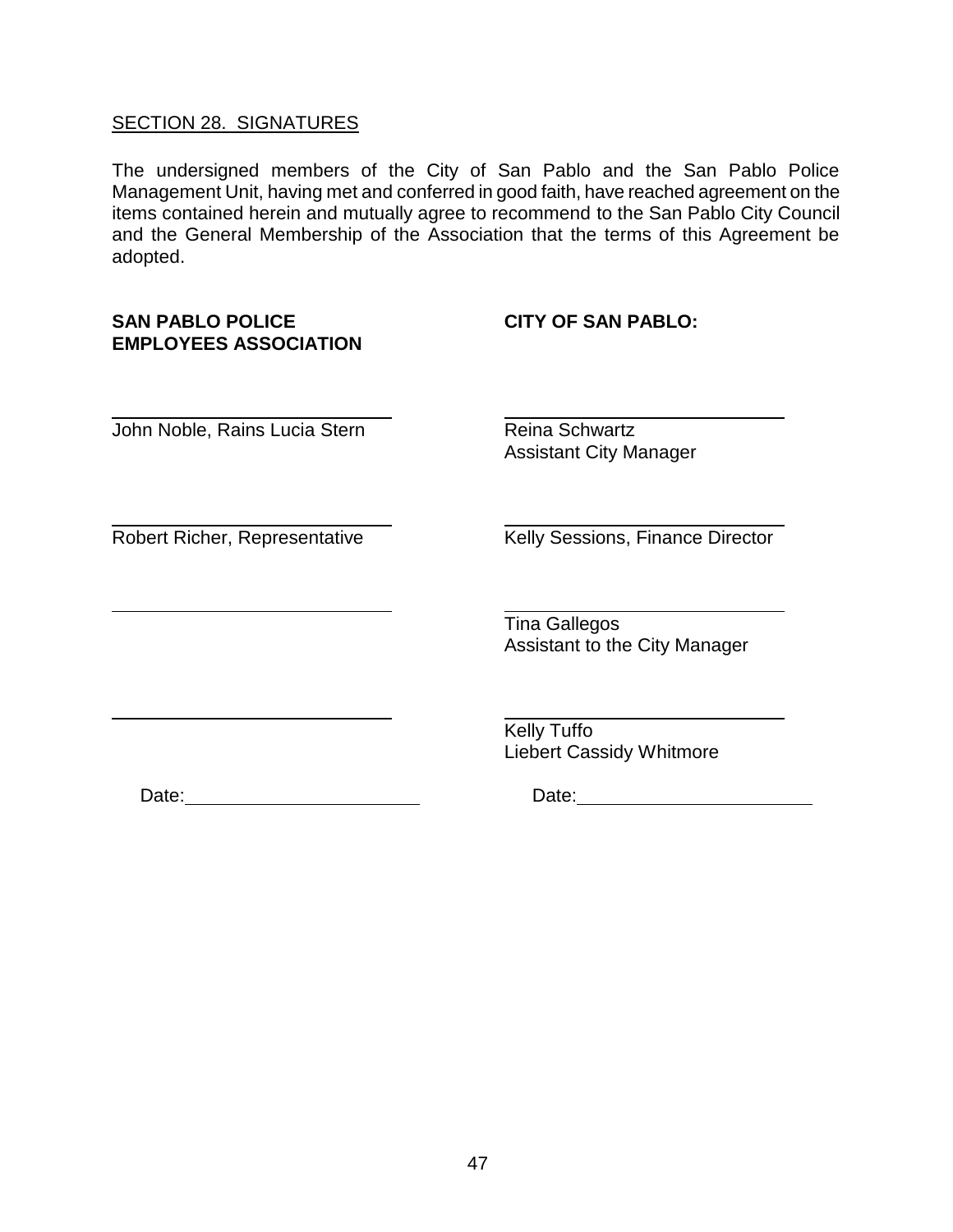### **EXHIBIT A**

#### **SAN PABLO POLICE EMPLOYEES' ASSOCIATION SICK LEAVE SHARING PLAN FOR CATASTROPHIC ILLNESS OR INJURY**

#### **REOPENER FOR NEW POLICY**

Upon request from the City, the Association agrees to reopen this policy. The City shall provide the Association with the opportunity to meet and confer over proposed changes to the policy and accompanying form which are within the scope of bargaining.

### **PURPOSE**

This sets forth the procedure for an Association member to receive a catastrophic leave of absence of up to a total of thirty (30) working days donated sick leave in increments of eight (8) hours and to use donated sick leave days in the event of his/her own catastrophic illness or injury or that of a member of his/her immediate family that requires the employee's care. An employee is eligible for Catastrophic leave only when the employee has exhausted all paid leave available to him or her.

# **DONOR/RECIPIENT QUALIFICATIONS**

A catastrophic illness or injury is the inability of the employee or the employee's immediate family member by City policy (i.e. spouse, children, parents) to work, attend school, or perform other regular daily activities due to a life threatening illness or a severely incapacitating injury or illness, which will require the employee's absence for more than a one (1) month period.

- A. Medical certification from a physician is required. If leave is for a family member, the medical certification must indicate that employee's attendance with the family member is required.
- B. Only full-time employees who have at least one (1) year of City service and have passed probation shall be eligible to participate in the program.
- C. Requests for donations shall be made in writing, using the Application for Catastrophic Leave Form. The completed form must be submitted to the Supervisor who, upon verification of the illness or injury, shall submit the request to the Police Chief, for approval.
- D. The recipient must exhaust all available paid leave balances, prior to using catastrophic leave. When the physician's statement and leave balances indicate the probable exhaustion of balances within two (2) pay periods, the Police Chief may approve the solicitation and acceptance of leave donations prior to all balances being exhausted, so that time donated may be utilized immediately upon exhaustion of the employee's leave balance, but not before.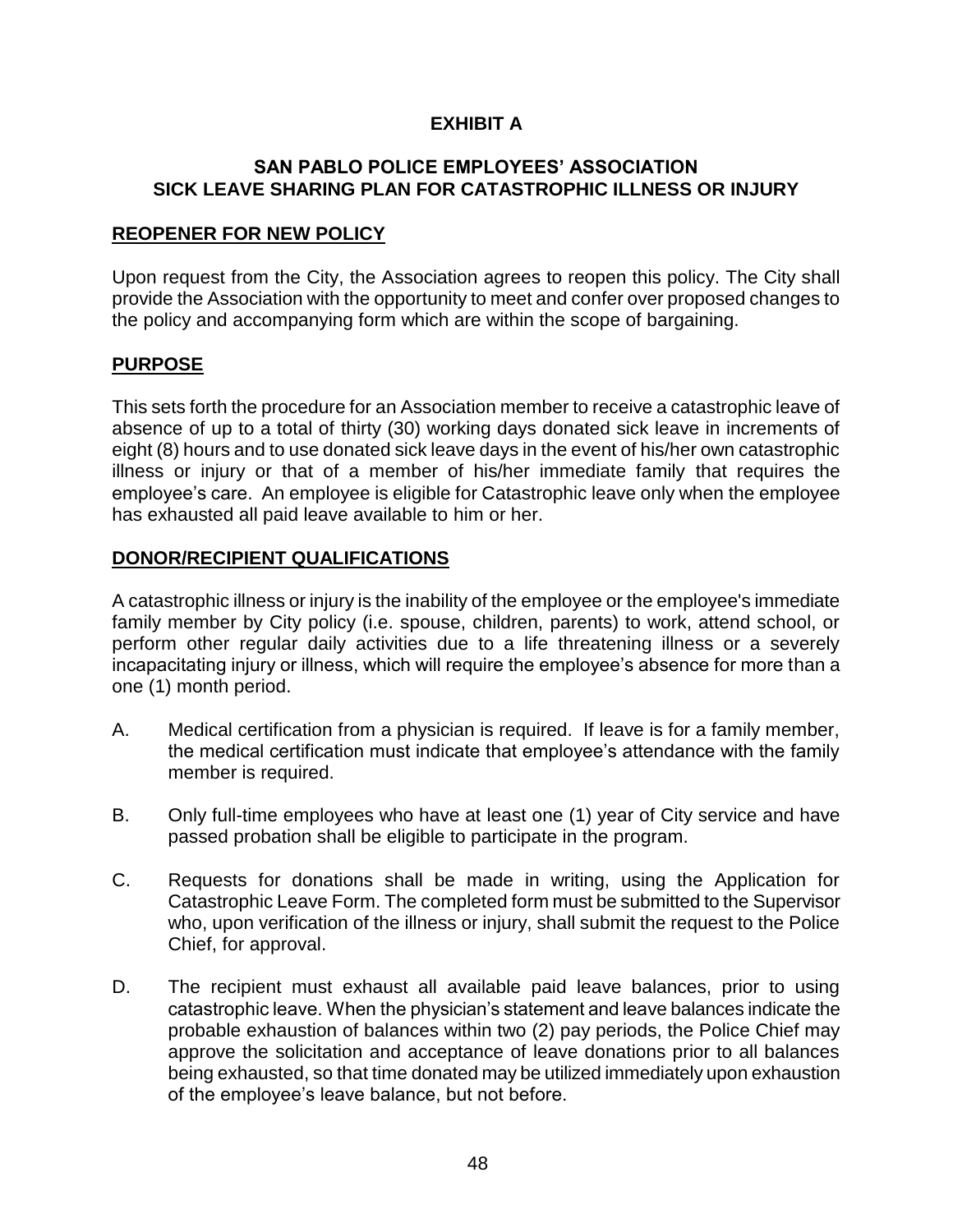E. Catastrophic leave use shall not count toward completion of promotional probation or completed pay periods for the annual step increase eligibility.

# **DONATIONS**

- A. All donations of sick leave shall be in increments of eight (8) hours and shall be considered a gift.
- B. Donations shall be limited to five (5) days per donor.
- C. Employees wishing to donate sick leave account accruals to the recipient employee must maintain at least ten (10) days of sick leave account accruals (eighty (80) hours). Employees with less than ten (10) days of sick leave balance shall not be allowed to donate sick leave accruals.
- D. Nothing in this policy shall be construed to modify the employment relationship between the City and the receiving employee, or to restrict the City's management rights. This section shall not modify existing City rules, policies or agreements regarding unpaid leave of absence or family leave.
- E. Donation of sick leave to a recipient employee shall not be construed as sick leave used by the donor employee in the calculation of the excellent attendance bonus or viewed upon as sick leave usage in any evaluation or disciplinary action.

# **PROCEDURE**

- A. Employee participation in this program as a donor or recipient is voluntary. Under no circumstances shall any employee be pressured into participating by donating time from their sick leave bank.
- B. The employee shall submit an Application for Catastrophic Leave Form to the Supervisor for verification, who will forward it to the Police Chief for review and approval. The request shall include:
	- (1) Sufficient reasons why said leave qualifies as catastrophic;
	- (2) Medical certification from a physician that:
		- a) Confirms need for employee's own use; or
		- b) Medical certification that employee's attendance with the family member is required; and
		- c) Estimated date of return to work.
- C. Upon approval of a request for donations, at the employee's request, a notice is posted regarding the eligible employee's need for donations via email.
- D. Donors shall submit a signed and approved Catastrophic Leave Donation Form.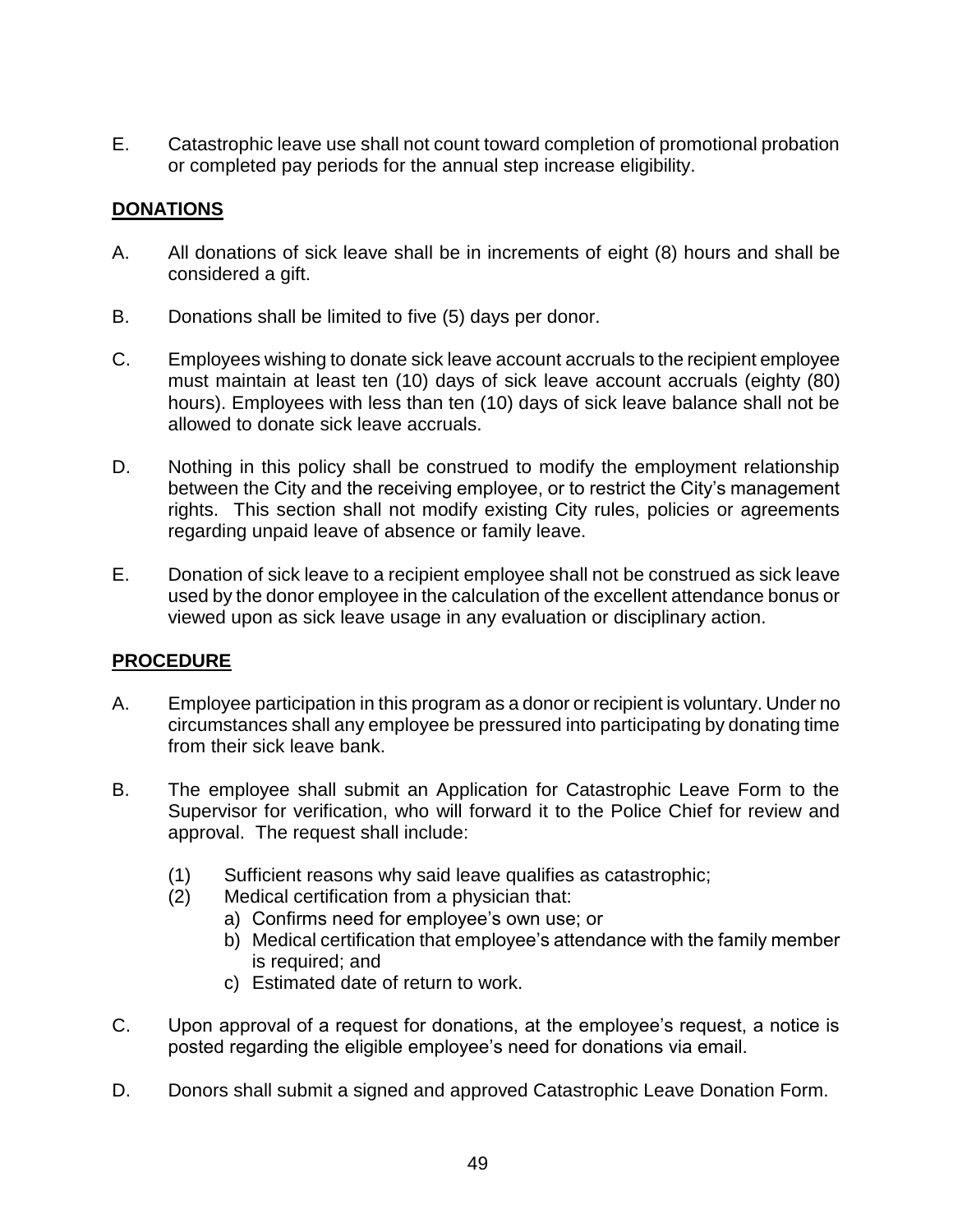- E. Donated days when used by the recipient will be paid at the recipient's current rate of pay and therefore will be considered taxable income.
- F. The City may require periodic medical certification updates regarding the catastrophic illness and may require a fitness for duty certification prior to the employee returning to work.
- G. This procedure will in no way limit the City's management rights to require modified duty.

#### **CANCELLATION OF CATASTROPHIC LEAVE**

- A. Employee has exhausted thirty (30) working days of Catastrophic Leave of Absence.
- B. Employee returns to full-time employment before exhausting the thirty (30) working days of catastrophic leave and in this case any remaining balance will be returned on a prorated basis to employees who donated.
- C. In the event of death of the employee or the employee's family member to whom he or she was providing care before exhausting the thirty (30) working days of catastrophic leave, any remaining balance will be returned in a prorated basis to employees who donated. An employee may use bereavement leave as stipulated in Section 14 of the Memorandum of Understanding.